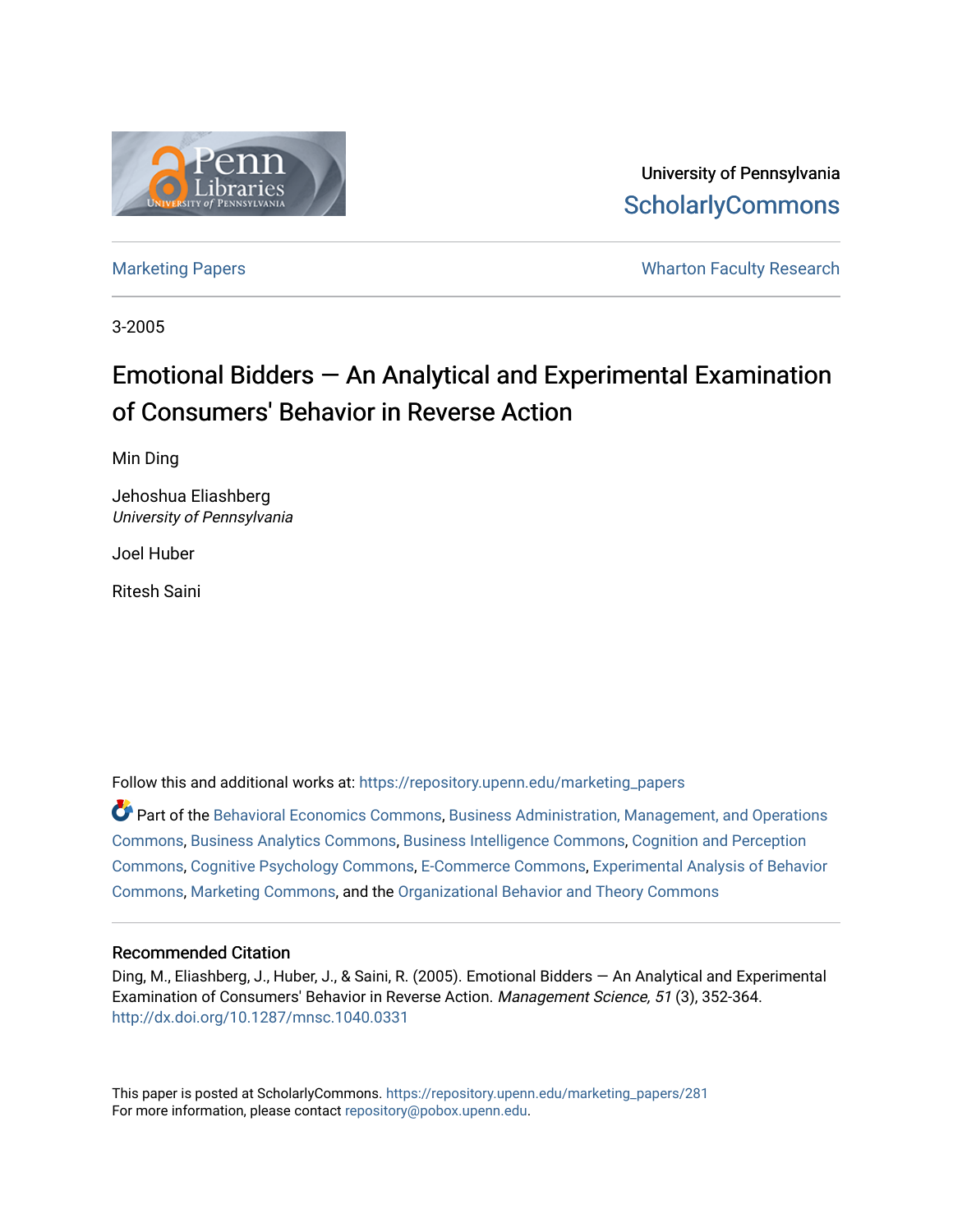# Emotional Bidders — An Analytical and Experimental Examination of Consumers' Behavior in Reverse Action

# **Abstract**

E-commerce has proved to be fertile ground for new business models, which may be patented (for up to 20 years) and have potentially far-reaching impact on the e-commerce landscape. One such electronic market is the reverse-auction model popularized by Priceline.com. There is still uncertainty surrounding the survival of such new electronic markets currently available on the Internet. Understanding user behavior is necessary for better assessment of these sites' survival. This paper adds to economic analysis a formal representation of the emotions evoked by the auction process, specifically, the excitement of winning if a bid is accepted, and the frustration of losing if it is not. We generate and empirically test a number of insights related to (1) the impact of expected excitement at winning, and frustration at losing, on bids across consumers and biddings scenarios; and (2) the dynamic nature of the bidding behavior—that is, how winning and losing in previous bids influence their future bidding behavior.

# Keywords

online auction design, electronic markets, pricing, behavioral decision models, experimental economics

#### **Disciplines**

Behavioral Economics | Business | Business Administration, Management, and Operations | Business Analytics | Business Intelligence | Cognition and Perception | Cognitive Psychology | E-Commerce | Experimental Analysis of Behavior | Marketing | Organizational Behavior and Theory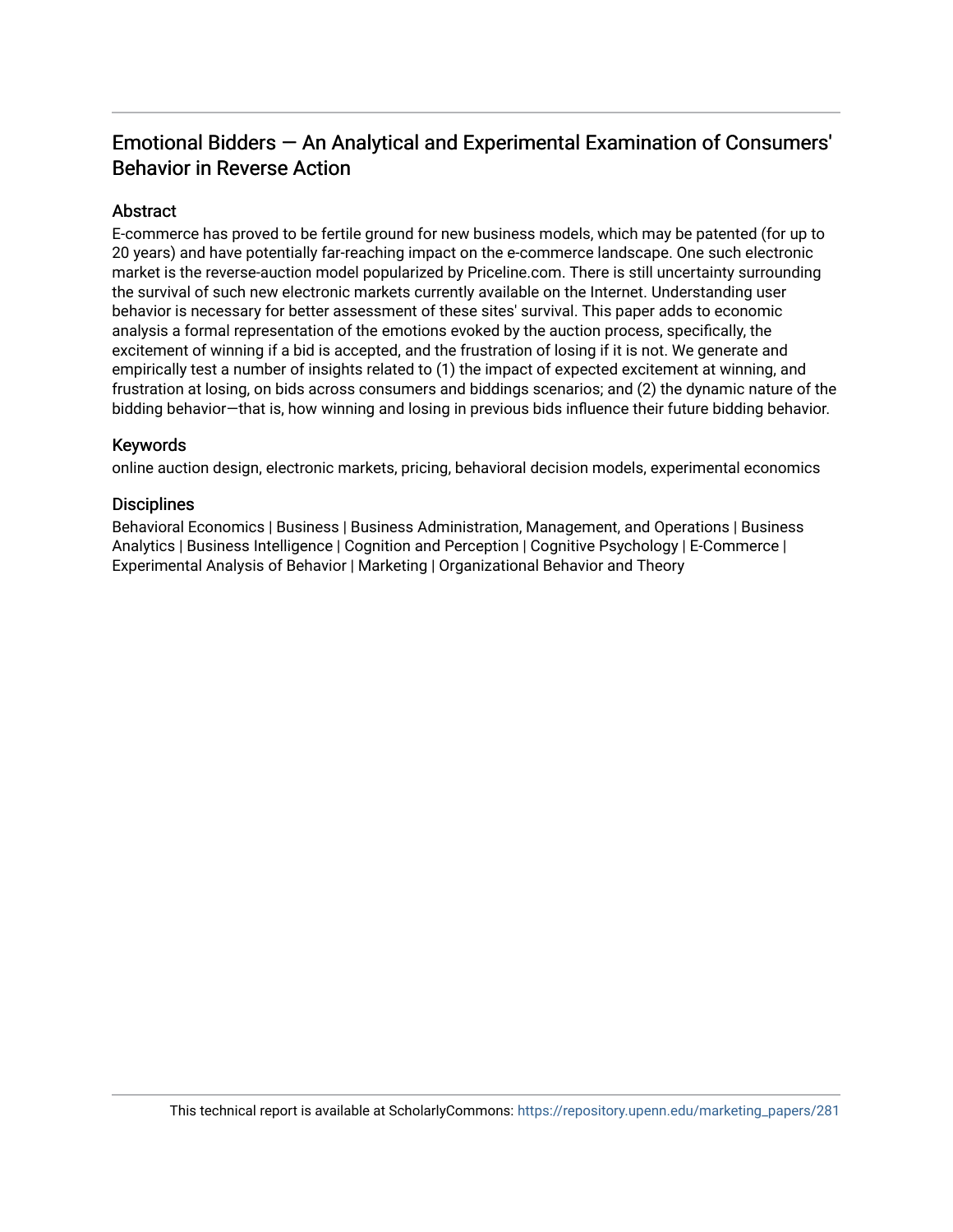# **Emotional Bidders -- An Analytical and Experimental Examination of Consumers' Behavior in Reverse Auction**

Min Ding Smeal College of Business Administration Pennsylvania State University

> Jehoshua Eliashberg The Wharton School of Business University of Pennsylvania

> > Joel Huber Fuqua School of Business Duke University

Ritesh Saini The Wharton School of Business University of Pennsylvania

June 7, 2002

The authors acknowledge various constructive comments from the participants in presentation given at the INFORMS 2001 Miami Conference. Support from WEBI, Wharton E-Business Initiative is gratefully acknowledged.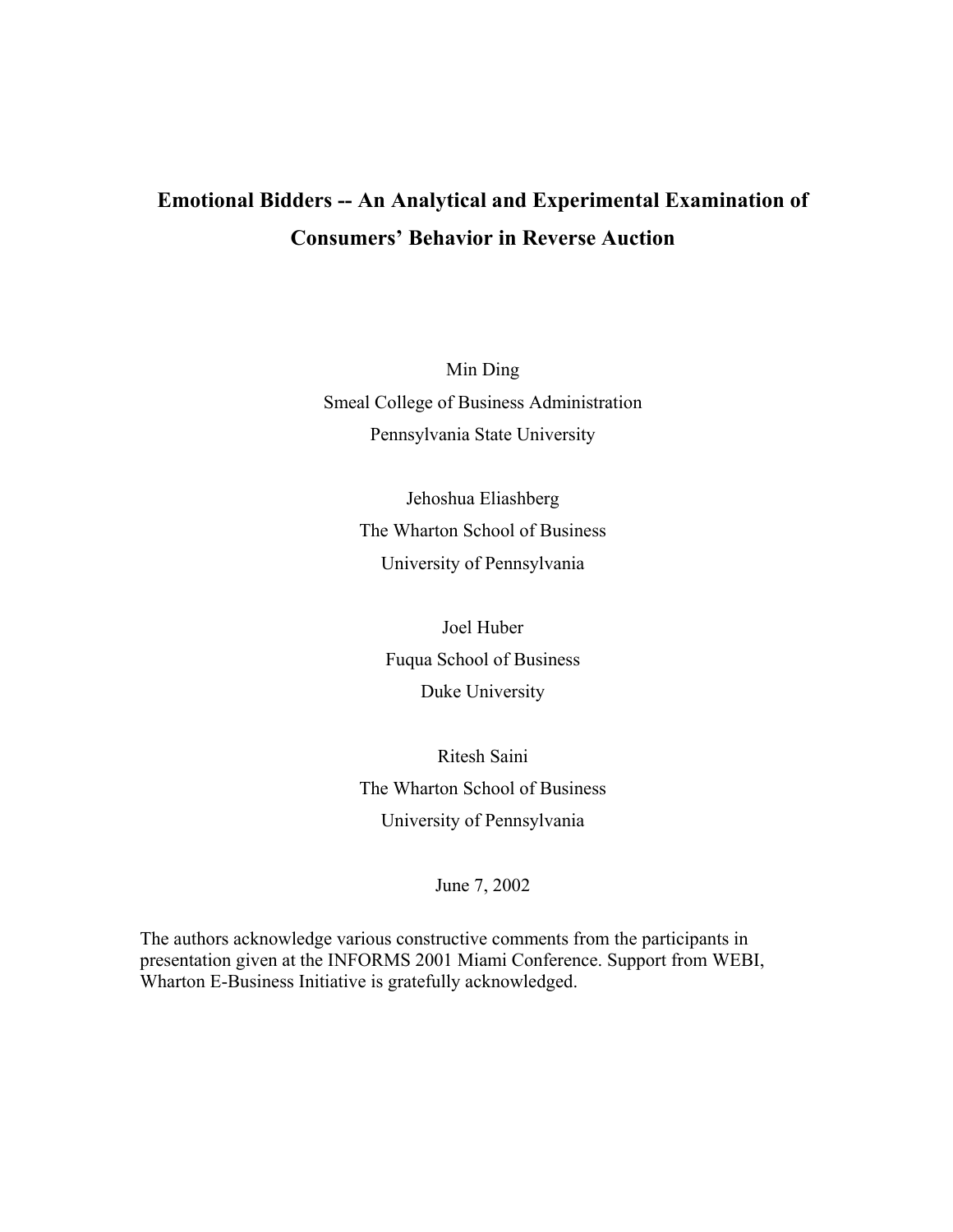#### **ABSTRACT**

E-commerce has proved to be fertile ground for new business models, which may be patented (for up to 20 years) and have potentially far-reaching impact on the ecommerce landscape. However, there is still uncertainty surrounding the survival of various electronic markets currently available on the Internet. One such electronic market is the so-called reverse auctions model, pioneered in e-commerce by Priceline.com. Some have hailed it as the new pricing paradigm that may replace the traditional one-price-for-all practice, while others consider it just another marketing gimmick. These conflicting evaluations, however, are either based on anecdotal evidence or on the face value of the business model. As a result, it has been a trial and error experience for all four parties concerned (investors, customers, auction site itself, and auction site's partners – i.e., sellers of various products). This paper examines formally the bidding behavior of an individual customer engaged in such reverse auction. The paper explicitly models both emotional as well as economic aspects that are essential to understand the customer's bidding strategy and feelings. Specifically, we address and model the excitement of winning (bid is accepted), the frustration of losing (bid is rejected), and the money saved (compared to best price from alternative channels). We generate a number of interesting insights related to: (1) the bidding strategies of new (potential) customers. For example, what type of individuals will unlikely to bid, and for those who will bid, how the bidding strategies (prices) change across individuals; (2) the dynamic bidding behavior of existing customersfor example, how winning and losing in previous biddings influence their future bids, and (3) the managerial implications for the reverse auction sites-for example, how to optimize an individualized subsidy program based on the expected lifetime value of a customer. We conducted experiments designed specifically to test the theoretical insights obtained.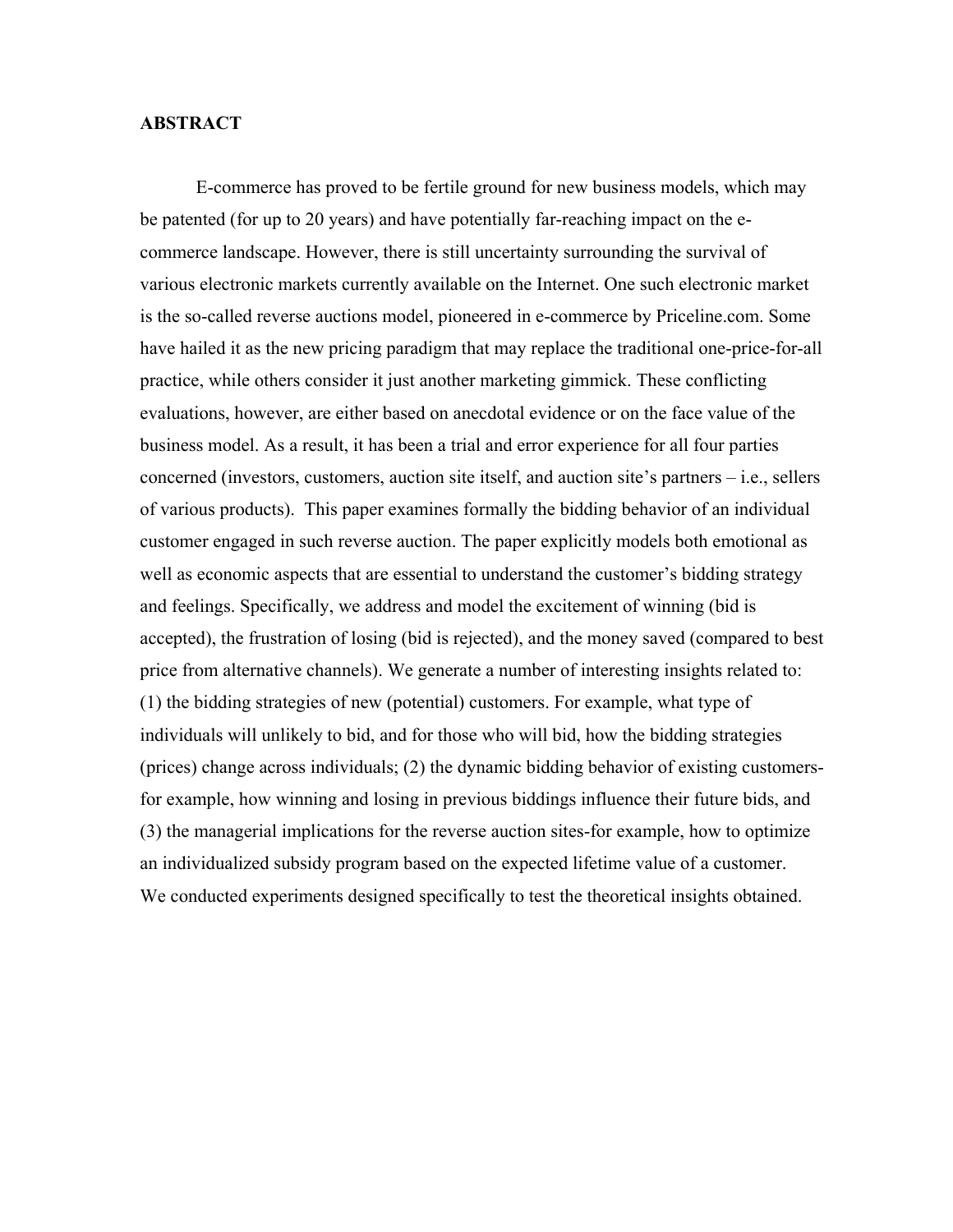# **1. INTRODUCTION**

Corporations are investing billions of dollars in electronic markets. E-commerce may exceed \$1.2 trillion worldwide by the end of 2002.The Internet has generated \$300 billion for the U.S. economy. The unique characteristics of the Internet have proved to be fertile ground for some new business models. The Federal Circuit Court of Appeals ruled in July 1998 that computerized "business methods" can be patented. Numerous applications have been received at the U.S. Patent and Trademark Office (Wall Street Journal, March 29, 2000). Some of the patents approved so far include the "one-click" process for Internet purchases (granted to Amazon.com in September 1999), "reverse" auctions patented to Priceline.com (August 1998), and, more recently, group purchasing model (Accompany received Notice of Allowance for their 1st U.S. patent on March 21, 2000). Given that a patent is valid for approximately 20 years, it is crucial that both firms as well as regulators (consumer advocates) understand the potential impact of each business model. At this time, however, it is not clear which of the new Internet business models will succeed. Investors have few reliable sources to value firms based on new business models (as partially reflected in their volatile stock prices). Analysis done in this area is typically based on anecdotal evidence that often leads to conflicting conclusions, as was the case following the launch of Priceline.com. Some customers claimed that their bids were never accepted, while others lauded the site for its great deals. Basic understanding of the potential of an Internet site and its business model requires, among other things, a thorough analysis of consumer behavior.

In this paper, we focus on reverse auctions sites. In a reverse auction sites, the sellers bid for the buyer` s business. We propose an analytical model of a consumer interacting with a reverse auction site, and we formally study the implications on the consumer behavior as well as on the management of the reverse auction site. Our objective is to understand the fundamentals of the buyer-seller behavior in this context. Hence, our analytical model is supplemented with empirical analyses. For exposition purposes, we will use Priceline.com (Five High Ridge Park, Stamford, CT 06905; website: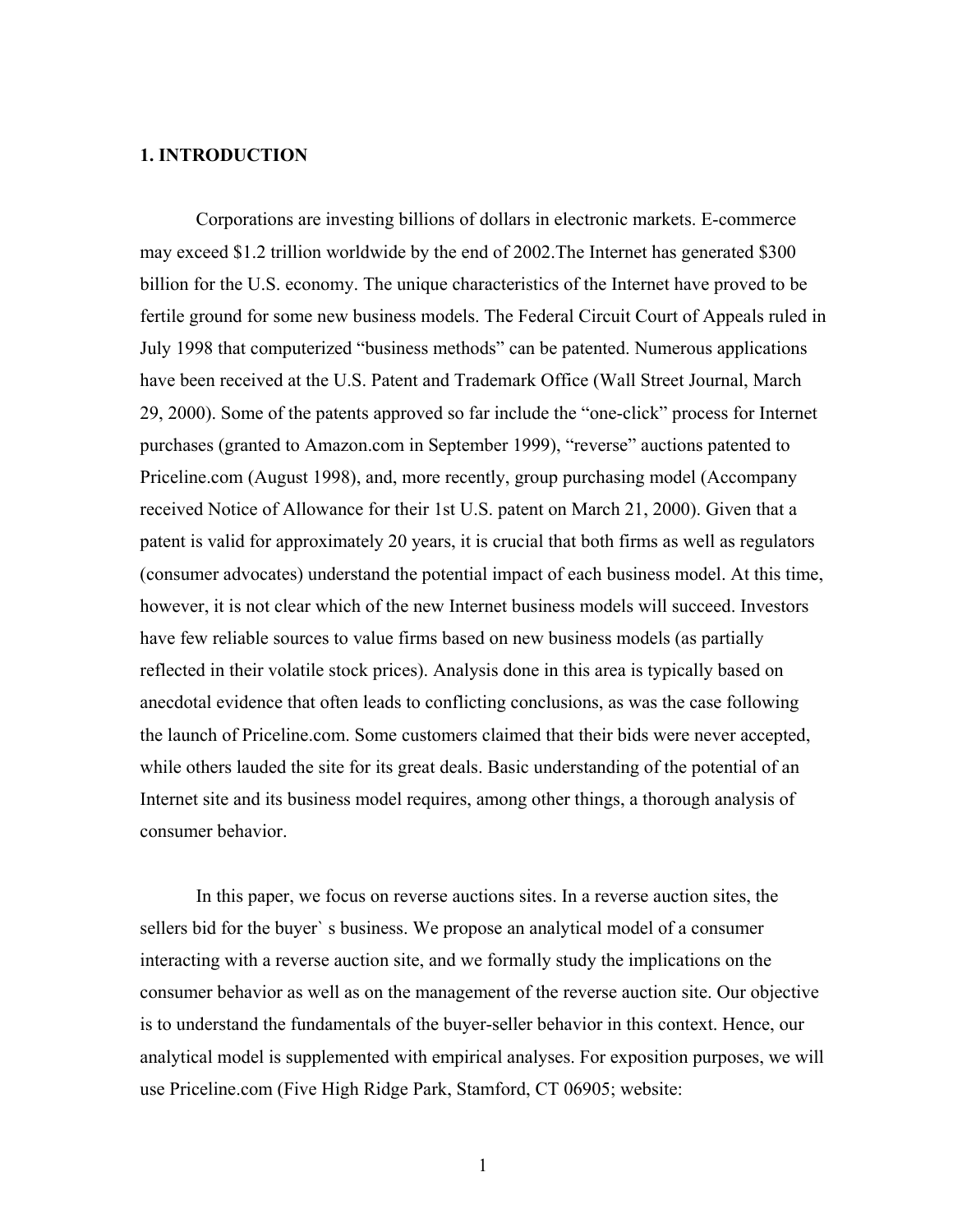http://www.priceline.com; ticket symbol: PCLN) as an example. The basic idea behind Priceline' s business model is to allow consumers to name their own price. Priceline.com then decides which offer to accept and at what spread. As of March 29, 2000, customers could bid on the following product categories at Priceline.com: airline tickets, hotel rooms, rental cars, new cars and truck, home financing, Webhouse Club (for groceries), and Perfect YardSale. According to Priceline's own estimation, more than two million people have used Priceline. For the nine-month period ended 9/30/99, revenues totaled \$313.2M, compared to \$16.2M in the previous nine months.

To motivate and understand better the structure of the model developed here, a brief description of the reverse auction model used by Priceline is in order (see, for example, Priceline WebHouse Club, Harvard Business School Case, 2000). Let's take, as a case in point, a customer who wants to purchase an airline ticket (the flagship product category offered by Priceline). First, the customer will submit her bid to Priceline. Contrary to common belief, what Priceline does next is not to shop individual bid to airlines, instead, it compares the bid to a database of lowest fares already known to itself. If the bid price is higher than the lowest fare (i.e., cost to Priceline), it will then accept the bid and retain the spread (bid - lowest fare) as its profit. Priceline will sometimes accept bids below the available lowest fares. Some of the negative spreads in these cases are subsidized directly by Priceline (e.g., in the form of coupons given to new customers) to attract and strengthen relationships with new customers. Priceline also adopts a "cross-subsidy" promotion program in certain categories. For example, airline ticket purchase may be subsidized by a third party (Discover Card will subsidize \$60 towards your bid if you sign up at Priceline site). Individual customer does not know the lowest fares that Priceline commands, and the airlines do not know the actual bid submitted by an individual customer. As a result, Priceline functions as a market maker instead of a pure facilitator of (reverse) auction.

 The jury is still out on whether the business model patented by Priceline will be successful in the long run. The debate becomes even hotter after Priceline closed its WebHouse operation (grocery and gasoline) in October 2000. The proponents of Priceline model attribute the event to the lack of financial support and unwillingness of investors to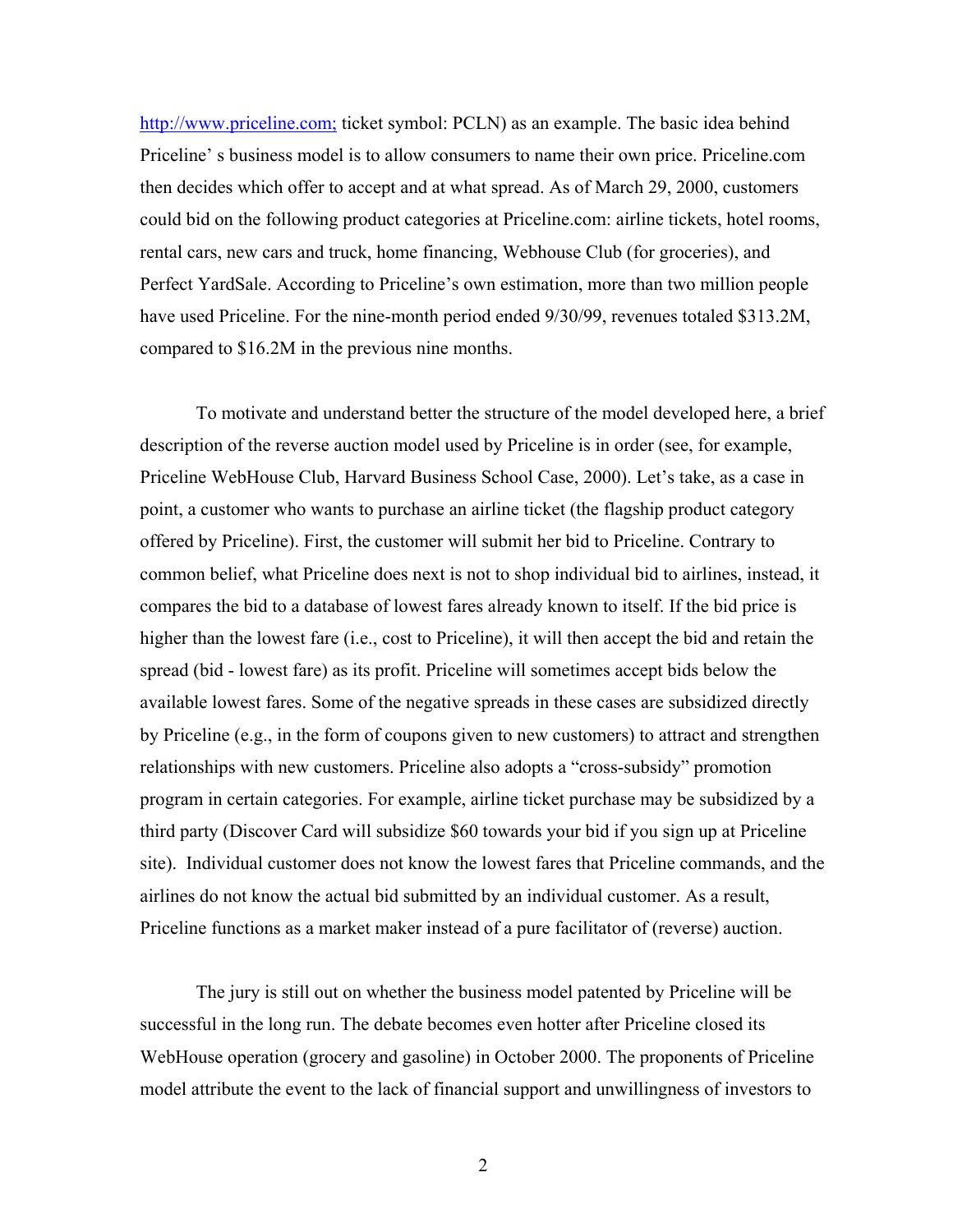bear the huge upfront costs associated with subsidizing new customers. The naysayers use it as a further proof of the fundamental flaw of Priceline business model. We expect the insights from our paper to shed light on this controversy and, more importantly, help to enhance the current model used by Priceline.

The model developed here relies on three literature streams. The first literature stream is the economic theory. Utility maximization serves as the foundation of this paper, where the optimization is done by the consumer based on the expected utility theory (von Neumann and Morgenstern, 1944). Since we study reverse-auction, auction theory is relevant to our paper (see Fudenberg and Tirole, 1998; Wilson, 1992; McAfee and McMillan, 1987 for comprehensive reviews). There are two main areas in auction literature, private value auctions (bidders know the value of the item to themselves with certainty) and common value auctions (the value of the item is the same for every bidders, but each bidder has different information about the potential value, e.g., bidding on the right of developing an oil field). The auction literature can also be divided into two streams based on the market structure. The first stream addresses one-sided auctions, where there are many buyers and one seller and many sellers and one buyer. The second literature stream addresses two-sided auctions with many sellers and many buyers. The branch of auction literature that is most closely related to our paper is the private value one-sided auction with many sellers and one buyer.

The one-sided auction with many sellers and one buyer may take at least two formats. The commonly studied form in economics is the scenario where sellers compete by submitting bids while the buyer waits passively for the best bid. Theoretically, this could take any one format commonly observed for many-buyer-one-seller auctions, namely, first price, second-price, English, and Dutch auctions, and the theoretical insights are similar as a result. The second format, in which a buyer takes the active role of submitting a price and the sellers decide whether they will accept the price or not, has received less attention by researchers. The reverse auction populated by Internet (e.g., Priceline) refers to this format. But for the reverse auctions to be implemented on the Internet, suppliers are in general blind to individual bids partially due to the fact that they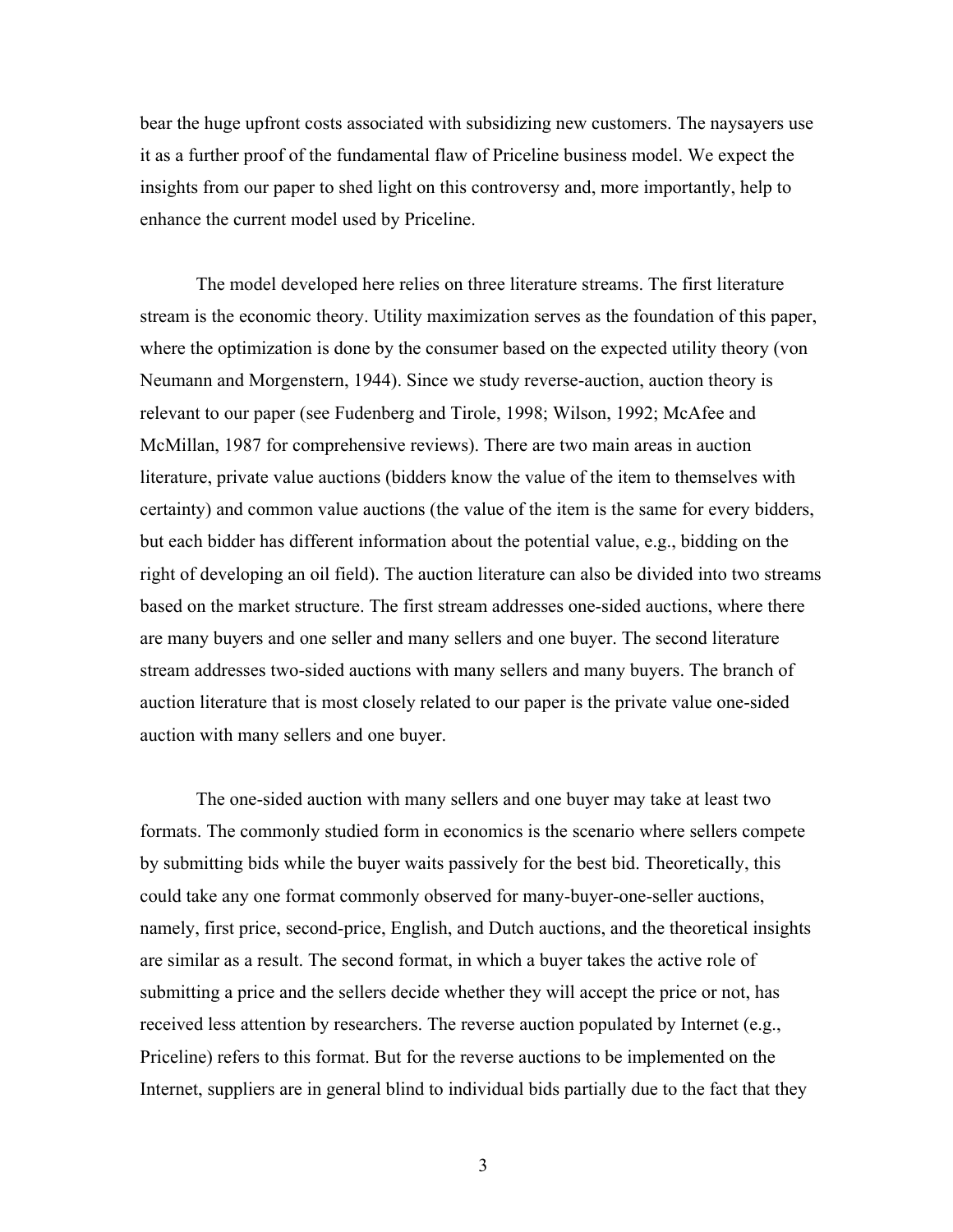are mostly operated by a third party site. Instead, suppliers determine a minimum acceptable bid price *a priori* for a given time for all consumers, and this information enters the price database controlled by the third party reverse auction site. As a result, the individual consumer is a price taker and his/her action has no effect on the minimum price a supplier is willing to accept.

The implication of above is that consumers in a reverse auction site are solving a fundamentally different problem compared to bidders in traditional auctions. Instead of trying to balance the probability of outbidding all competitors and the consequently realized utility (if the consumer wins), the consumer in a reverse auction site will try to balance the probability of bidding above the minimum price which varies from period to period and is unknown and unaffected by the individual consumer.

The second literature stream that inspires our work relies on behavioral-based analytical modeling. In general, economists make the assumption that consumers are perfectly rational decision makers unaffected by emotion. This is a reasonable approximation since traditional auctions are participated by either business entities or very experienced individuals. The reverse-auction populated by Internet, however, has made it possible for anybody to participate. While a consumer is normally asked whether he will or will not buy a product at a given price (a relative simple decision), reverse auction forces a consumer to identify the best price for a product (a much highly involved decision). Anecdotal evidence has indicated that the rational decision maker approximation is no longer acceptable. As a result, we must explicitly incorporate relevant behavioral and psychological components in our proposed utility function. A number of examples of this behavioral-based analytical modeling approach have been reported in the literature (see, for instances, Cross 1969; England, 1975; Pruitt, 1981). Balakrishnan and Eliashberg (1995), for instance, studied buyer-seller interactions, where each party makes offers and counteroffers for the same object. Their model employs behavioral constructs such as power, concession, aspiration and time pressure. We adopt here, in a similar fashion, two important behavioral constructs (that are salient in man-machine interactions on the Internet), namely, excitement and frustration. Some initial attempts to include such factors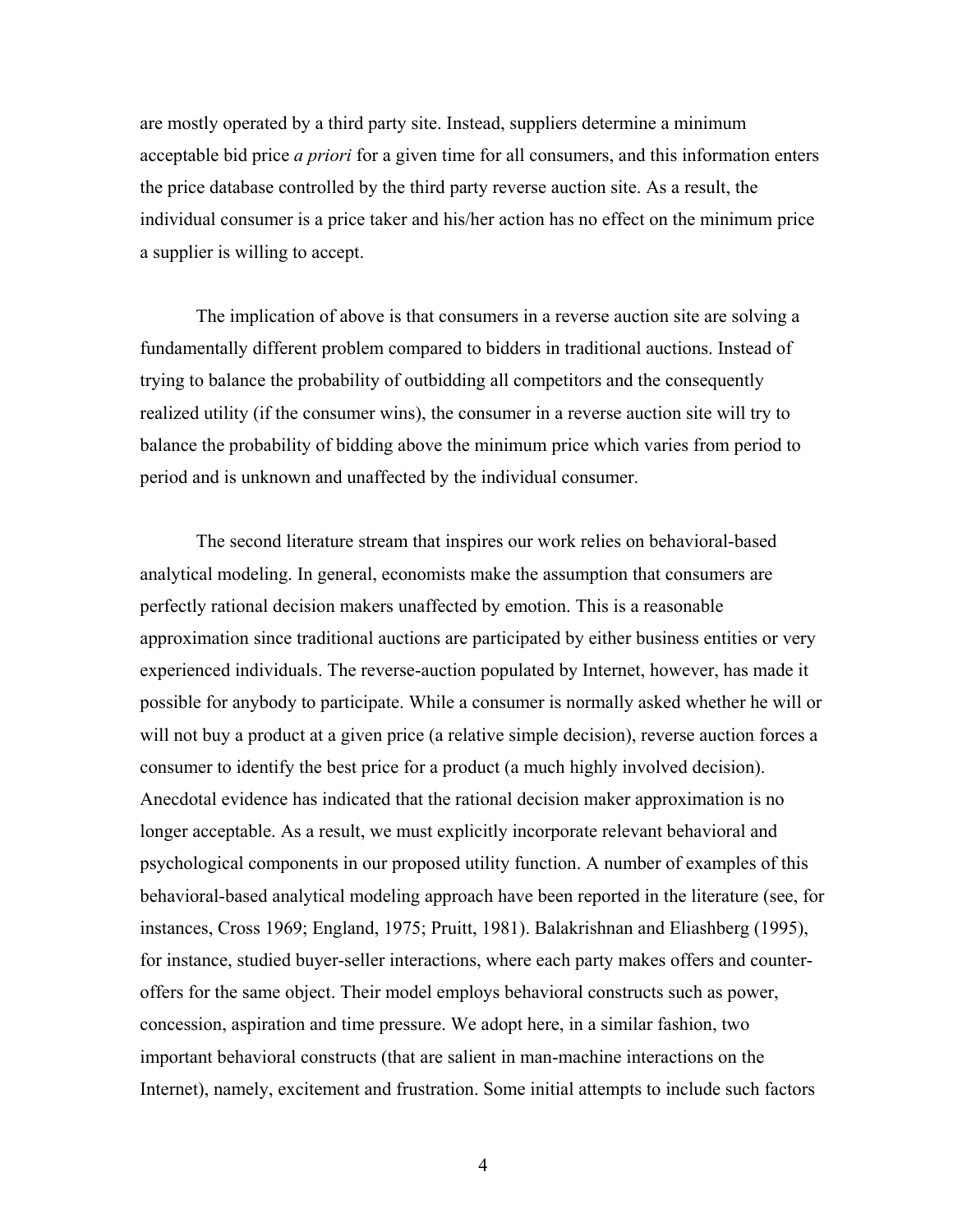in the context of (passively) watching an entertainment experience have been reported in Eliashberg and Sawhney (1994).

The third literature stream that we rely on is the rich pricing (specifically, behavioral pricing) literature. Since the key decision variable in the reverse auction site is price, we need to incorporate various price concepts that are both relevant to economic theory and behavioral constructs. The behavioral pricing literature has suggested, with some empirical support, that consumers have a few subjective perceptions of price that affect their choices. These subjective perceptions are called reference prices. Reference price in general refers to the price that a consumer uses as a standard against which the observed price is compared. Five different operationalizations of reference price have been proposed (see Winer, 1988, for a comprehensive review): (1). Fair or just price. This refers to what a good ought to cost. Rao and Gautschi (1982) used the term *evoked price* in place of just price, (2). Reservation Price. This is commonly used in economics (Scherer, 1980, p17) and refers to the price just low enough to overcome resistance to buy a good. Alternatively, Rao and Gautschi (1982) defined it as the highest price a consumer is willing to pay for a good, (3). Lowest acceptable price. This is the price below which signals inferior quality, (4). Expected price. Emery (1970) hypothesizes that consumers also forecast future levels (as a reference price) to make current consumption decisions, and (5). Perceived price. This is the price one is expected to pay for a good in the current period (Zeithaml and Graham, 1983). It can be calculated based on prices most frequently charged, last period price, average price of similar products, or price of the brand usually bought. Of the five operationalizations, perceived price is most relevant to the current period market price and is likely to be independent of individuals. This characteristic of perceived price makes it an ideal candidate for our model. In additional to perceived price, the reservation price is also employed in our model.

Built upon these three research streams, we are able to generate a number of interesting theoretical insights related to (1) the bidding strategies of new (potential) customers, for example, what type of individuals will unlikely to bid, and for those who will bid, how the bidding strategies (prices) change across individuals. (2) the dynamic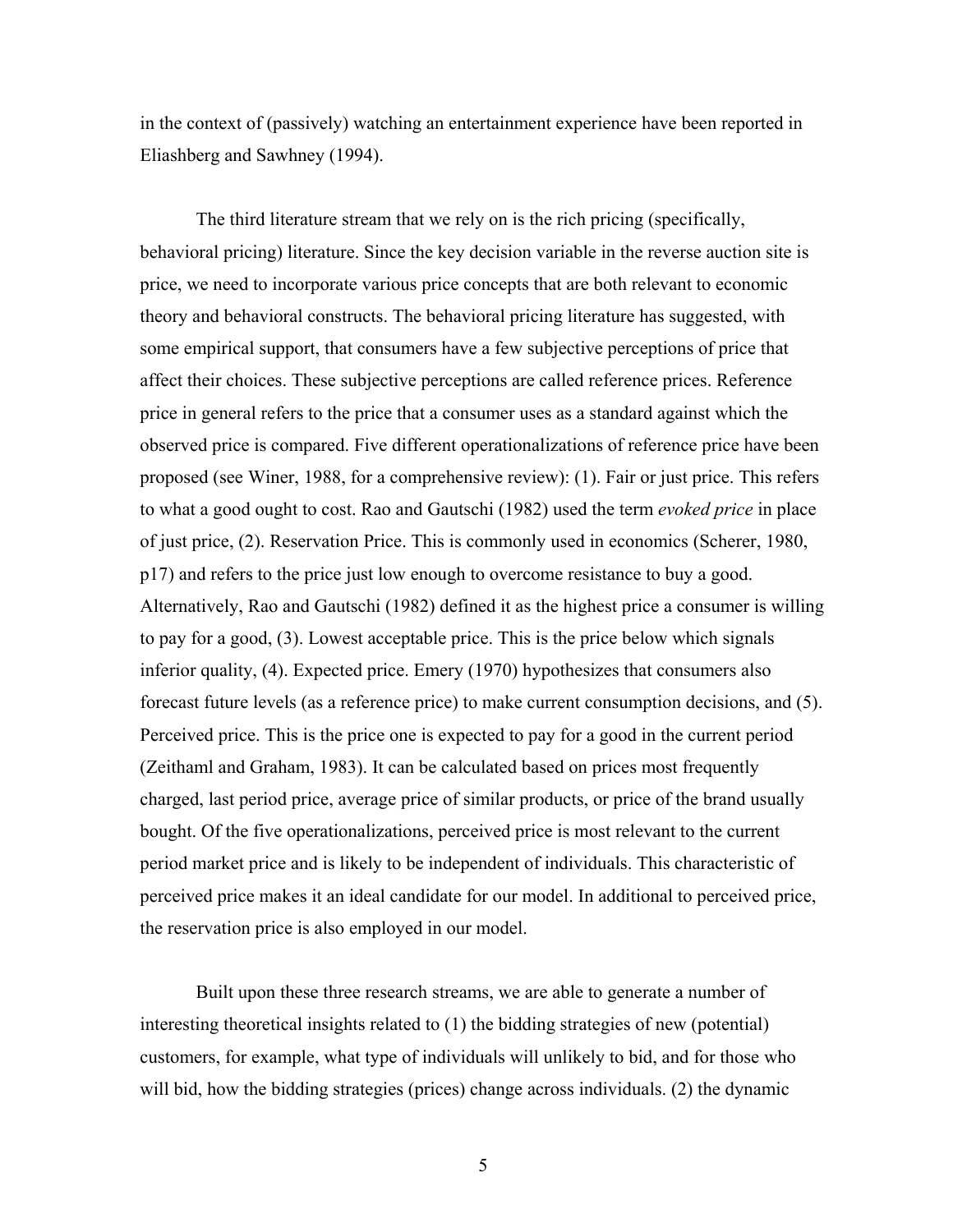bidding behavior of existing customers. How winning and losing in previous biddings influence future bids. (3) managerial implications for the reverse auction sites, for example, how to optimize an individualized subsidy program based on the expected lifetime value of a customer. The theoretical insights are then tested empirically. We observe strong empirical support for some of the propositions we derived.

This research aims to contribute both to the academic literature as well as to the business practice of the Internet. The questions investigated are unique to the Internet and, to our knowledge; they have not been studied previously. We expect that our research will lead to new knowledge to be added to the extant academic literature. We also expect that the insights from this research will provide a rigorous base for analyzing business models such as the one employed by Priceline. The rest of the paper is organized as follows. The model is developed and described in Section 2. It focuses on customers who have already decided to purchase a product (either through a regular channel or reverse auction). Theoretical insights obtained from the model are discussed in Section 3. In Section 4, empirical testing of the theoretical insights is described and the results are presented. We summarize and discuss avenues for future research in Section 5.

#### **2. MODEL DEVELOPMENT**

We model the market for a given product (e.g., diapers, airline ticket) over time at the individual customer level, where each customer purchases exactly one unit of the product during each period. A customer has the option of purchasing the product through regular channels at the market price (best price from non-auction channels) or he/she could come to a reverse auction site to bid for the same product. The market price is operationalized as the perceived price. Hence, it is common knowledge among customers. Only one bid is allowed in each period, a customer will purchase the product from regular channels if his/her bid is rejected in that period. The customer is assumed to have knowledge concerning the distribution of the true cost, but not the actual cost of the product to the reverse auction site, which may vary from period to period. Each customer has a reservation price (maximum price he is willing to pay) for the product.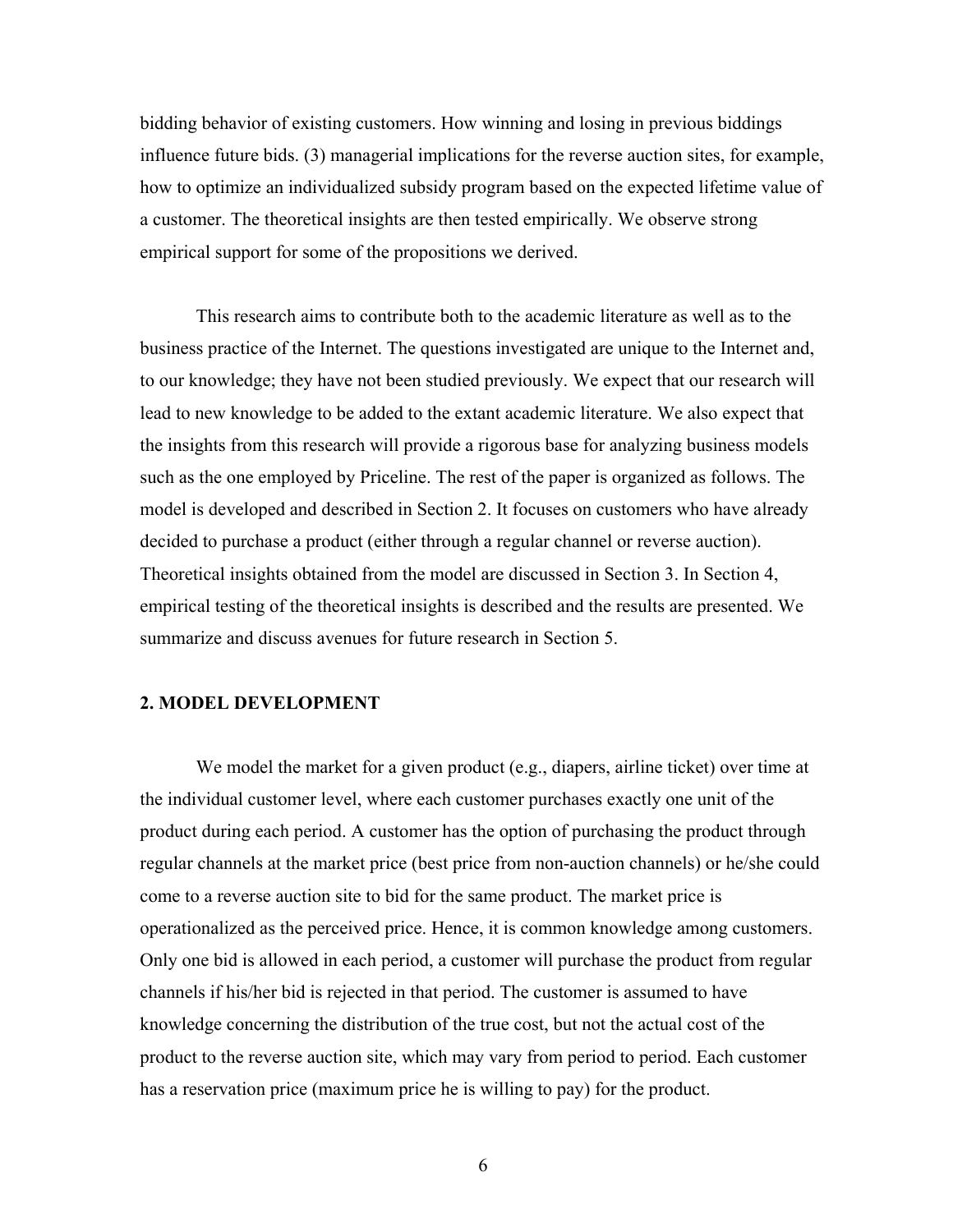We focus on customers who have already decided that they will buy the product, either through regular channel or the reverse auction site. This implies that their reservation price is higher than the market price in this case.

The following constructs and notations are used:

- $C_i$ : The lower bound of the site's cost, as expected by a bidder.
- *C<sub>u</sub>*: The upper bound of the site's cost, as expected by a bidder.
- $C_t$ : Cutoff price (minimum acceptable bid) in period t.
- $P_{\alpha}$ ; The price offered by a bidder in period t (bid number).
- *P<sub>m,t</sub>*: The market price for the product, or perceived price for the product. This is the lowest price a consumer could pay to buy the product from non-auction channels in period t.
- *t* : The number of periods after a customer starts to use the reverse auction site.
- *P<sub>rt</sub>*: The reservation price of a bidder in period t.

 $U_t(P_{o,t})$ : The utility a bidder derived from participating in the reverse auction at period t.

 $u_{1,t}(P_{0,t})$ : The utility derived from the money saved from a winning bid in period t.

 $u_{2,t}(P_{0,t})$ : The emotional utility in period t.

 $u_{2,t,accept}(P_{o,t})$ : The excitement induced by acceptance of a bid in period t.

 $u_{2,t,reject}(P_{o,t})$ : The frustration induced by rejection (losing) of a bid in period t.

- $\alpha_t$ : Excitement coefficient at period t, represents how sensitive a bidder is to winning. It is affected by prior bidding outcomes and bounded between  $\alpha_{min}$  and  $\alpha_{max}$ .
- $\beta$  : Frustration coefficient at period t, represents how sensitive a bidder is to losing. It is affected by prior bidding outcomes and bounded between  $\beta_{min}$  and  $\beta_{max}$ .
- $\theta$ : Monetary coefficient represents how much a bidder values money.
- $\varphi(C_t)$ : The PDF of the true cost of the product to the site.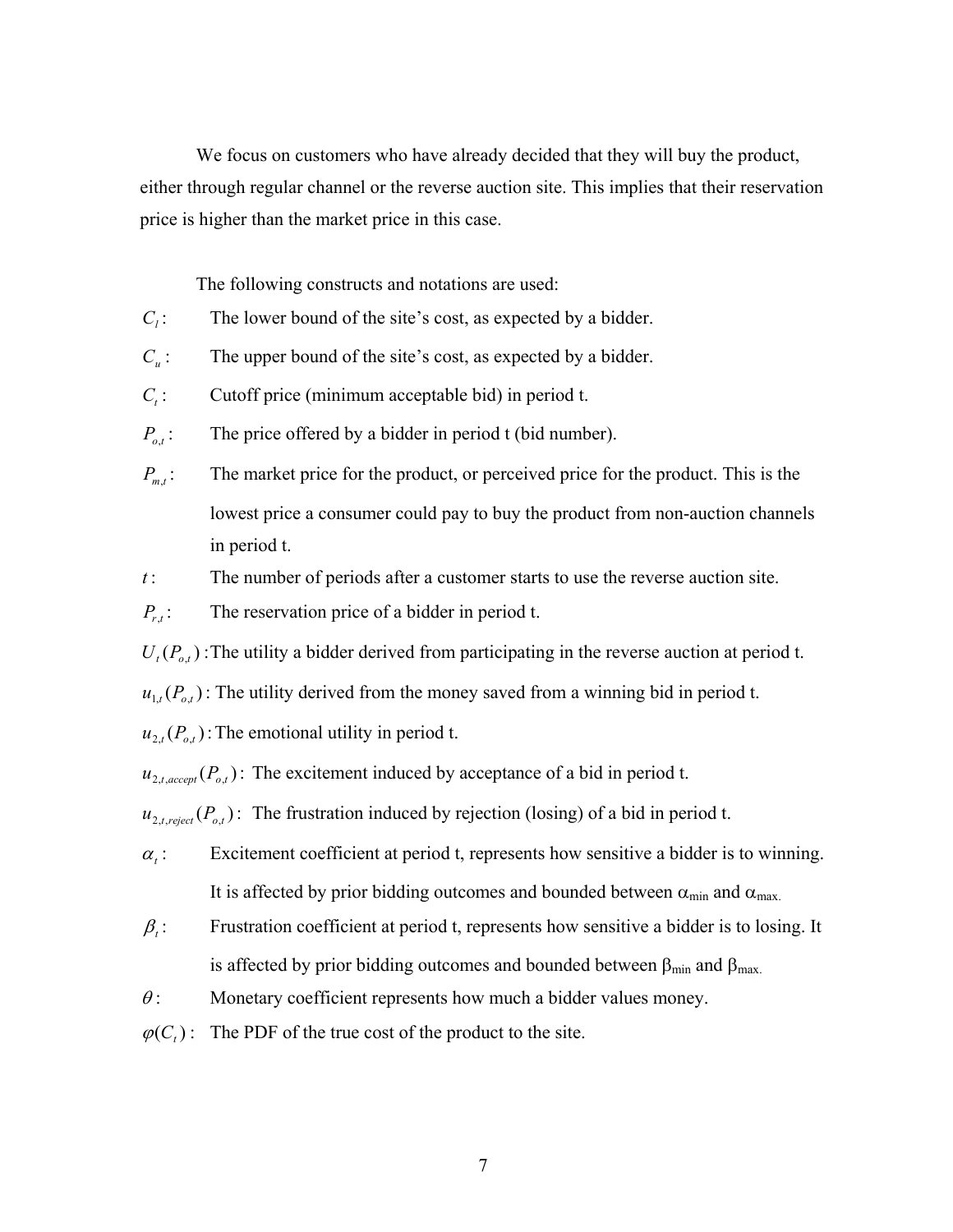The decision rule for the reverse auction site (market maker) is straightforward. In the absence of subsidy, the site will only accept a bid if it is below its cost (lowest price offered to the site by suppliers of goods) and reject it otherwise.

Market Maker (reverse auction site):

If 
$$
P_{o,t} - C_t \begin{cases} \ge 0 & \text{then } \text{ accept bid} \\ < 0 & \text{then } \text{ reject bid} \end{cases}
$$
 ---(1)

 The decision rule for a customer is more complicated. Due to the nature of the reverse auction and, in particular, since customers do not know what exactly happens behind the website (recall a customer does not know the prices each supplier is willing to accept at a given time), customers (bidders) become very involved emotionally in this "name-your-own-price" process. Richins (1997) undertook six studies and thoroughly assessed the domain of consumption-related emotions. The author identified sixteen relevant clusters of emotion. A careful examination shows that two of them, anger (frustration) and excitement, are most likely dominate the emotion evoked during reverse auction. Excitement will be induced when a bid is accepted and frustration will be induced when a bid is rejected. As a result, the utility function of a customer should include these emotion utility components. This akin to transaction utility (Thaler, 1985).

We define the utility function for an individual as following:

$$
U_t(P_{o,t}) = u_{1,t}(P_{o,t}) + u_{2,t}(P_{o,t})
$$
 --- (2)

where the monetary utility  $u_{1,t}$   $(P_{o,t})$  is

$$
u_{1,t}(P_{o,t}) = \begin{cases} \theta(P_{m,t} - P_{o,t}) & \text{if bid is accepted} \\ 0 & \text{if bid is rejected} \end{cases} \tag{3}
$$

and the emotional utility  $u_{2,t}(P_{o,t})$  is

$$
u_{2,t}(P_{o,t}) = \begin{cases} u_{2,t,accept}(P_{o,t}) & \text{if bid is accepted} \\ u_{2,t,reject}(P_{o,t}) & \text{if bid is rejected} \end{cases} \tag{4}
$$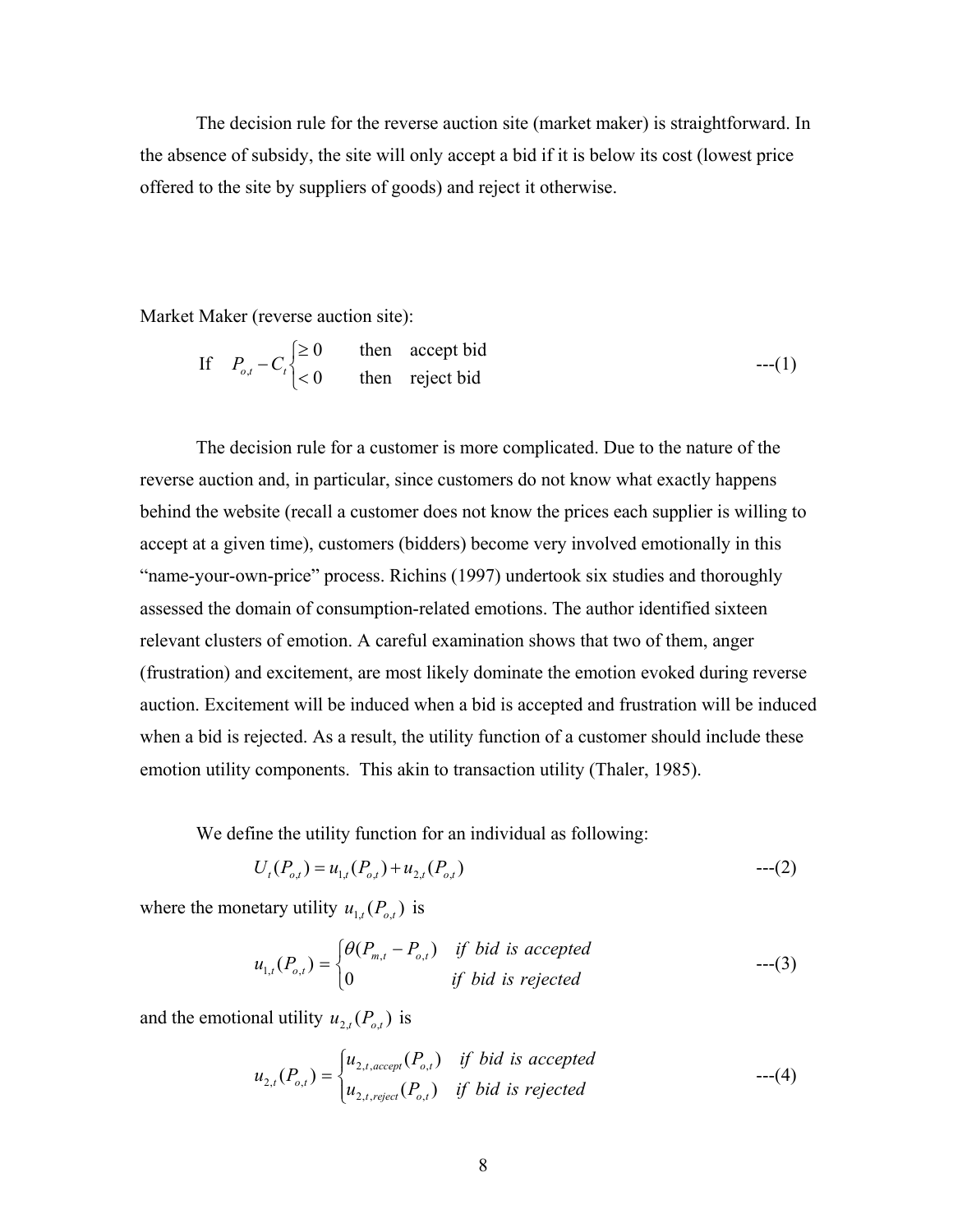The expected utility associated with bidding  $P_{o,t}$  can be represented as:

$$
\mathbf{E}[U_{t}(P_{o,t})] = \mathbf{E}[u_{1,t}(P_{o,t})] + \mathbf{E}[u_{2,t}(P_{o,t})]
$$
\n
$$
= \int_{C_{t}}^{P_{o,t}} u_{1,t}(P_{o,t}) \varphi(C_{t}) dC_{t} + \int_{C_{t}}^{P_{o,t}} u_{2,t,accept}(P_{o,t}) \varphi(C_{t}) dC_{t} - \int_{P_{o,t}}^{C_{u}} u_{2,t,reject}(P_{o,t}) \varphi(C_{t}) dC_{t}
$$
\n---(5)

We develop further the functional forms of the emotional constructs employed here, based on theories of consumer behavior. From a theoretical perspective, Weber's Law (see Winer, 1988) of psychophysics relates proportional changes in a stimulus to a psychological response,

$$
\frac{\Delta S}{S} = K \tag{6}
$$

where S is the stimulus and K is the response. This suggests the magnitude of our emotional constructs (excitement or frustration) should be correlated to the percentage, rather than absolute, difference in price. The literature on emotion also supports this notion. It has been widely accepted that "the intensity of emotion depends on the relationship between an event and some frame of reference against which the event is evaluated" (Frijda, 1988). In other words, the absolute stimulus (potential money that could be saved through bidding at the reverse auction) elicits emotion through its relative magnitude as compared to the reference (in the case of reverse auction site, this will be the market price). This finding has been termed Law of Comparative Feeling (Frijda, 1988, Frijda, 1999).

Three observations with regard to reverse auction further support this theoretic premise. (1), The actual amount of a bid affect the magnitude of the emotional utility induced. A customer tends to be more excited if he/she wins with a relatively low bid. For example, a customer will be more excited about a \$100 winning bid than a \$300 winning bid for a round trip airline ticket between Boston and Philadelphia, assuming the ticket sells for \$400 through a regular travel agency. By the same token, a customer tends to be more frustrated if he/she loses with a relatively high bid. (2), The previous effect is moderated by an internal reference point, most likely, an individual's reservation price for that product.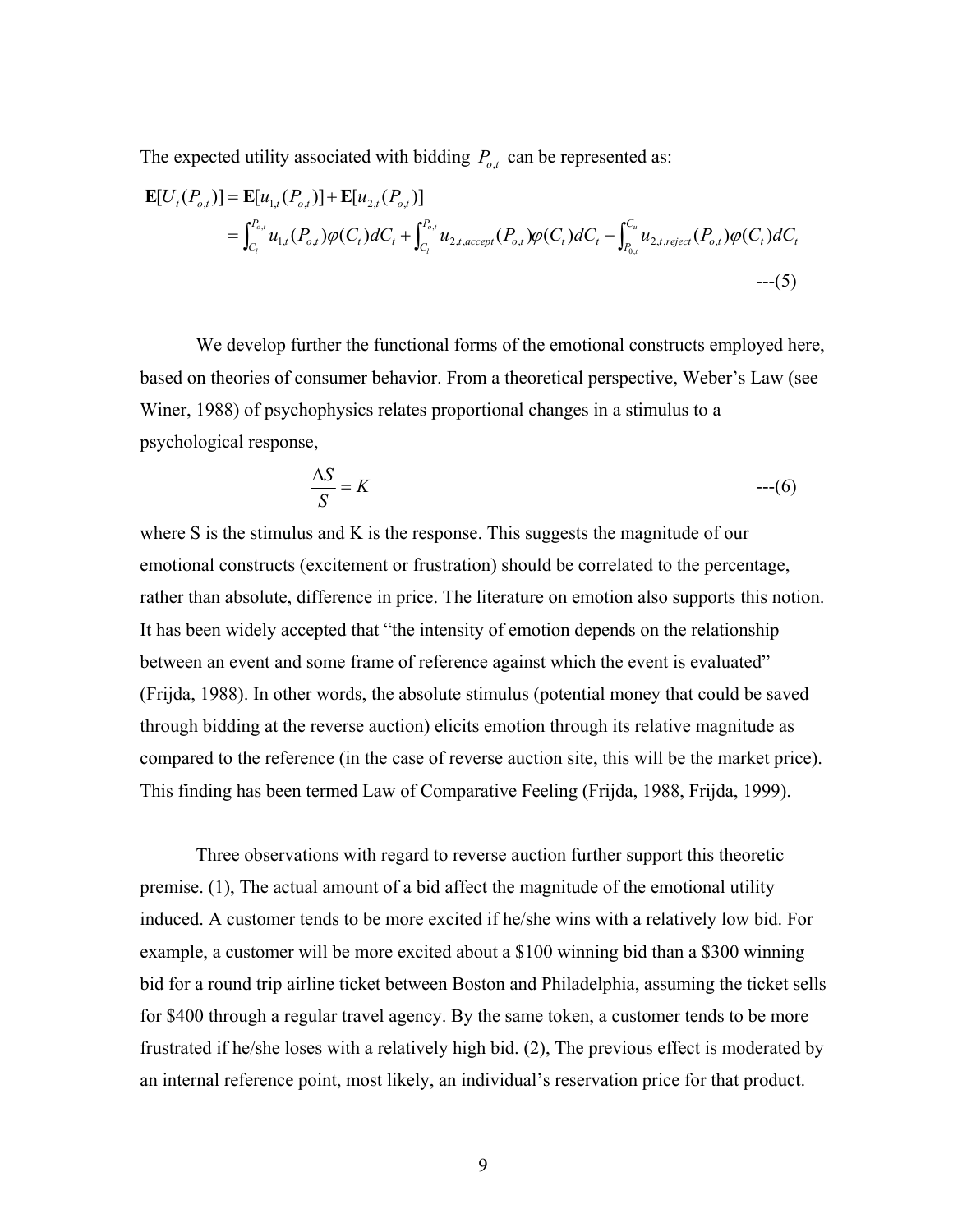Expanding on the airline ticket example, a businessperson who is willing to pay \$1000 for the ticket is likely to be less excited than a leisure traveler who plans to spend at most \$400. (3), Each individual will respond to the same outcome differently, even when they have the same reservation prices for the product.

Thus, based the above observations, we propose:

$$
u_{2,t,accept}(P_{o,t}) = \alpha_t \frac{P_{m,t} - P_{o,t}}{P_{r,t}}, \qquad (7)
$$

and

$$
u_{2,t,reject}(P_{o,t}) = \beta_t \frac{P_{o,t}}{P_{r,t}} \tag{8}
$$

Observation (1) is captured through  $P_{m,t}-P_{o,t}$  in (7) and  $P_{o,t}$  in (8), both are scaled by the reservation price  $P_{r,t}$  (observation (2)). As Winer (1988) pointed out, consumers are characterized by a multidimensional price vector, and the above operationalizations fully reflect this spirit. Reservation price is used for the scaling effect (denominator) since it captures how valuable the product is to a customer (the magnitude of the stimulus itself). The change in stimulus is based on, however, the difference between bid price and perceived (market) price. This is due to the presence of an alternative market in which a customer could expect to buy the product for sure at the market (perceived) price. In the absence of this market, the difference should be between bid price and the reservation price. The coefficients  $\alpha$  and  $\beta$  represent the different individual responses to the same possible outcome.

We invoke the traditional assumption that a potential bidder (customer) expects the cost of the product to the site is uniformly distributed between  $[C_i, C_i]$ . Others also made this assumption in similar situations (e.g., Holt and Sherman, 1994). Hence, the probability of a bid that will be accepted could be represented as

$$
\int_{C_l}^{P_{o,t}} \varphi(C_t) dC_t = \frac{P_{o,t} - C_l}{C_u - C_l} \qquad \qquad ---(9)
$$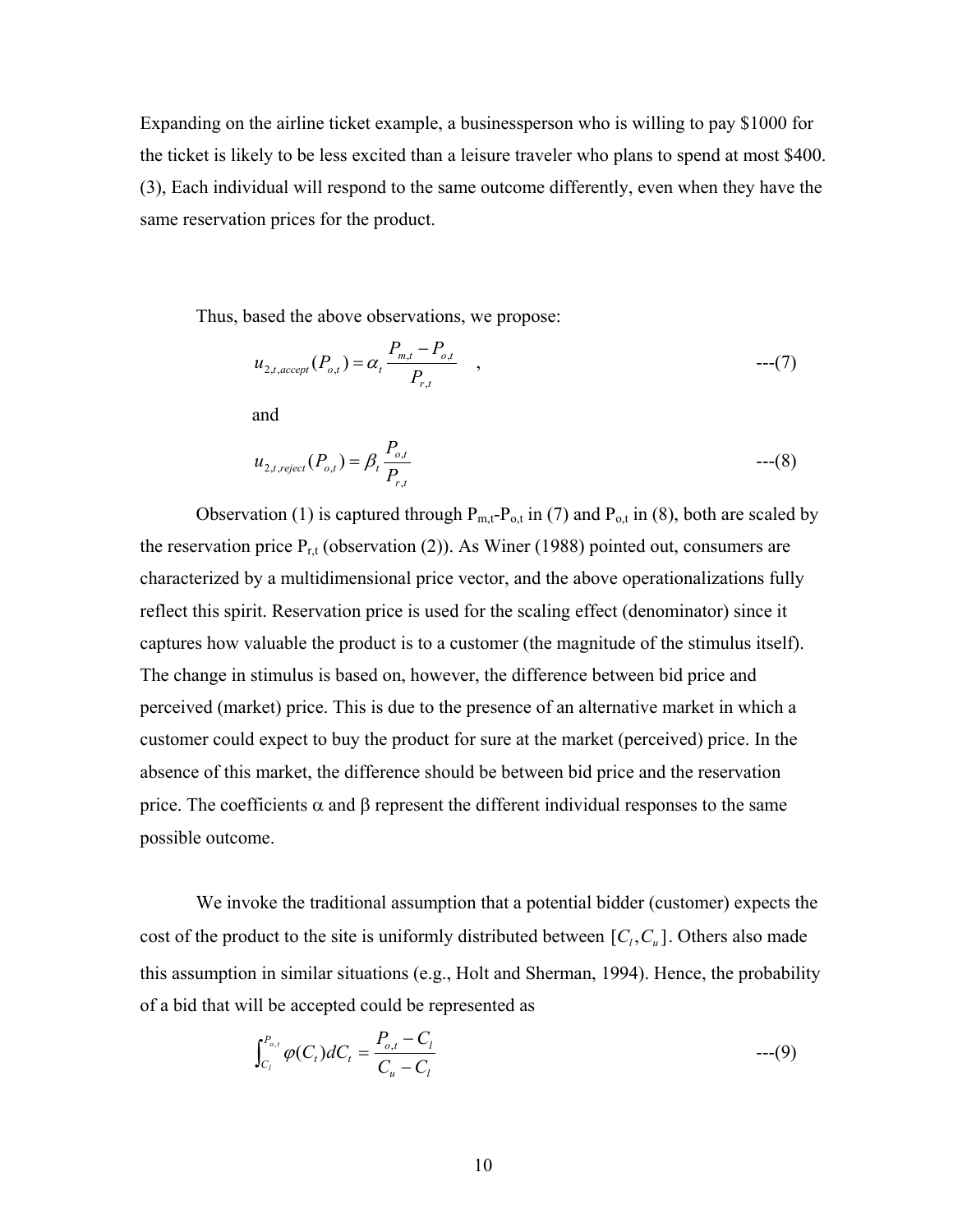If we substitute equations  $(3)$ ,  $(6)$ ,  $(7)$  and  $(8)$  back into equation  $(5)$ , the bidder's expected utility can now be represented as:

$$
\mathbf{E}[U_{t}(P_{o,t})] = \theta(P_{m,t} - P_{o,t}) \frac{P_{o,t} - C_{l}}{C_{u} - C_{l}} + \alpha_{t} \frac{P_{m,t} - P_{o,t}}{P_{r,t}} \frac{P_{o,t} - C_{l}}{C_{u} - C_{l}} - \beta_{t} \frac{P_{o,t}}{P_{r,t}} \frac{C_{u} - P_{o,t}}{C_{u} - C_{l}} \cdots (10)
$$

A potential bidder is also subject to two sanity checks before he/she participates in a reverse auction site. First, the price to be submitted by him/her must be smaller than the best alternative (market) price and larger than the minimum cost to the site. Second, he/she must have a positive expected utility for this optimal bid. Thus, a potential customer's problem at a given time is to find a bidding price that will maximize the sum of her monetary utility and emotional utility, subject to the two constraints stated above.

Mathematically, the bidder (customer) seeks to:

$$
\max_{P_{o,t}} \quad \mathbf{E}[U_t(P_{o,t})] \qquad \qquad \text{---}(11)
$$

subject to

$$
C_l \le P_{o,t} \le P_{m,t} \le C_u \tag{12}
$$

$$
\mathbf{E}[U_t(P_{o,t})] \ge 0 \tag{13}
$$

It is also clear that the excitement and frustration coefficients ( $\alpha$ ,  $\beta$ ) are not static based on observations of bidders' behavior. Similar to the sensitization (increased pleasure) observed from, for example, successive use of marijuana or high-quality wine (Groves and Thompson, 1973), people engaged in reverse auction exhibits similar behavioral pattern. The dynamic bidding behavior is essentially driven through the dynamic changes in  $\alpha$ , and  $\beta_t$ , based on prior bidding outcomes. While it is reasonable to assume that a bidder, initially at least, will get more excited after each win, and more frustrated after each loss, there are countering forces due to fading effect (the impact of a win becomes smaller as time passes) and inverted U type of adaptation effect (bidder gets less excited after winning too many bids). In both cases, we expect to see  $\alpha_t$  and  $\beta_t$  decrease at some time point. In this paper, we will not attempt to make any specific prediction on how, in general,  $\alpha$ , and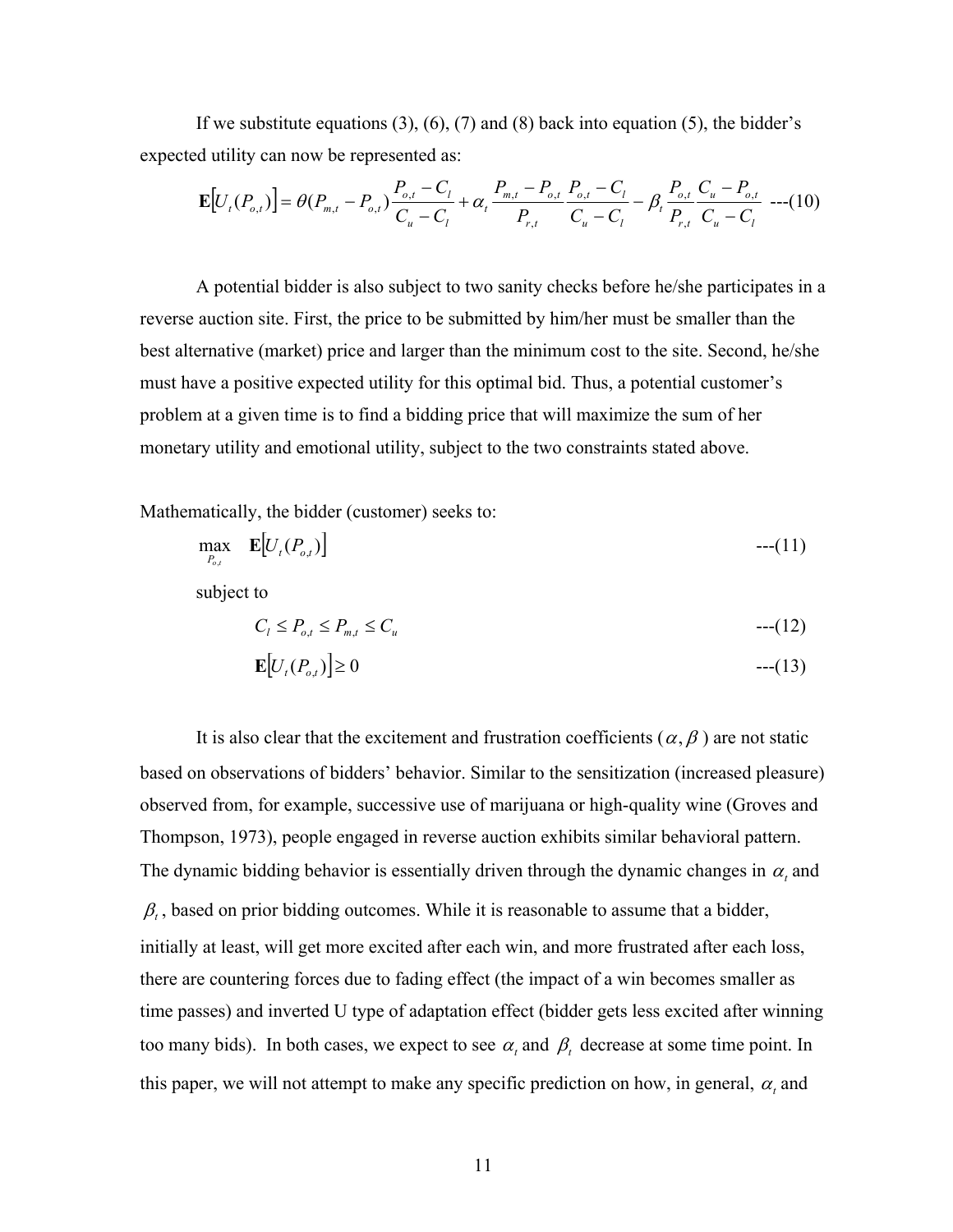$\beta$ , change as a result of previous bidding outcome. Instead, we will focus on understanding how a subject's bid changes dynamically over time as her  $\alpha_t$  and  $\beta_t$  change.

We thus make the following simple assumptions:

If a bid is accepted in period t-1, then:

$$
\beta_{t} = \beta_{t-1} \quad \text{and}
$$
\n
$$
\alpha_{t} > \alpha_{t-1} \text{ or } \alpha_{t} < \alpha_{t-1} \text{ or } \alpha_{t} = \alpha_{t-1} \quad \text{---}(14)
$$

If a bid is rejected in period t-1, then:

$$
\alpha_{t} = \alpha_{t-1} \qquad \text{and}
$$
\n
$$
\beta_{t} > \beta_{t-1} \text{ or } \beta_{t} < \beta_{t-1} \text{ or } \beta_{t} = \beta_{t-1} \qquad \text{---}(15)
$$

# **3. THEORETICAL INSIGHTS**

 In this section, we present the analytical results broken down into three subgroups. We first discuss the insights related to new customers and their optimal bidding strategy in sub-section 3.1. existing customers' bidding strategies over time (dynamic bidding behavior) as a function of prior bidding history are discussed in sub-section 3.2., and implications for managing the reverse auction site in sub-section 3.3.

#### **3.1. Results related to new customers' bidding strategy**

The bidder's problem, as presented in equations (11)-(13), is solved (see Appendix). We find that new customers (i.e., bidders who bid for the first time) will either stay out of the reverse auction site, equivalent to  $P_{o,1}^* = 0$ , or they will bid at an interior optimal price within the bounds specified in equation (12). This optimal bidding price is

$$
P_{o,1}^* = \frac{C_u - (P_{m,1} + C_l)X_1}{2(1 - X_1)} \qquad \qquad ---(16)
$$

where

$$
X_1 = \frac{\theta P_{r,1} + \alpha_1}{\beta_1} \tag{17}
$$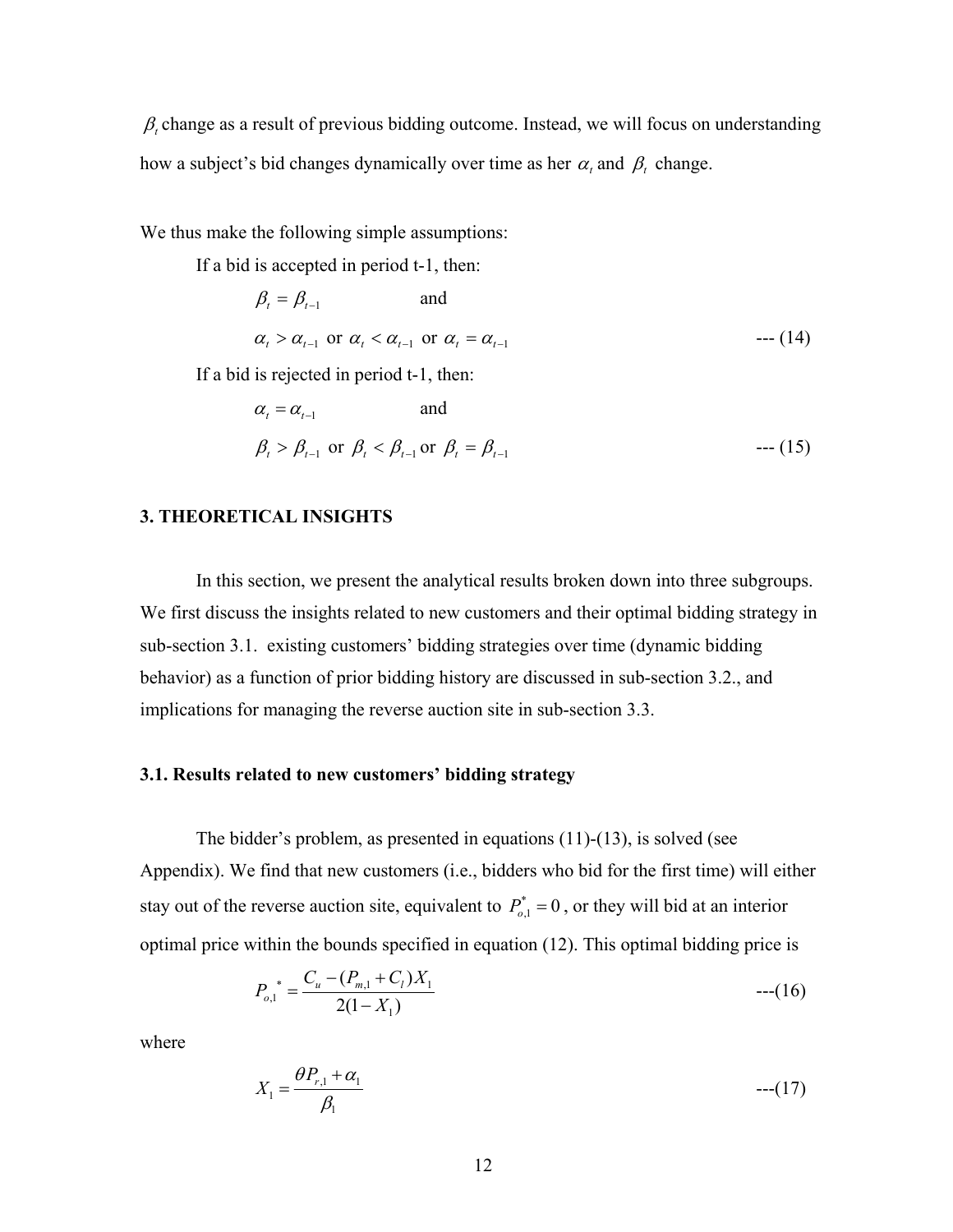$X_1$  captures the individuality of a bidder: a bidder with higher  $X_1$  tends to enjoy winning more, values the product higher, has higher utility for money, and/or not very sensitive to losing.

**Proposition 1. Each reverse auction site has a unique threshold defined as:** 

$$
X' = \left(\frac{\sqrt{P_{m,1}(C_u - C_l)} + \sqrt{C_l(C_u - P_{m,1})}}{P_{m,1} - C_l}\right)^2
$$
---(18)

**A** potential customer will never bid in a reverse auction site where her  $X_1 \leq X'$ , she will bid at the price specified in equation (16) if  $X_1 > X'$ . Furthermore, this threshold  $(X')$  increases as  $C_u$  increases,  $C_l$  increases, or  $P_{m,l}$  decreases.

Proof: See Appendix.

As noted earlier,  $X_1$  represents individuality; it captures who the customer is prior to his/her first bidding. The right hand side of equation (18), on the other hand, captures the threshold level attractiveness of the reverse auction site, which is a function of cost distribution and the (alternative) market price. The bidder will bid only if his/her individual characteristics exceed the threshold. As expected, the threshold increases as the site itself becomes less attractive (high upper bound or high lower bound) or the regular market becomes more attractive (lower market price).

 Our analyses reveals that reverse auction sites can be classified into three types based on their inherent attractiveness. They are defined as follows:

Type 1 Sites: these are sites where  $C_u - C_l > P_{m,1}$ , i.e., ,1 1 1  $\frac{1}{C_u - C_l} < \frac{1}{P_m}$ Type 2 Sites: these are sites where  $C_u - C_l < P_{m,1}$ , i.e., ,1 1 1  $\frac{1}{C_u - C_l} > \frac{1}{P_m}$ Type 3 Sites: these are sites where  $C_u - C_l = P_{m,1}$ , i.e., ,1 1 1  $\frac{1}{C_u - C_l} = \frac{1}{P_m}$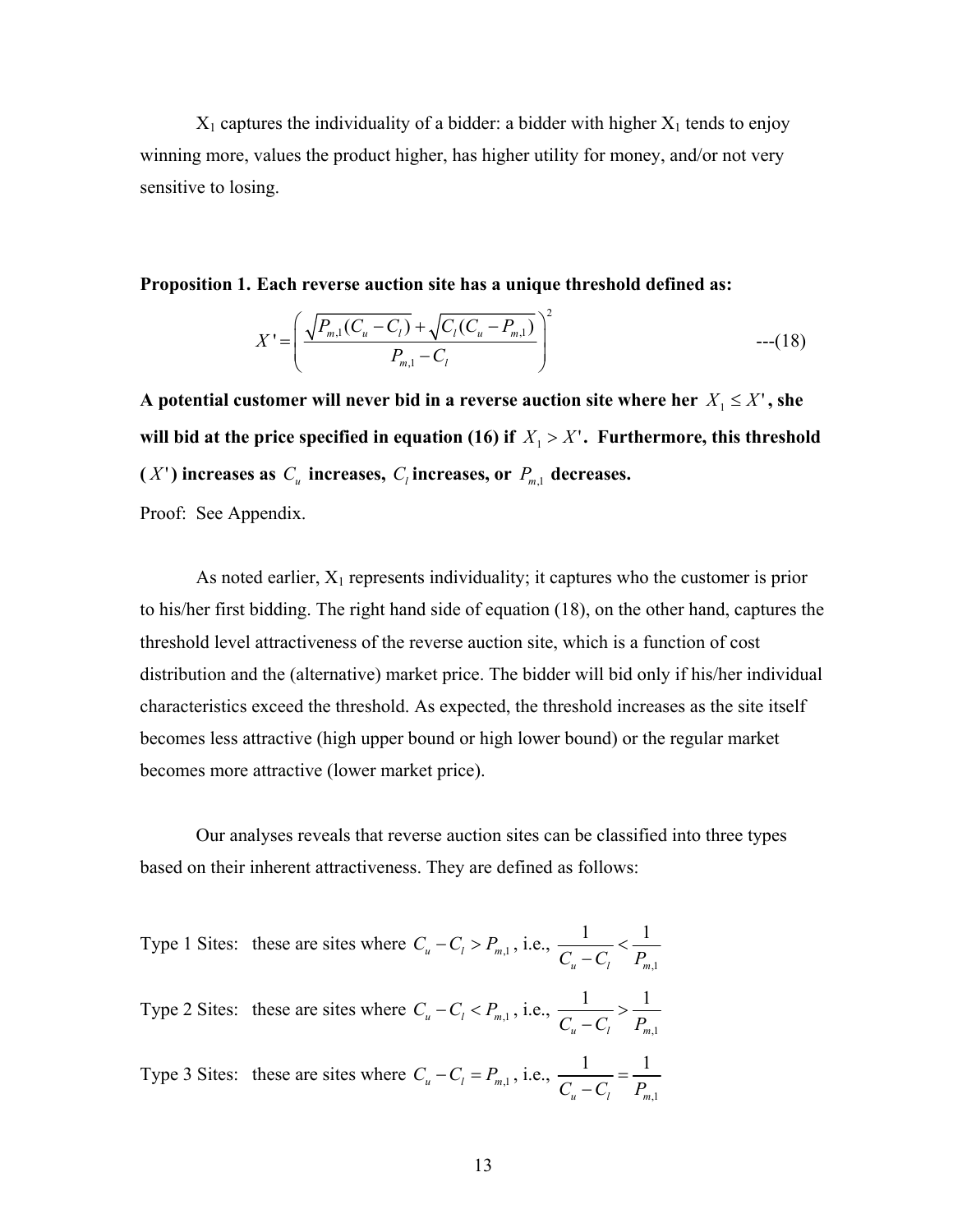Conceptually, an optimal bid is essentially driven by two competing factors. Higher bid will increase the probability of winning, but at the same time, decrease the magnitude of the utility when the outcome is revealed, whether it's a win (since less money will be saved and the excitement will be lower) or a loss (more frustration). This tradeoff drives the intuitive rationale behind the division of three types of reverse auction sites.  $\frac{1}{C_u - C_l}$ represents what could be gained in terms of increased probability of winning by bidding \$1 more (first factor), and  $\frac{1}{P_m}$  represents the decrease in percentage of the utility by bidding \$1 more (second factor).

 We characterize the bidding prices for the three different types of sites below. **Proposition 2. For potential customers whose**  $X_1 > X'$ **, the optimal bidding prices can be characterized as:** 

**Strictly concave and increasing over**  $X_1$ **, and bounded between** 

$$
\frac{C_u - (P_{m,1} + C_l)X'}{2(1 - X')}
$$
 and 
$$
\frac{P_{m,1} + C_l}{2}
$$
 in Type 1 sites;

**Strictly convex and decreasing over**  $X_1$ **, and bounded between**  $\frac{2\pi n!}{2}$  $\frac{P_{m,1}+C_l}{2}$  and

$$
\frac{C_u - (P_{m,1} + C_l)X'}{2(1 - X')}
$$
 in Type 2 sites;

• Constant over  $X_1$  and equals to  $\frac{2^{n}}{2}$  $\frac{P_{m,1} + C_l}{2}$  in Type 3 sites.

Proof: See appendix.

**Lemma 1. Compared to the normative result of bidding at**  $\frac{2\pi m}{2}$  $\frac{P_{m,1}+C_l}{2}$  (when the **transaction utility is discounted), bidders in Type 1 sites tend to underbid while**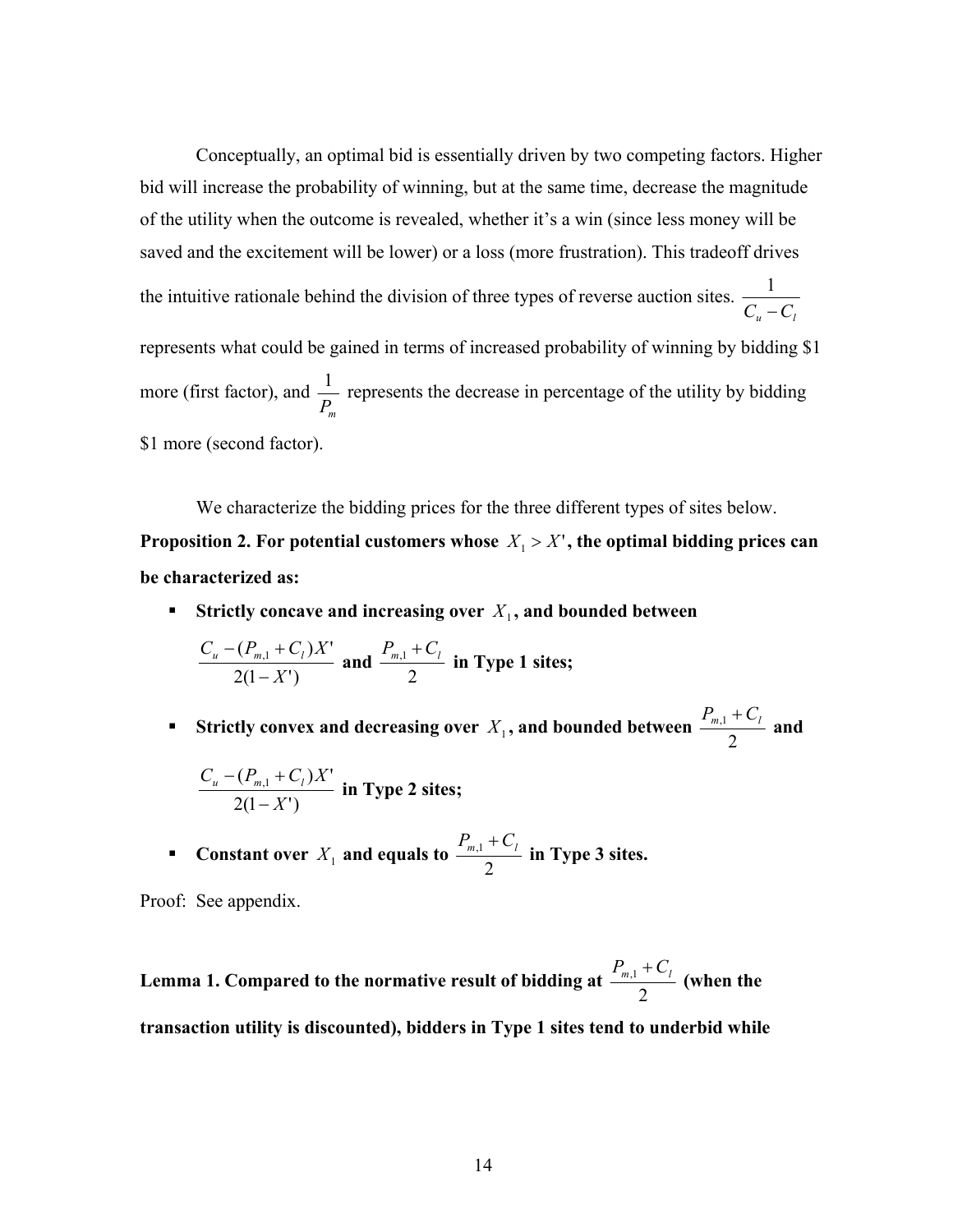**bidders in Type 2 sites tend to overbid. Bidders in Type 3 sites or those with very high X** (regardless of the type of the sites) will bid close to  $\frac{2\pi m_1}{2}$  $\frac{P_{m,1} + C_l}{2}$ .

Proof. Follow directly from Proposition 2.

The results in Propositions 1 and 2 have been graphically represented in Figure 1.

------------------------------------------------------------------------------------------------------------ Insert Figure 1 here ------------------------------------------------------------------------------------------------------------

# **3.2. Results related to the dynamic bidding strategy of existing customers**

 In order to optimize customer retention, it is critical to understand their customer's dynamic bidding strategies over time. In particular, the management of the site needs to know how prior bidding results influence (if at all) future bidding strategy. To address this issue, we will examine the impact of winning (accepted bids) and losing (rejected bids) on the customer's future bids in this subsection.

# Lemma 2. Assuming the reservation price, P<sub>r</sub>, is constant over time, the optimal **bidding prices submitted by a given customer are:**

**Strictly concave and increasing over**  $X_1$  **in Type 1 sites, and will always be** 

lower than  $\frac{1}{m}$ , 2  $\frac{P_{m,t}+C_l}{2}$ . The customer will stop bidding if his/her

$$
\frac{C_u - (P_{m,t} + C_l)X_t}{2(1 - X_t)} \text{ drops below } \frac{C_u - (P_{m,t} + C_l)X'}{2(1 - X')}.
$$

**Strictly convex and decreasing over**  $X_1$  **in Type 2 sites. It will always be larger** 

than  $\frac{1}{m}$ , 2  $\frac{P_{m,t}+C_l}{2}$ . The customer will stop bidding if his/her  $\frac{C_u-(P_{m,t}+C_l)}{2}$  $2(1 - X_t)$  $u \left( \begin{array}{cc} \n\mathbf{u}_{m,t} & \n\end{array} \right)$ *t*  $C_{\nu} - (P_{m} + C_{l})X$ *X*  $-(P_{m,t} +$ −

**becomes larger than**  $\frac{C_u - (P_{m,t} + C_l)X'}{P_{m,t} + C_l}$  $2(1-X')$  $C_u - (P_{m,t} + C_l)X$ *X*  $-(P_{m,t} +$  $\frac{f(x+h)-f(x)}{-X}$ .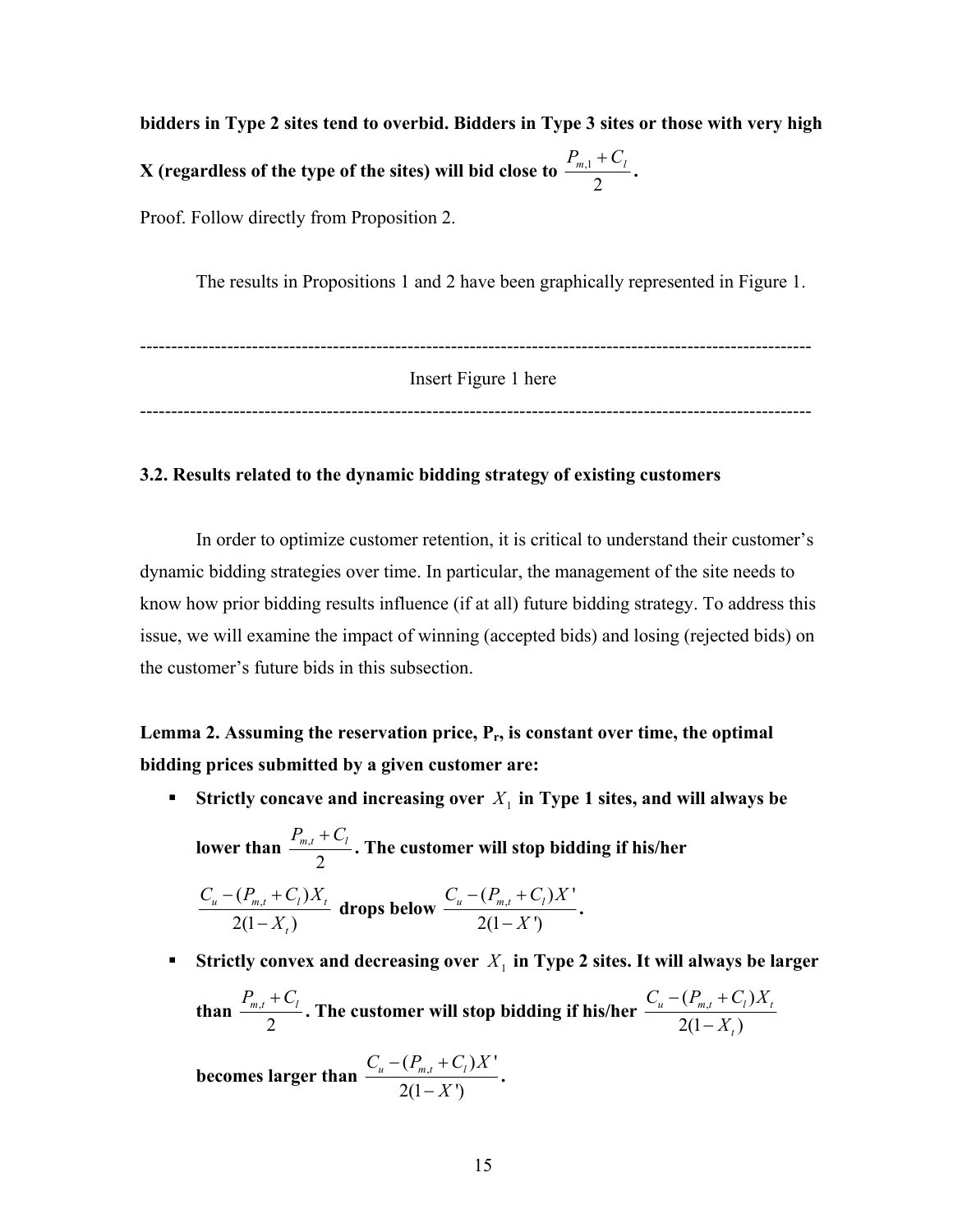**Constant over**  $X_1$  **and equals to**  $\frac{2^{n}m!}{2}$  $\frac{P_{m,1} + C_l}{2}$  in Type 3 sites.

Proof: Follow directly from Proposition 2.

 Proposition 3 below provides further insights into the dynamic behavior of the customer.

**Proposition 3. Assuming the reservation price,**  $P_{rt} = P_r$ **, is constant over time,** 

- **1) In Type 1 sites**
- **If the customer's last period's bid is accepted, she will increase her current period bid if she becomes more sensitive about winning auction, maintain the same bid if her sensitivity remains the same, and decrease her bid if she becomes satiated and less sensitive about winning.**
- **If the customer's last period's bid is rejected, she will increase her current period bid if she becomes less sensitive to losing, maintain the same bid if her sensitivity to losing remains the same, and decrease her bid if she becomes more sensitive to losing.**
- **2) In Type 2 sites**
- **If the customer's last period's bid is accepted, she will decrease her current period bid if she becomes more sensitive about winning auction, maintain the same bid if her sensitivity remains the same, and increase her bid if she becomes satiated and less sensitive about winning.**
- **If the customer's last period's bid is rejected, she will decrease her current period bid if she becomes less sensitive to losing, maintain the same bid if her sensitivity to losing remains the same, and increase her bid if she becomes more sensitive to losing.**
- **3) In type 3 sites**
- The customer will always bid  $\frac{P_m + C_l}{2}$  regardless the results of prior biddings

#### **and how her sensitivities about winning/losing change.**

Proof: This follows directly from equation (17) and proposition 2.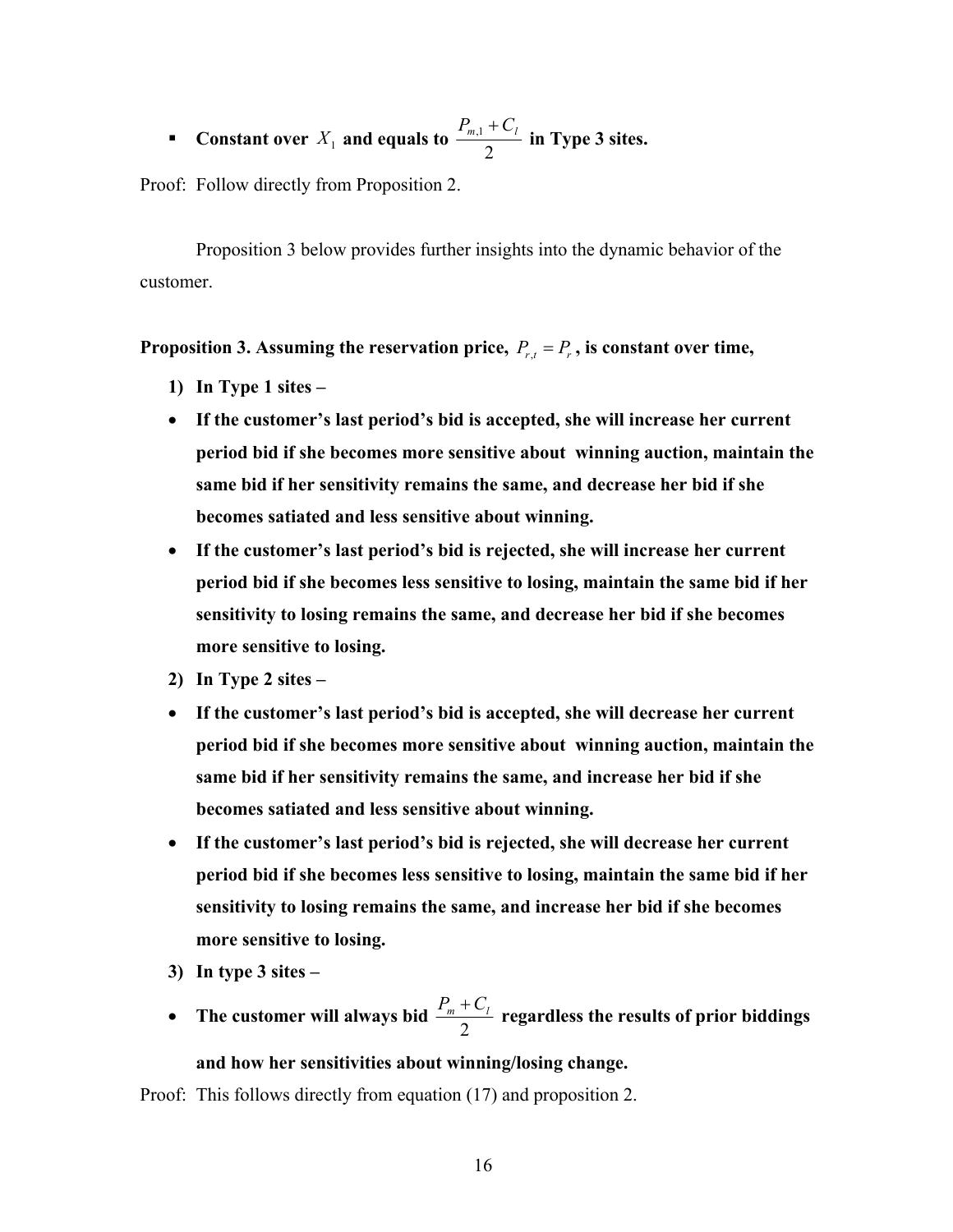#### **3.3. Implications for managing the reverse auction site**

 In this subsection, we will examine how a reverse auction site can improve its profitability. In general, a site can improve its profit taking either at the aggregate or the individual level. We discuss actionable managerial recommendations for each level.

One form of aggregate level is to change the perception of the site for **all** individual customers. The parameters that are within the control of a site are essentially the perceived distribution of the cost to the site. It may be possible to change the perceived distribution bounds through various marketing (communication) effects. For instance, the site should try to convince the customers that its upper cost bound is lower than the actual bound. Proposition 4 provides formal guidance to the communication message that the site management should adopt.

**Proposition 4. As long as a customer's optimal strategy is to bid, he/she will always**  bid higher as the lower bound of a site's cost distribution  $(C_i)$  increases, or the upper **bound**  $(C_u)$  **decreases.** 

Proof: See Appendix.

 If the true cost to the site is the same, higher bid price is generate higher profit. Thus we could infer

**Lemma 3. A reverse auction site could improve its profit by increasing its perceived**  lower bound  $(C_i)$  or decreasing its perceived upper bound  $(C_u)$ , subject that such **action does not make the customers optimal not to bid.**  Proof: This directly follows from Proposition 4.

 This observation is particularly interesting because these managerial actions could be achieved with minimum cost, neither require the site to subsidize a customer's bid.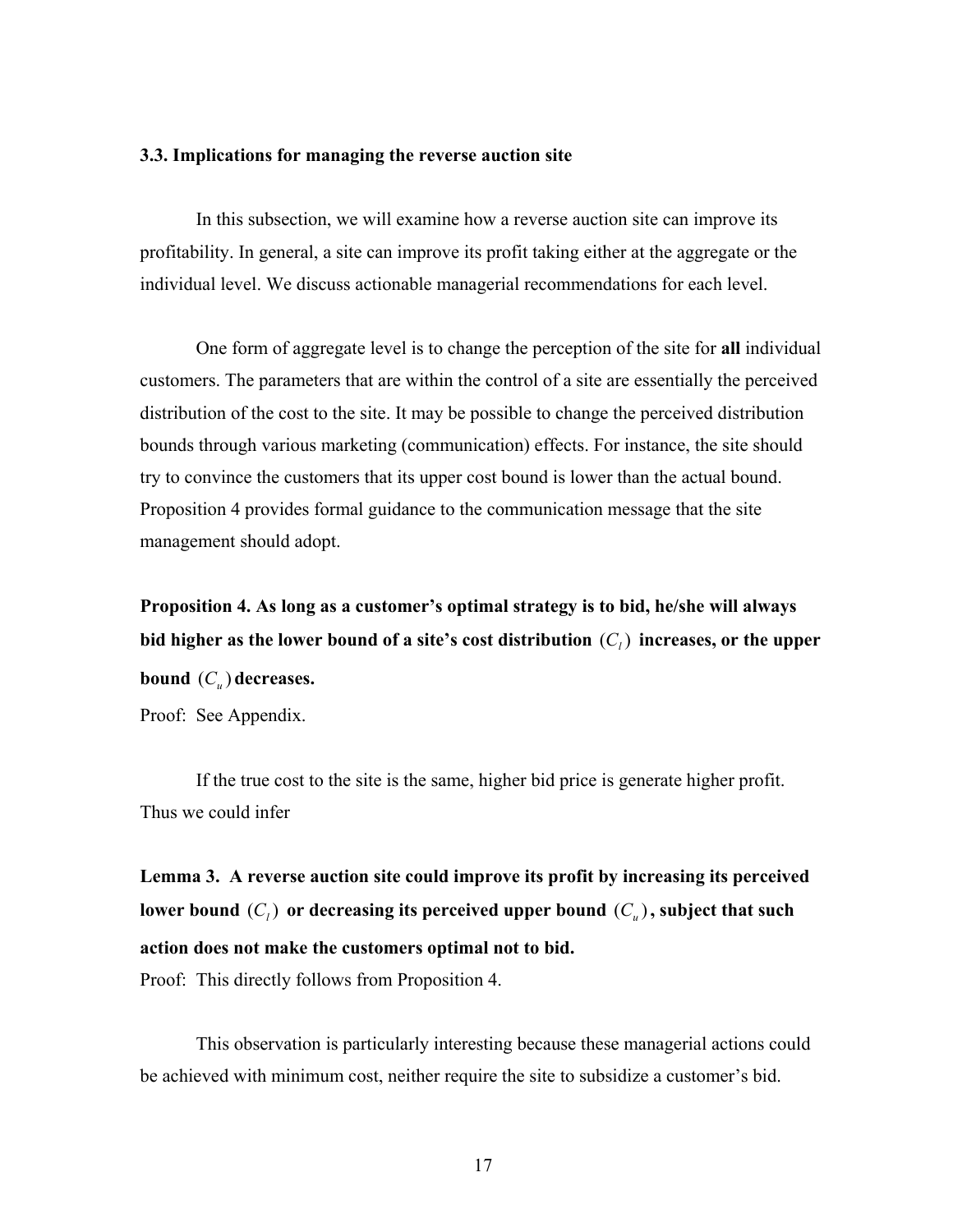Profit can also be improved at individual level by influencing the bidding path of a given individual. Two strategies can be taken. One is to prevent a customer from leaving the site permanently. As Lemma 2 has shown, a customer will stop bidding once her X becomes smaller than the threshold as a result of losing. A site should therefore identify customers what are approaching the boundaries and provide individualized subsidy to ensure that these customers stay with the site. Alternatively, a bid could be artificially rejected (turning down an above-cutoff-price bid) or accepted (accepted a below-cutoffprice bid, for example, via subsidy). This will affect customers' X such that their future bids will be higher. As we have seen in Proposition 3, this strategy will be highly dependent on the individual, since different individuals will vary in terms of their X parameters.

#### **4. EMPIRICAL TESTING AND ANALYSES**

In this section we describe an experiment designed to test the major insights obtained in Section 3. Eighty-seven undergraduate business students at a major university participated in this experiment. We will first describe the experimental procedure, followed by the analyses of the data.

#### **4.1. Experimental procedure**

 Subjects participated in the experiment were assigned to one of six sessions (each session had an average of 15 subjects). The experiment was conducted using pencil-andpaper format and the cutoff price  $(C_t)$  in each round was publicly generated using Excel spreadsheet function projected onto the screen in the front of the room.

The subjects were told that this would be a moneymaking opportunity. They were told that there was a huge demand for a Springbreak package (a trip to Florida for two, with all expenses included), and that people are willing to pay \$1160 for this package. The subjects could choose one of two options to buy the package and sell it at \$1160, and pocket the difference. The two options are: 1) Purchase the package from a travel agency for \$1100. 2) Submit a bid to a reverse auction site for the package. If the bid is rejected,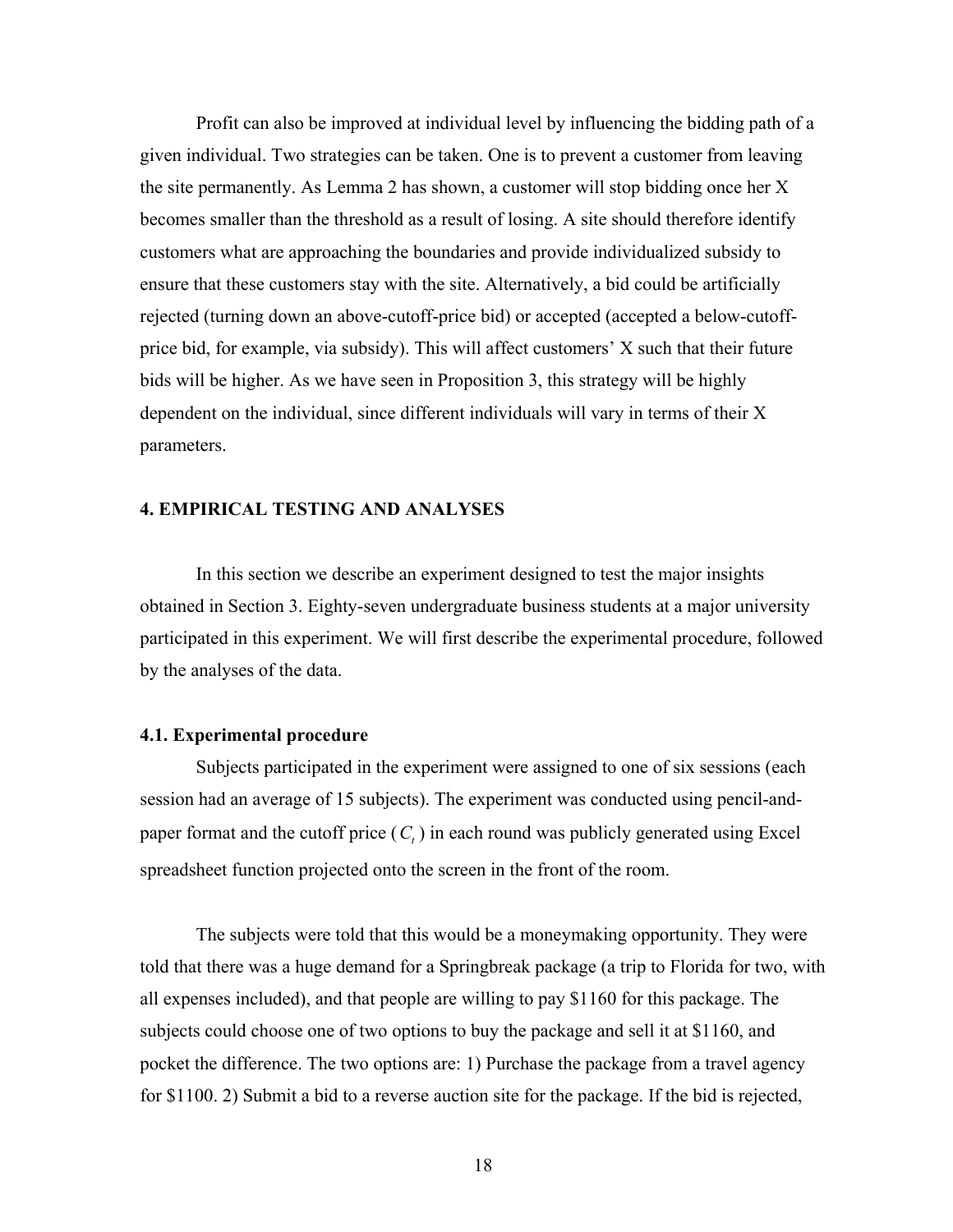they could still go to the travel agency and buy it for \$1100. Each subject participated in 20 rounds, and had the opportunity to purchase one package in each round. In the first 10 rounds, they had to go to a Type 1 auction site, in the next 10 rounds; they will go to a Type 2 auction site. The parameters of the two sites are shown in Table 1.

-------------------------------------------------------------------------------------------------------------

Insert Table 1 here

 $-$ 

 In order to ensure that the subjects are incentive compatible with the experiment and that they are serious about the bidding, subjects were told that some of them would be chosen to receive a cash award. For those chosen, one out of the twenty rounds would be randomly selected to determine the cash award as follows: The difference between what the student could sell the package for (\$1160) and the price the student paid for it during that round (his/her bid price if he/she participated in the auction and won, \$1100 otherwise), divided by 10. The reward thus ranged from \$6 to \$106.

At each round, subjects will be asked to make following decision:

- 1. participate or not in the reverse auction site;
- 2. if he/she decides to participate, what is his/her bid, and what is his/her expected excitement if the bid is accepted, or expected frustration if the bid is rejected.

At the end of the experiment, each subject was given a hypothetical bidding scenario for which his excitement (on a scale from 1 to 10) was measured and he/she was asked to fill the blank "I am really excited and had a lot of fun doing it, it's almost as if you had paid me \$ to do this". Similarly, frustration and its monetary equivalence are measured. These relationships are used to convert measurements of excitement and frustration into monetary equivalences in the 20 rounds.

# **4.2. Experimental results**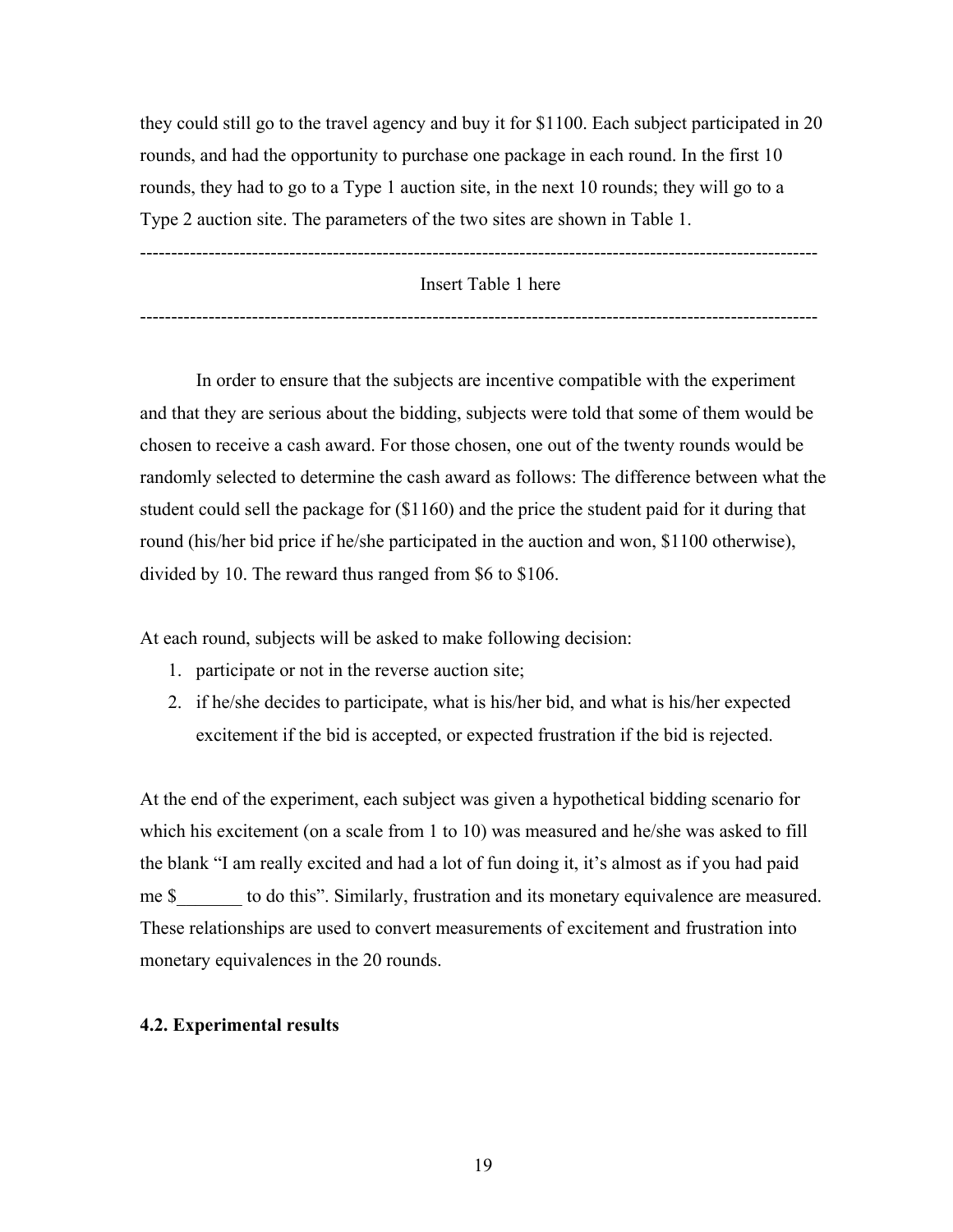While the subjects presumably were motivated properly for this experiment, it is likely that some students would not have participated in such auctions, if they were in the real world. To parse out these effects, we have deleted those subjects who, according to the theoretical prediction (Proposition 1) would not have participated in reverse auction. To do this, we calculated the average X for each individual in 10 rounds (in either Type 1 site or Type 2 site) and kept only those whose average X were above the threshold X'. As a result, we were left with 69 subjects for the Type 1 site and 23 subjects for the Type 2 site. All analyses described below are based on these subjects.

 To test Proposition 1, we first calculated the theoretical optimal bid for each subject in each round (based on equation (16)). We then calculated the correlation between actual bids and the optimal bids for each subject over the 10 rounds he/she participated in each reverse auction site. The distribution of the correlations across subjects is graphically represented in Figure 2.

# Insert Figure 2 here

-------------------------------------------------------------------------------------------------------------

The average correlation across subjects is 0.3064. This provides partial support for Proposition 1 concerning the optimal bidding price. The test of who will bid and who will not is inappropriate in this case since, as discussed above, all subjects were likely to bid even though they would not have bid in the real world.

 Proposition 2 characterizes the concavity and convexity of bidding prices under different conditions. In order to test this proposition, we have chosen a general quadratic function:

$$
P_o = \gamma_0 + \gamma_1 X + \gamma_2 X^2 \tag{19}
$$

-------------------------------------------------------------------------------------------------------------

We test concavity/convexity by checking the empirical sign of  $\gamma_2$  via regression. Proposition 2 also predicts the behavior of the first order derivative. To address this, we have chosen to test the simple correlation between the bid and X. This empirical testing was also used for Lemma2. The procedure is thus as follows: 1) calculate the average bid and average X for each subject over the 10 rounds he/she participated in each site. 2)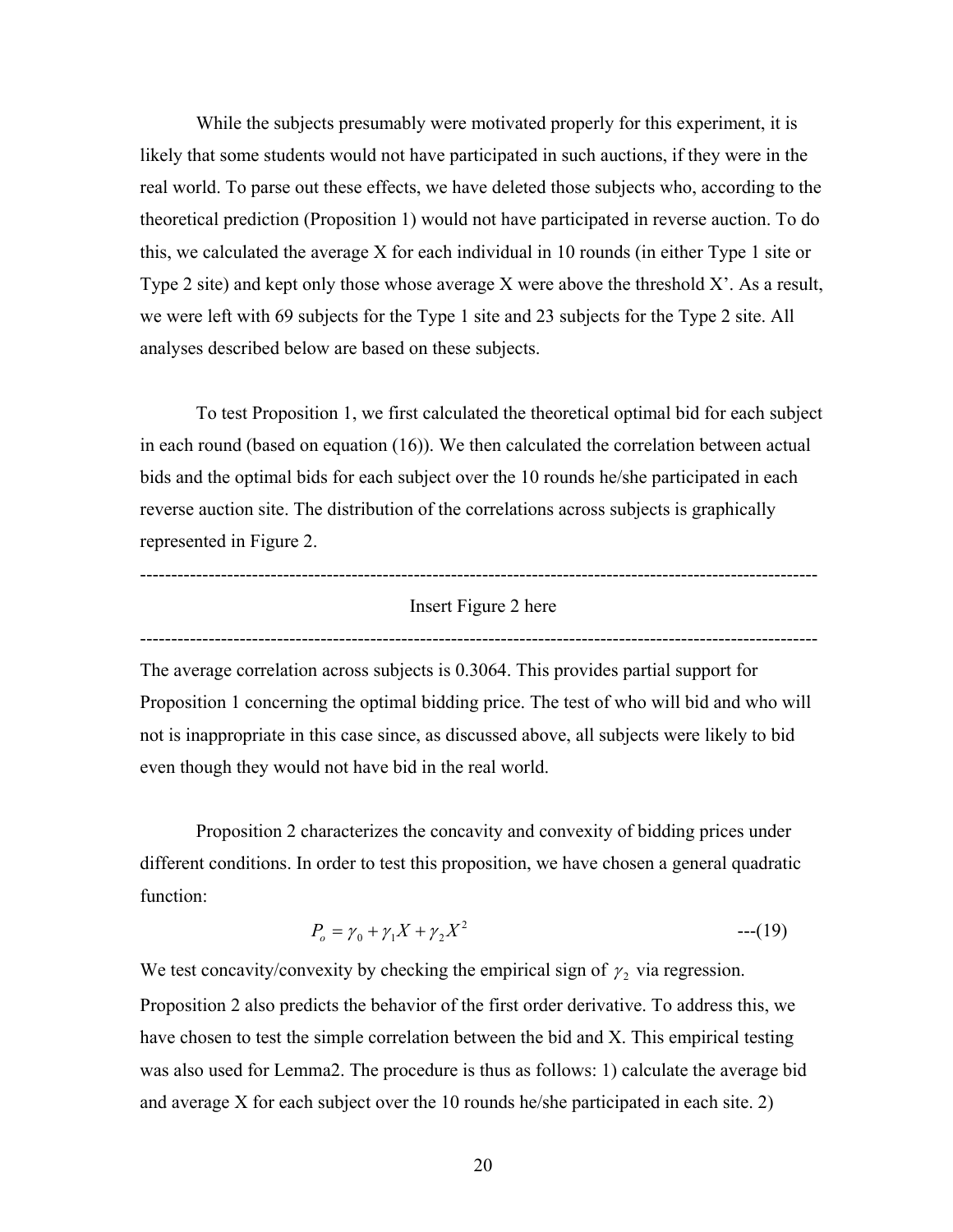regress (or test the correlation) the average bid price against the average X across all subjects in a site. The results are summarized in Table 2.

#### Insert Table 2 here

-------------------------------------------------------------------------------------------------------------

-------------------------------------------------------------------------------------------------------------

-------------------------------------------------------------------------------------------------------------

As can be seen from the Table, bid is concave and increases over X in Type 1 site. The prediction for Type 2 sites is, in general, also supported, although the coefficient  $\gamma$ , is close to 0 (indicating a monotonic relationship). The relationship between the average X and the average bid are presented in Figure 3.

# Insert Figures 3a and 3b here

-------------------------------------------------------------------------------------------------------------

Since there are too many data points (for instance, 69 pairs for the Type 1 site), Figure 3a and 3b are condensed version of the data. For Type 1 site, we assigned individuals into groups of 10 based on their X (subjects with lowest 10 Xs are in group 1, subjects with the next lowest 10 Xs are in group 2, and so on), and then calculated group average X and bid. For type 2 sites, the size of the group was 5 instead of 10 since the total number of data points is smaller (23).

 One very important result of the paper is that we predict subjects will either underbid or overbid in Type 1 or 2 sites, respectively, compared to classic (without transaction utility) theoretical predictions. To test this result, we calculated the average bid over all subjects submitted in each round, and the results are plotted in Figure 4.

Insert Figures 4a and 4b here

-------------------------------------------------------------------------------------------------------------

-------------------------------------------------------------------------------------------------------------

As can be seen in Type 1 site, the average bids in all 10 round are below the classic prediction of \$600 (Figure 4a). These results thus provide support for including the transaction utility for making prediction. For Type 2 site (Figure 4b), the average bids in 7, out of 10, rounds are above the classic prediction of \$950, providing some (albeit weaker) support for the prediction.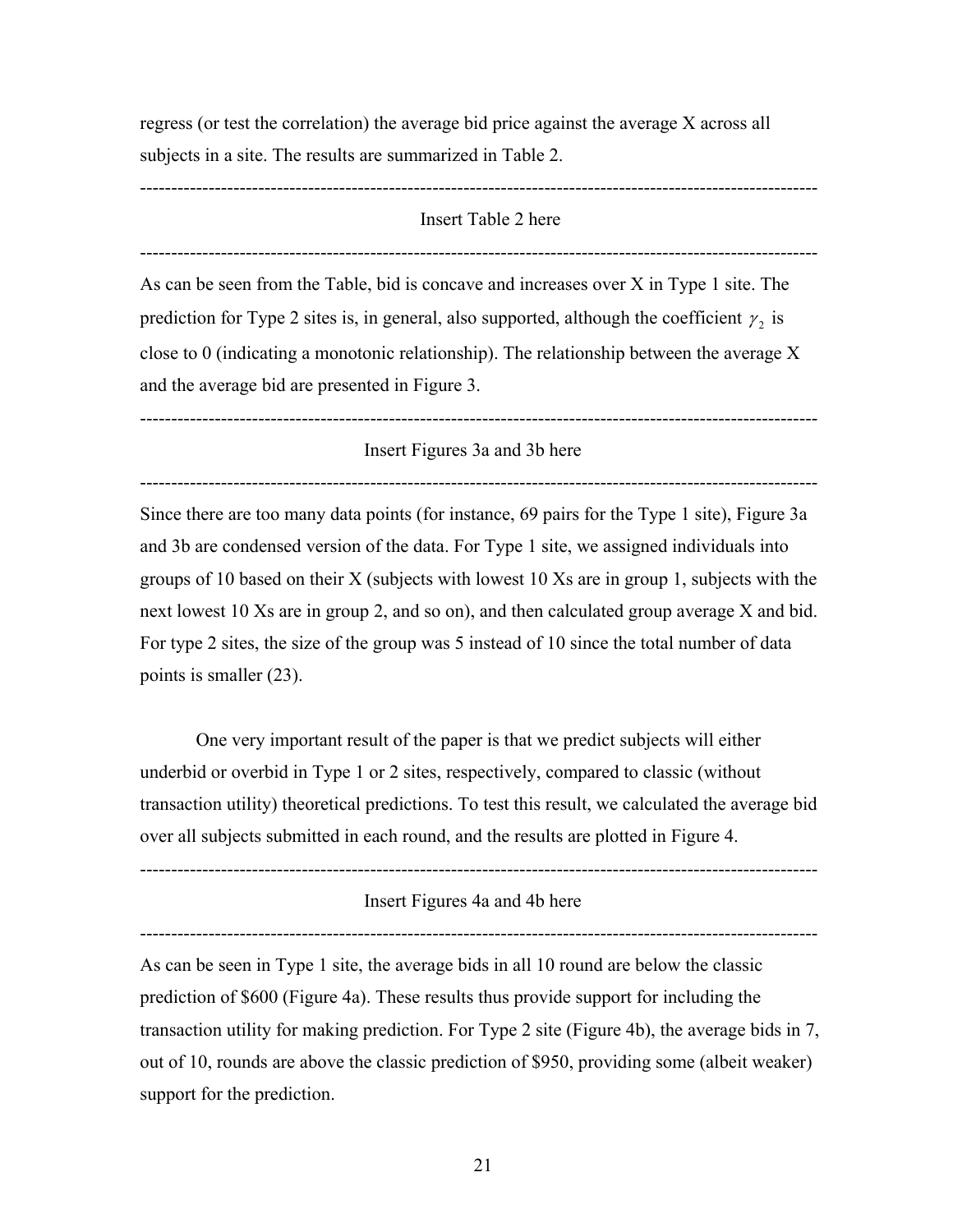Previous tests have focused on cross-individual bidding behavior. Our Lemma 2 focuses on dynamic bidding behavior (within subjects). To test this, we employed the same empirical procedures used for testing Proposition 2 (for concavity/convexity, increase/decrease). In this case, we performed one analysis for each subject, using his/her bids in the 10 rounds against his/her corresponding Xs. The results are summarized in Table 3.

# Insert Table 3 here

-------------------------------------------------------------------------------------------------------------

-------------------------------------------------------------------------------------------------------------

For Type 1 site, the empirical evidence is quite strong. 74% of subjects have concave relationship (bid over X), and  $92\%$  have positive relationship (bid over X)(see Table 3a). On the other hand, we could not find support for subjects bidding in Type 2 site (Table 3b). To illustrate the results, we have chosen one subject and plotted his bid over X for both sites (see Figure 5)

Insert Figures 5a and 5b here

-------------------------------------------------------------------------------------------------------------

-------------------------------------------------------------------------------------------------------------

 Finally, we tested the prediction implied by Proposition 3. The evidence for Type 1 site is very strong. It is quite clear that subjects increase their bids if X becomes larger, decrease their bids if X becomes smaller, and maintain the same bid if X does not change (see Table 4a).

Insert Table 4 here

-------------------------------------------------------------------------------------------------------------

-------------------------------------------------------------------------------------------------------------

As predicted, subjects do not necessarily increase or decrease their X after a win (or lose, for that matter). It can be seen, however, that subjects are unlikely to maintain the same X (thus the same bid price) after either win or lose in Type 1 site. The results for Type 2 site are not conclusive. Especially, when subjects have lost in the previous round, they behave as if they were in Type 1 site, contrary to the prediction.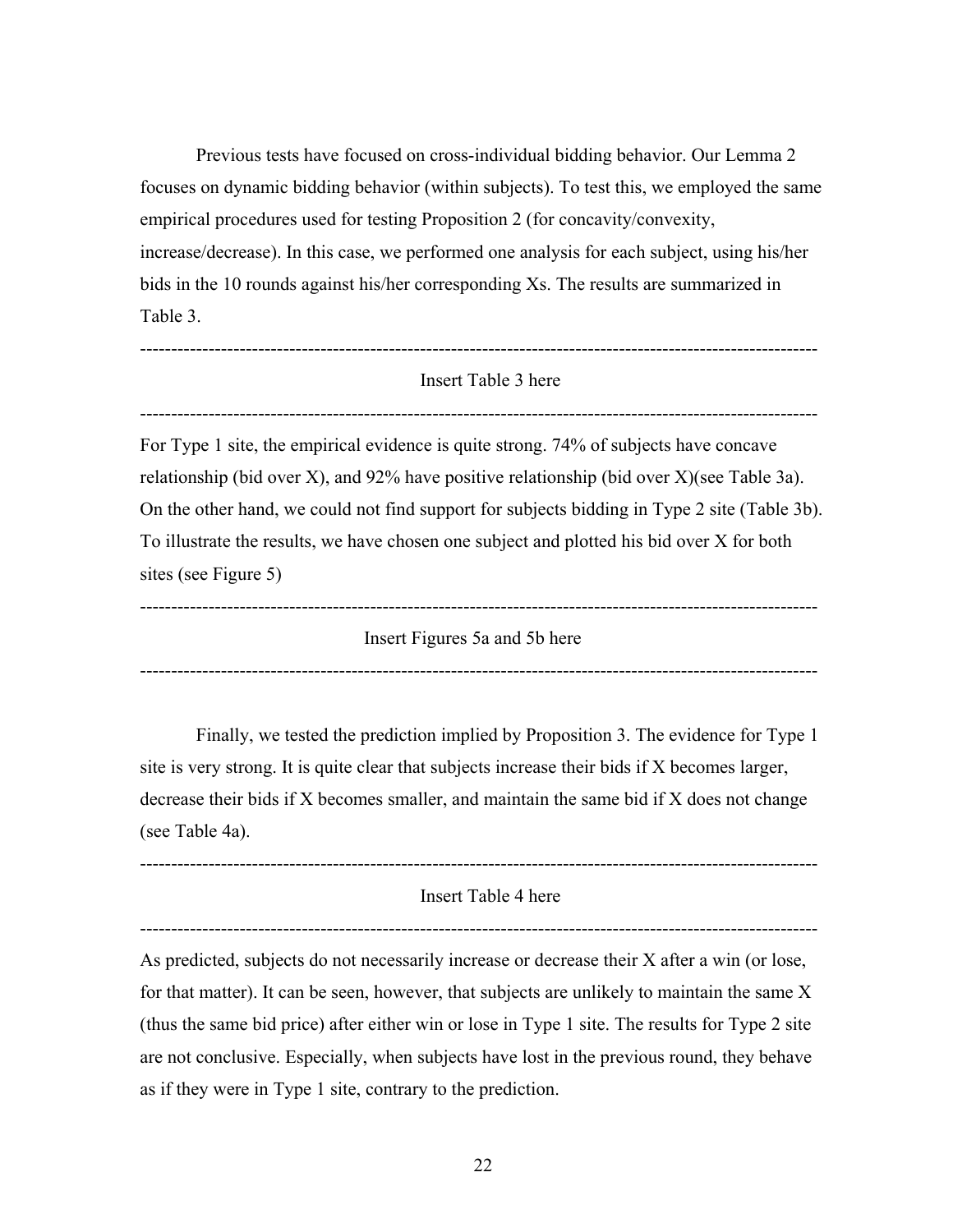# **5. SUMMARY AND DISCUSSION**

 In this paper, we have developed and tested empirically an analytical model with both economic and behavioral constructs to capture the bidding behavior in reverse auction sites. We have generated insights concerning both new (or potential) customers as well as existing customers. Equally important, we have shown that there are at least two ways to increase a reverse auction site's profit, one through changing the perception of the site, the other is through optimal subsidy strategy at the individual level.

There are some aspects of the paper that might be worth additional research effort in the future. For instance, we have assumed in our model that a bidder is a myopic optimizer. She chooses a bidding strategy (price) that will maximize the expected payoff at that period. Although we believe it captures the actual decision making process of many people, it might be interesting, at least theoretically, to relax this assumption in future research.

 As can be seen from the proof of Proposition 1, boundary-bidding strategies (bid at the best alternative price  $(R)$ , or the lower bound of cost  $(C<sub>1</sub>)$ ) have been eliminated because the expected utilities for these two strategies in the model are negative. This, however, may change if we make slightly different assumptions. Allowing a base level excitement regardless of how much money is saved will allow the utility of bidding at R to potentially become positive. Similarly, if a customer expects the reverse auction site might subsidize her bid, the utility for bidding at  $C_1$  may also become positive. These are interesting variations in bidding strategies, which could be easily tested in our experiments (by checking whether any subjects bid at these boundaries).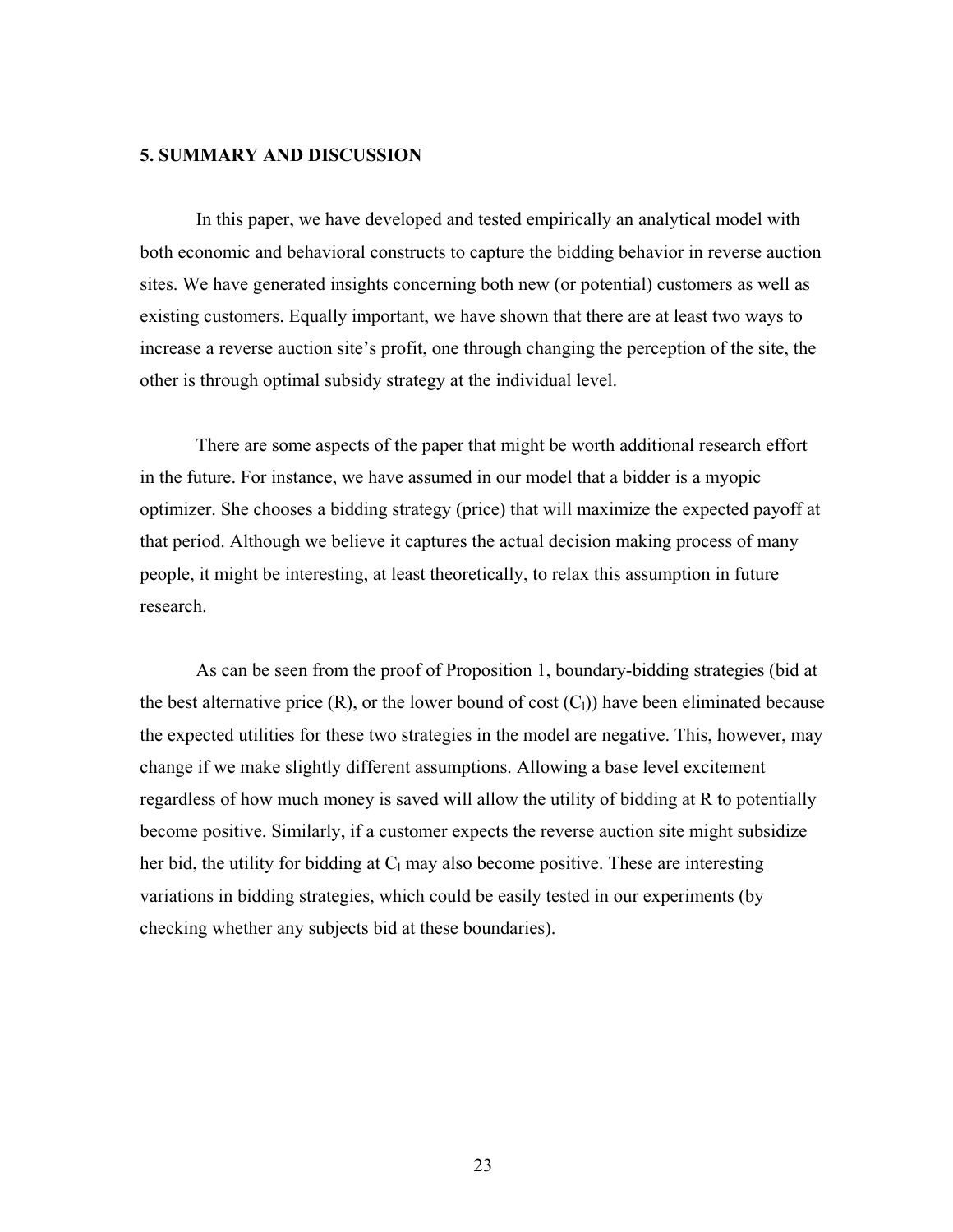#### **APPENDIX: PROOFS OF PROPOSITIONS 1, 2, AND 4**

#### **Proposition 1.**

Proof:

The  $1<sup>st</sup>$  period problem is the same for any period. For simplicity, we will drop the subscript for period, t, in the following proof. The results hold for any period t.

 The bidder's problem could be examined by analyzing the first and second order conditions of equation (10). Constraint 1 (boundary constraint) and 2 (expected utility) are essentially sanity checks (a bidder should expect positive utility if any bid submitted, and she should not bid more than the price she will pay through an alternative channel, nor below the minimum cost of the site). We choose, for simplicity and clarity, not to use the Lagrangean method and instead, compare the results of unconstrained optimization with the constraints in the end.

Step 1. Unconstrained optimization.

First order condition:

$$
\frac{\partial EU}{\partial P_o} = \frac{2(\beta - \alpha - \theta P_r)P_o + (\theta P_r + \alpha)(P_m + C_l) - \beta C_u}{P_r(C_u - C_l)}
$$

Let  $2(\beta - \alpha - \theta P_r)$  $\beta C_u - (\theta P_r + \alpha)(P_m + C_l)$ *r*  $\phi' = \frac{\rho c_u (a_r + a)(a_m + c_l)}{2(\beta - \alpha - \theta_r)}$  $P_{o}^{'} = \frac{\beta C_{u} - (\theta P_{r} + \alpha)(P_{m} + C)}{2(\theta P_{m} + \alpha)^{2}}$  $\beta- \alpha - \theta$ l  $\beta C_u - (\theta P_r + \alpha)$  $-\alpha$  $=\frac{\beta C_u - (\theta P_r + \alpha)(P_m + C_l)}{P_m}$  --- (A2)

If  $\beta < \alpha + \theta P_r$ , then

$$
\frac{\partial EU}{\partial P_o} > 0 \quad \text{if} \quad P_o < P_o' \tag{A3}
$$

 $--(A1)$ 

$$
\frac{\partial \mathbf{E} U}{\partial P_o} < 0 \quad \text{if} \quad P_o > P_o' \tag{A4}
$$

$$
\frac{\partial \mathbf{E} U}{\partial P_o} = 0 \quad \text{if} \quad P_o = P_o' \tag{A5}
$$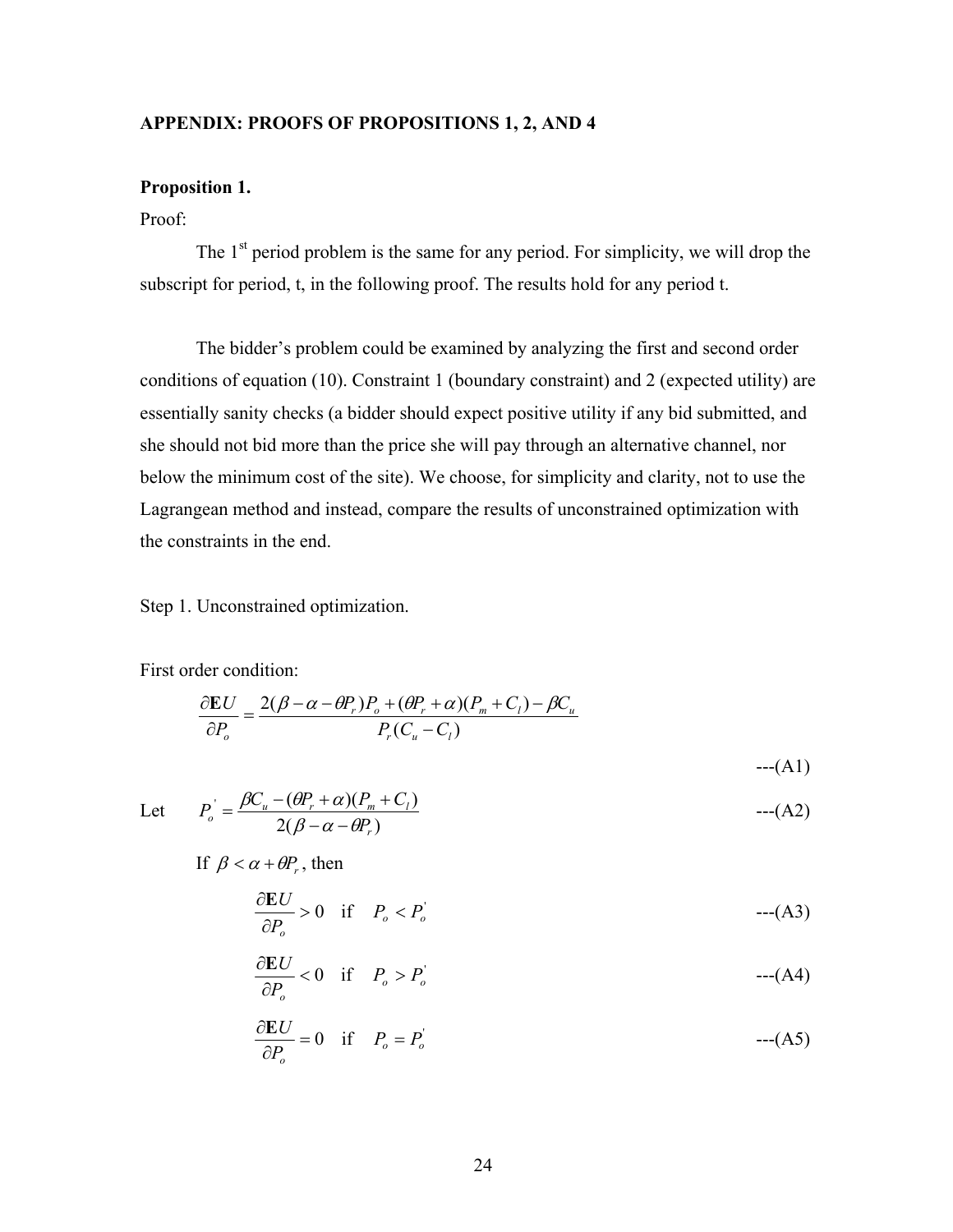If  $\beta > \alpha + \theta P_r$ , then

$$
\frac{\partial \mathbf{E} U}{\partial P_o} > 0 \quad \text{if} \quad P_o > P_o' \tag{A6}
$$

$$
\frac{\partial \mathbf{E} U}{\partial P_o} < 0 \quad \text{if} \quad P_o < P_o' \tag{A7}
$$

$$
\frac{\partial \mathbf{E} U}{\partial P_o} = 0 \quad \text{if} \quad P_o = P_o' \tag{A8}
$$

If 
$$
\beta = \alpha + \theta P_r
$$
, then

$$
\frac{\partial EU}{\partial P_o} > 0 \quad \text{if} \quad P_m + C_l > C_u \tag{A9}
$$

$$
\frac{\partial EU}{\partial P_o} < 0 \quad \text{if} \quad P_m + C_l < C_u \tag{A10}
$$

$$
\frac{\partial \mathbf{E} U}{\partial P_o} = 0 \quad \text{if} \quad P_m + C_l = C_u \tag{A11}
$$

Second order condition:

$$
\frac{\partial^2 \mathbf{E} U}{\partial P_o^2} = \frac{2(\beta - \alpha - \theta P_r)}{P_r (C_u - C_l)} \qquad \qquad \text{---}(A12)
$$

Thus,

$$
\frac{\partial^2 \mathbf{E} U}{\partial P_o^2} < 0 \quad \text{(EU is concave)} \quad \text{if} \quad \beta < \alpha + \theta P_r \qquad \text{---}(A13)
$$

$$
\frac{\partial^2 \mathbf{E} U}{\partial P_o^2} > 0 \quad \text{(EU is convex)} \quad \text{if} \quad \beta > \alpha + \theta P_r \quad \text{---(A14)}
$$

$$
\frac{\partial^2 \mathbf{E} U}{\partial P_o^2} = 0 \quad \text{(EU is monotonous)} \quad \text{if} \quad \beta = \alpha + \theta P_r \quad \text{---(A15)}
$$

 The results of the above-unconstrained optimization are summarized in the following table with the constraints.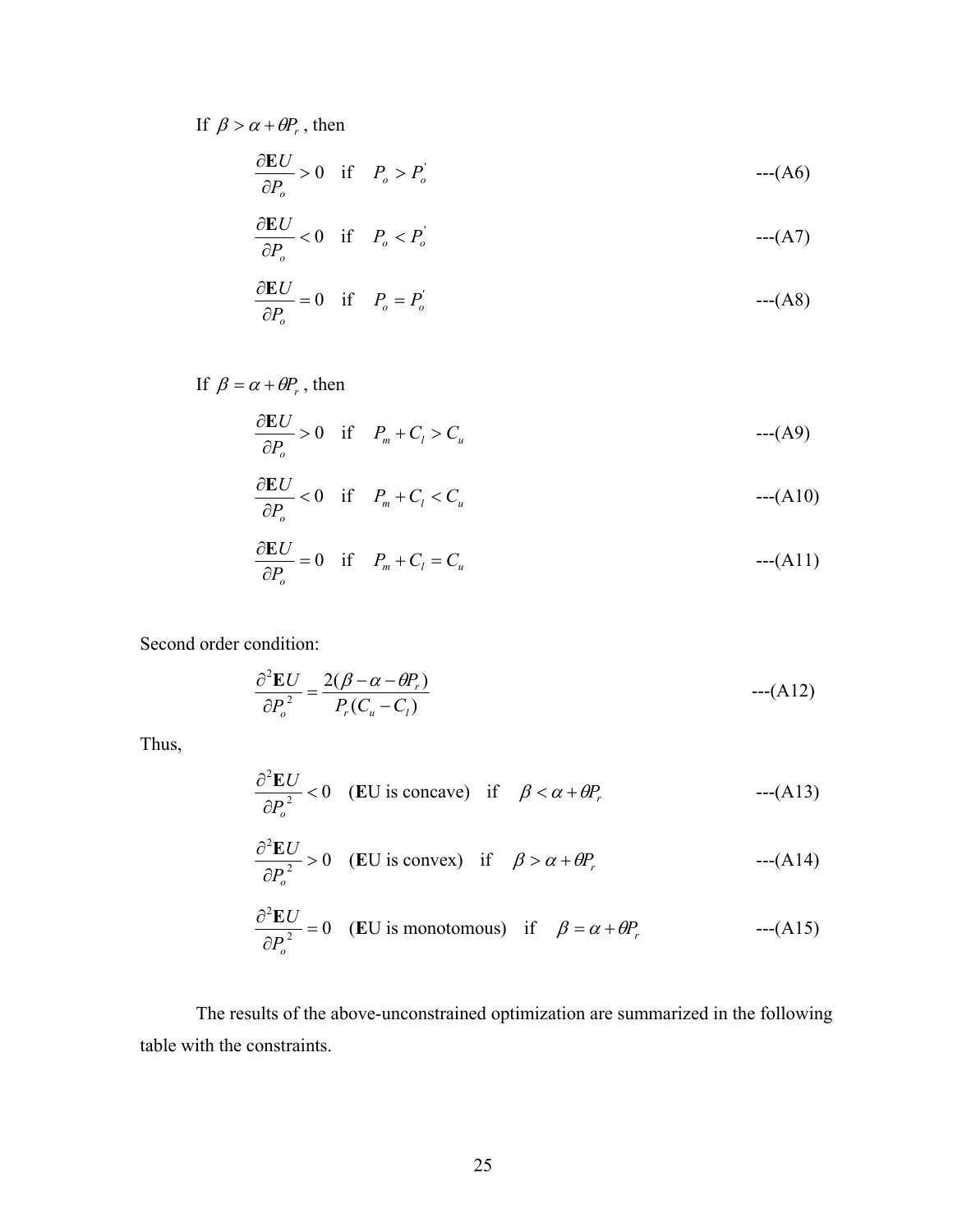| Condition from<br>Unconstrained<br>Optimization | Constraint #1                                                       | Constraint #2              | <b>Optimal Bidding Strategy</b><br><b>Under Constraints</b> |
|-------------------------------------------------|---------------------------------------------------------------------|----------------------------|-------------------------------------------------------------|
|                                                 |                                                                     | $EU(P_{o}^{\prime}) > 0$   | $P_{o}$ '                                                   |
|                                                 | $C_i \leq P_o \leq P_m$                                             | $EU(P_o') \leq 0$          | $\overline{0}$                                              |
| $\beta < \alpha + \theta P_r$                   | $P_{\scriptscriptstyle{\alpha}}$ '< $C_{\scriptscriptstyle{\beta}}$ | $EU(C_i) > 0$              | $C_{l}$                                                     |
|                                                 |                                                                     | $EU(C_i) \leq 0$           | $\boldsymbol{0}$                                            |
|                                                 | $P_{o} > P_{m}$                                                     | $EU(P_m) > 0$              | $P_m$                                                       |
|                                                 |                                                                     | $EU(P_m) \leq 0$           | $\overline{0}$                                              |
|                                                 | $P_m + C_1 > C_u$                                                   | $EU(P_m) > 0$              | $P_m$                                                       |
|                                                 |                                                                     | $EU(P_m) \leq 0$           | $\overline{0}$                                              |
| $\beta = \alpha + \theta P_r$                   | $P_{m} + C_{i} = C_{u}$                                             | $EU(C_i) > 0$              | any price between $C_i$ and $P_m$                           |
|                                                 |                                                                     | $EU(C_i) \leq 0$           | $\overline{0}$                                              |
|                                                 | $P_{m} + C_{1} < C_{u}$                                             | $EU(C_i) > 0$              | $C_{I}$                                                     |
|                                                 |                                                                     | $EU(C_i) \leq 0$           | $\theta$                                                    |
|                                                 |                                                                     | $EU(P_m) \geq EU(C_i)$ and | $P_{m}$                                                     |
|                                                 |                                                                     | $EU(P_m) > 0$              |                                                             |
|                                                 |                                                                     | $EU(P_m) \geq EU(C_l)$ and |                                                             |
|                                                 |                                                                     | $EU(P_m) \leq 0$           | $\boldsymbol{0}$                                            |
|                                                 | $C_i \leq P_{\scriptscriptstyle \alpha} \leq P_m$                   | $EU(P_m) < EU(C_l)$ and    | $C_i$                                                       |
| $\beta > \alpha + \theta P_r$                   |                                                                     | $EU(C_i) > 0$              |                                                             |
|                                                 |                                                                     | $EU(P_m) < EU(C_l)$ and    |                                                             |
|                                                 |                                                                     | $EU(C_i) < 0$              | $\boldsymbol{0}$                                            |
|                                                 | $P_{\scriptscriptstyle\alpha}$ '< $C_{\scriptscriptstyle\beta}$     | $EU(P_m) > 0$              | $P_m$                                                       |
|                                                 |                                                                     | $EU(P_m) \leq 0$           | $\theta$                                                    |
|                                                 |                                                                     | $EU(C_i) > 0$              | $C_{l}$                                                     |
|                                                 | $P_{o} > P_{m}$                                                     | $EU(C_i) \leq 0$           | $\boldsymbol{0}$                                            |

Step 2. Examining optimal bidding strategies under two constraints.

 This table could be greatly simplified because the utilities (constraint 2) at the boundaries (constraint 1) are always negative under current model assumption (see section 5 for further discussion).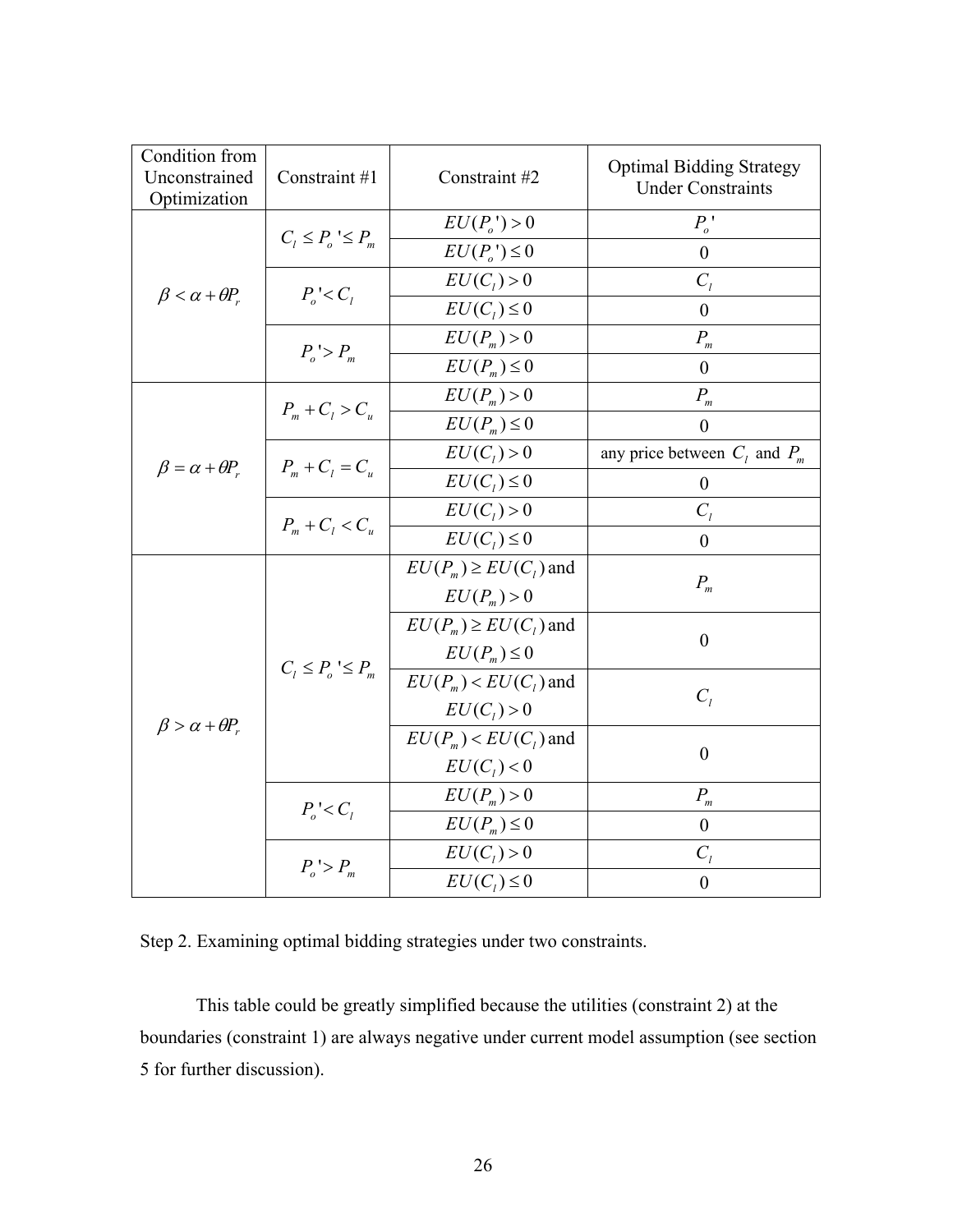$$
EU(C_i) = -\beta \frac{C_i}{P_r} < 0 \tag{A16}
$$

$$
EU(P_m) = -\beta \frac{P_m}{P_r} \frac{C_u - P_m}{C_u - C_l} < 0 \qquad \qquad \text{---}(A17)
$$

Thus,

| Condition from<br>Unconstrained<br>Optimization | Constraint #1           | Constraint #2            | <b>Optimal Bidding Strategy</b><br><b>Under Constraints</b> |
|-------------------------------------------------|-------------------------|--------------------------|-------------------------------------------------------------|
|                                                 |                         | $EU(P_{o}^{\prime}) > 0$ | $P_{o}$                                                     |
| $\beta < \alpha + \theta P_r$                   | $C_l \leq P_o \leq P_m$ | $EU(P_{o}) \leq 0$       |                                                             |
|                                                 | $P_{o}$ '< $C_{l}$      |                          |                                                             |
|                                                 | $P_{o} > P_{m}$         |                          |                                                             |
| $\beta = \alpha + \theta P_r$                   |                         |                          |                                                             |
| $\beta > \alpha + \theta P_r$                   |                         |                          |                                                             |

Before we further analyze the constraints, let's first combine the variables and let

$$
X = \frac{\alpha + \theta P_r}{\beta} \tag{A18}
$$

and thus

$$
P_o = \frac{C_u - (P_m + C_l)X}{2(1 - X)}
$$
---(A19)

Let's first examine constraint #1 when  $\beta < \alpha + \theta P_r$ , i.e.,  $X > 1$ ,

$$
P_o' < C_l \Leftrightarrow \frac{C_u - (P_m + C_l)X}{2(1 - X)} < C_l \Leftrightarrow X < 1 - \frac{P_m - C_u + C_l}{P_m - C_l} \qquad \qquad \text{---}(A20)
$$

which is only possible when  $C_u > P_m + C_l$ .

$$
P_o' > P_m \Leftrightarrow \frac{C_u - (P_m + C_l)X}{2(1 - X)} > P_m \Leftrightarrow X < 1 + \frac{P_m - C_u + C_l}{P_m - C_l} \qquad \qquad \text{---}(A21)
$$

similarly, this is only possible when  $C_u < P_m + C_l$ .

Now we will need to examine constraint #2.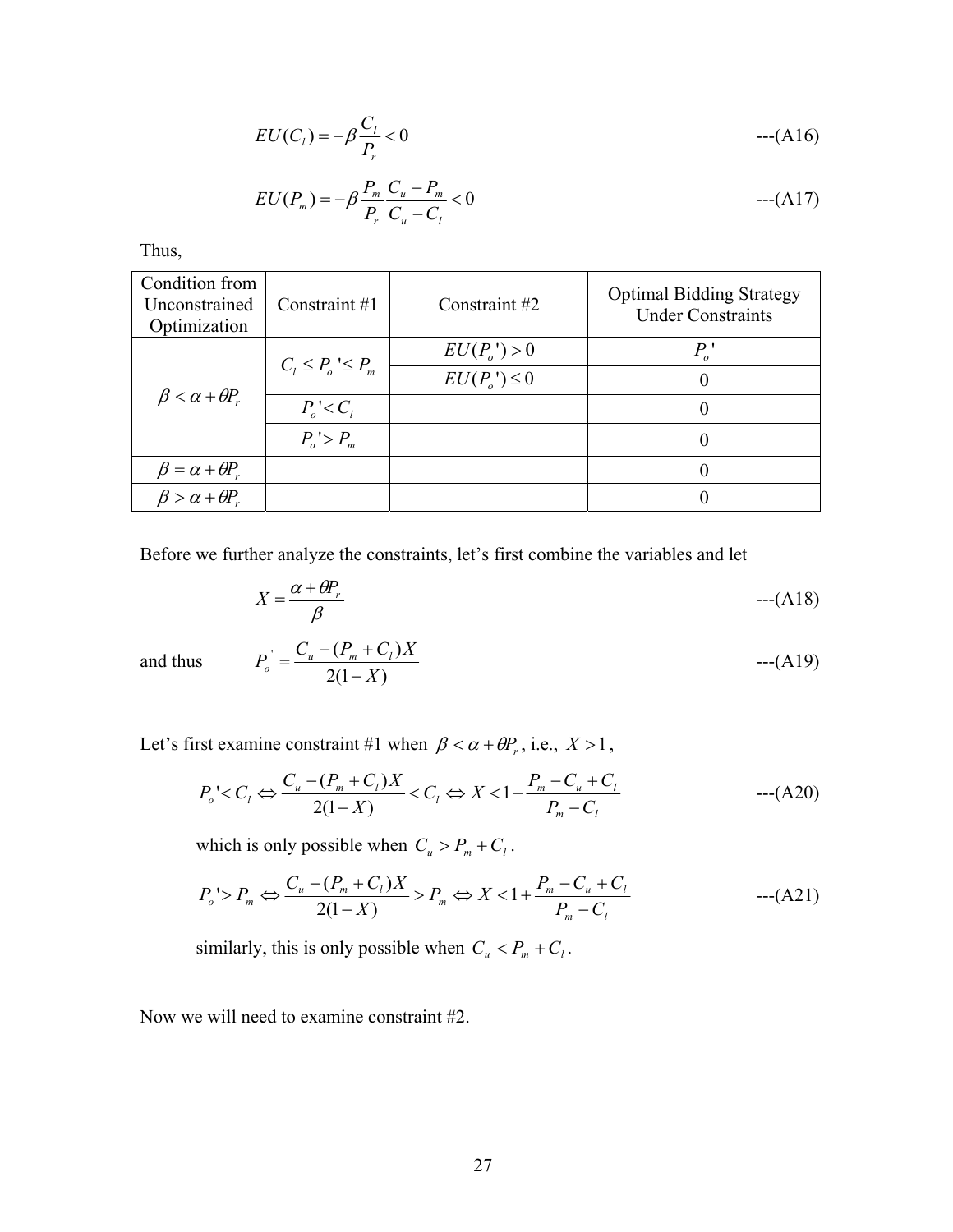$$
EU(Po)
$$
  
\n
$$
= \frac{\beta}{(C_u - C_l)P_r}
$$
  
\n
$$
\left\{ X \left[ P_m - \frac{C_u - (P_m + C_l)X}{2(1 - X)} \right] \left[ \frac{C_u - (P_m + C_l)X}{2(1 - X)} - C_l \right] - \frac{C_u - (P_m + C_l)X}{2(1 - X)} \left[ C_u - \frac{C_u - (P_m + C_l)X}{2(1 - X)} \right] \right\}
$$
  
\n
$$
= \frac{\beta}{4(C_u - C_l)P_r(X - 1)} \left\{ (P_m - C_l)^2 X^2 + [4P_m C_l - 2C_u (P_m + C_l)]X + C_u^2 \right\}
$$
---(A22)

Let

$$
Y = (P_m - C_l)^2 X^2 + [4P_m C_l - 2C_u (P_m + C_l)]X + C_u^2
$$
---(A23)

Since  $X > 1$ ,

$$
Y > 0 \Leftrightarrow EU(P_o') > 0 \qquad \qquad ---(A24)
$$

Solve Y=0, we could obtain:

$$
X' = \frac{C_u (P_m + C_l) - 2P_m C_l + 2\sqrt{P_m C_l (C_u - P_m)(C_u - C_l)}}{(P_m - C_l)^2}
$$
---(A25)

$$
X'' = \frac{C_u(P_m + C_l) - 2P_m C_l - 2\sqrt{P_m C_l (C_u - P_m)(C_u - C_l)}}{(P_m - C_l)^2}
$$
---(A26)

Alternatively, they could be expressed as:

$$
X' = \left(\frac{\sqrt{P_m(C_u - C_l)} + \sqrt{C_l(C_u - P_m)}}{P_m - C_l}\right)^2
$$
---(A27)

$$
X'' = \left(\frac{\sqrt{P_m(C_u - C_l)} - \sqrt{C_l(C_u - P_m)}}{P_m - C_l}\right)^2
$$
---(A28)

It is straightforward to show that Y is convex over X.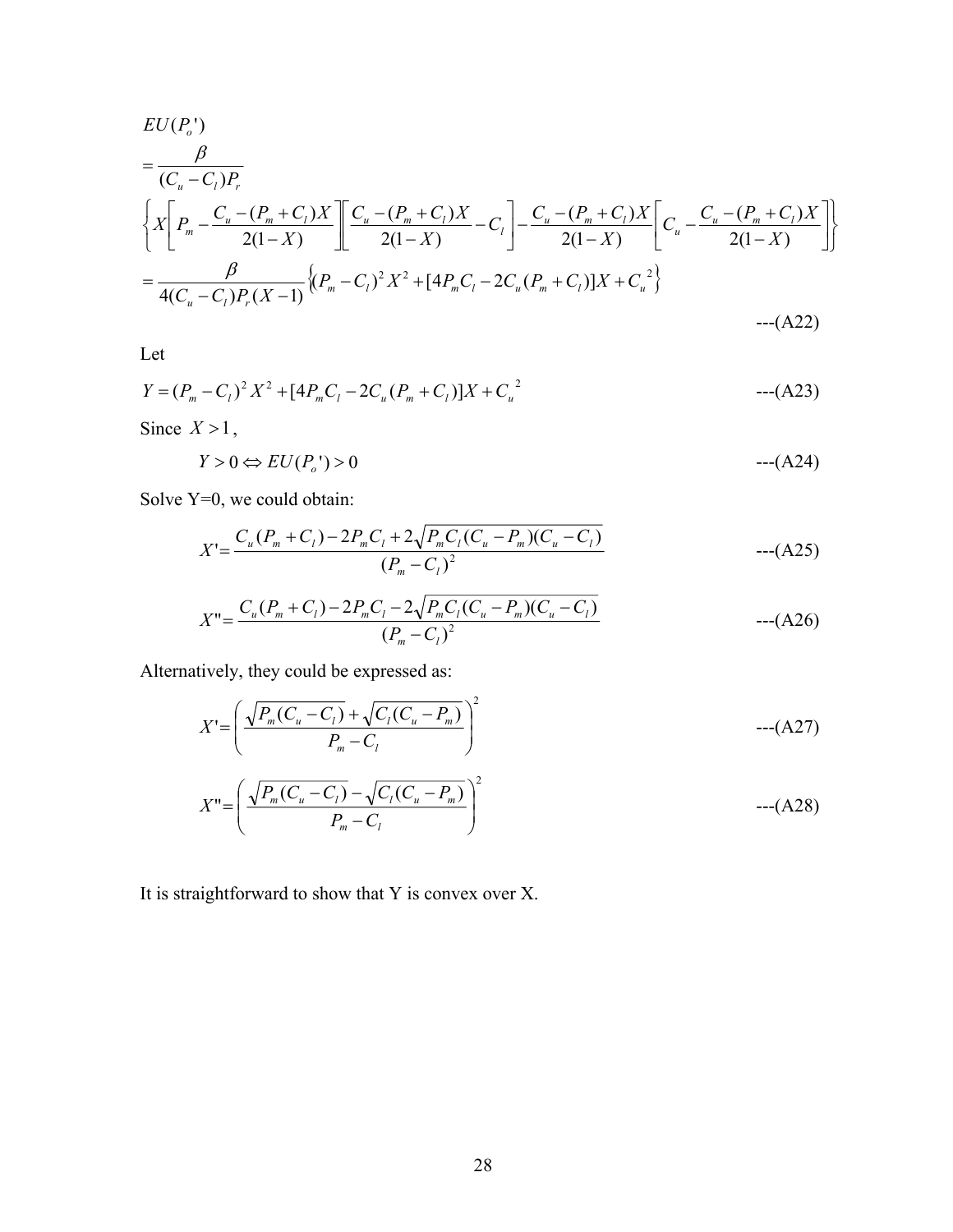| Condition from<br>Unconstrained | Constraint $#1$                                 | Constraint $#2$       | <b>Optimal Bidding</b><br><b>Strategy Under</b> |
|---------------------------------|-------------------------------------------------|-----------------------|-------------------------------------------------|
| Optimization                    |                                                 |                       | Constraints                                     |
|                                 | $X > 1 + \frac{P_m - C_u + C_l}{P_m - C_l}$ and | $X > X'$ or $X < X''$ | $P_o'$                                          |
| X > 1                           | $X > 1 - \frac{P_m - C_u + C_l}{P_m - C_l}$     | $X' \geq X \geq X''$  |                                                 |
|                                 | $X < 1 - \frac{P_m - C_u + C_l}{P_m - C_l}$     |                       | 0                                               |
|                                 | $X < 1 + \frac{P_m - C_u + C_l}{P_m - C_l}$     |                       | 0                                               |
| $X=1$                           |                                                 |                       |                                                 |
| X<1                             |                                                 |                       |                                                 |

The results from equations (A20)-(A25) are incorporated into the table below:

The last step is to reconcile the conditions as captured in the first three columns in the above table.

Since

$$
X''-1 = \left(\frac{\sqrt{P_m(C_u - C_l)} - \sqrt{C_l(C_u - P_m)}}{P_m - C_l}\right)^2 - 1
$$
  
= 
$$
\frac{\left(\sqrt{P_m(C_u - C_l)} - \sqrt{C_l(C_u - P_m)}\right)^2 - (P_m - C_l)^2}{(P_m - C_l)^2}
$$
  
= 
$$
\frac{C_u(P_m + C_l) - P_m^2 - C_l^2 - 2\sqrt{C_l P_m(C_u - C_l)(C_u - P_m)}}{(P_m - C_l)^2}
$$
---(A29)  
= 
$$
\left(\frac{\sqrt{P_m(C_u - P_m)} - \sqrt{C_l(C_u - C_l)}}{P_m - C_l}\right)^2 \ge 0
$$

So, 
$$
X' > X'' \ge 1
$$
---(A30)

We could also rearrange the terms of constraint #1:

$$
1 + \frac{P_m - C_u + C_l}{P_m - C_l} = \frac{2P_m - C_u}{P_m - C_l} = \frac{C_u (P_m + C_l) - 2P_m (C_l - 2P_m (C_u - P_m))}{(P_m - C_l)^2} \qquad \qquad \text{---(A31)}
$$

$$
1 - \frac{P_m - C_u + C_l}{P_m - C_l} = \frac{C_u - 2C_l}{P_m - C_l} = \frac{C_u (P_m + C_l) - 2P_m C_l - 2C_l (C_u - C_l)}{(P_m - C_l)^2}
$$
---(A32)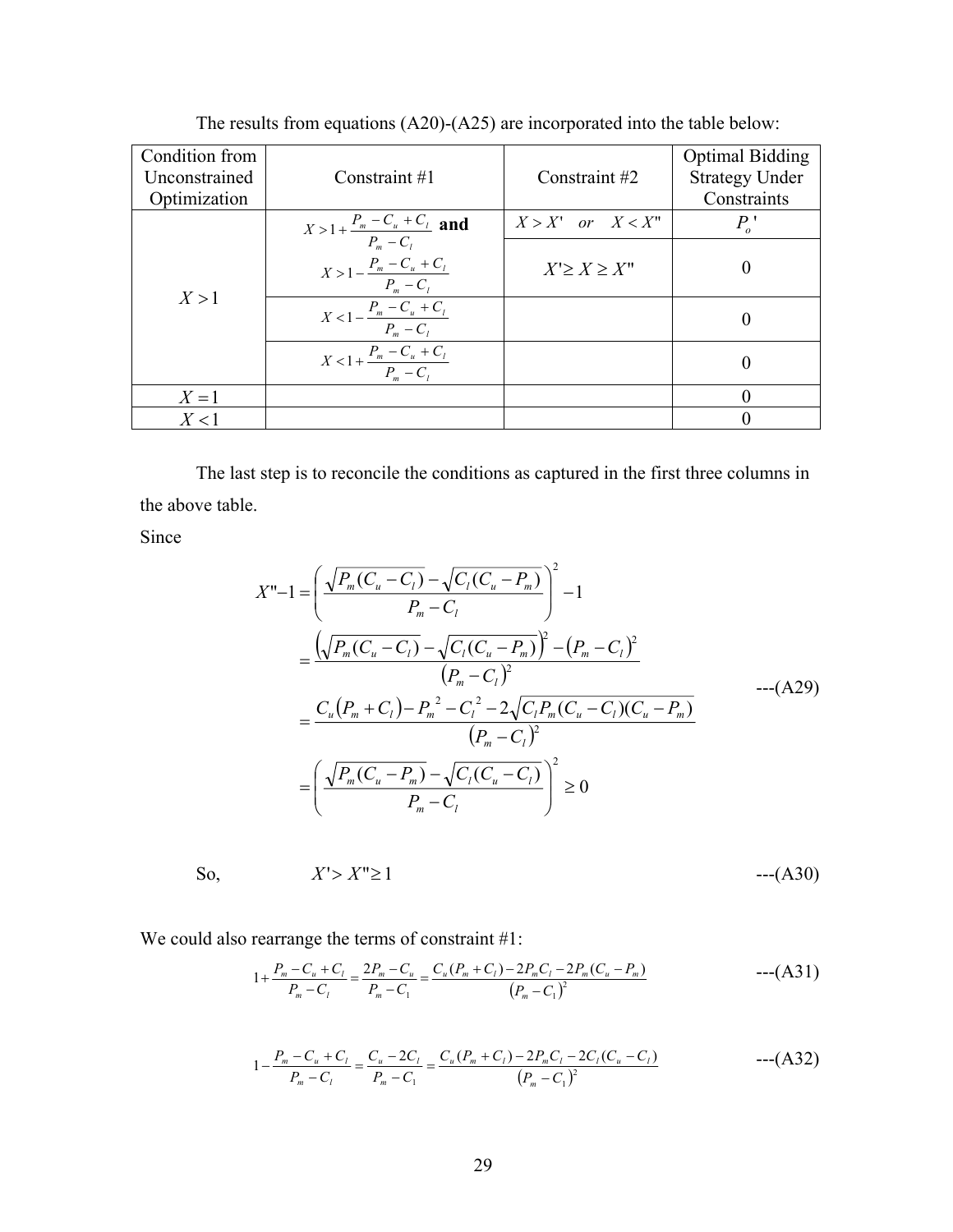By comparing to equation (A24), it is clear that

$$
X'>1+\frac{P_m-C_u+C_l}{P_m-C_l}
$$
---(A33)

$$
X' > 1 - \frac{P_m - C_u + C_l}{P_m - C_l} \qquad \qquad ---(A34)
$$

Further analysis is divided into two scenarios:

1). If 
$$
C_u \ge P_m + C_l
$$
,  
\nThen  $1 - \frac{P_m - C_u + C_l}{P_m - C_l} > 1 > 1 + \frac{P_m - C_u + C_l}{P_m - C_l}$  ---(A35)

and

$$
1 - \frac{P_m - C_u + C_l}{P_m - C_l} - X^{\text{tr}}
$$
  
= 
$$
\frac{C_u (P_m + C_l) - 2P_m C_l - 2C_l (C_u - C_l)}{(P_m - C_l)^2} - \frac{C_u (P_m + C_l) - 2P_m C_l - 2\sqrt{P_m C_l (C_u - P_m)(C_u - C_l)}}{(P_m - C_l)^2}
$$
  
= 
$$
\frac{-2C_l (C_u - C_l) + 2\sqrt{P_m C_l (C_u - P_m)(C_u - C_l)}}{(P_m - C_l)^2}
$$
  
= 
$$
\frac{2\sqrt{C_l (C_u - C_l)} (\sqrt{P_m (C_u - P_m)} - \sqrt{C_l (C_u - C_l)})}{(P_m - C_l)^2}
$$

 $-(-A36)$ 

Since  $P_m (C_u - P_m) - C_l (C_u - C_l) = (P_m - C_l)(-P_m - C_l + C_u) \ge 0$ 

Thus 
$$
1 - \frac{P_m - C_u + C_l}{P_m - C_l} \ge X^{\prime\prime}
$$
 ---(A37)

Combining all the results, the inequality could be summarized as following:

$$
X' > 1 - \frac{P_m - C_u + C_l}{P_m - C_l} \ge X'' \ge 1 > 1 + \frac{P_m - C_u + C_l}{P_m - C_l}
$$
---(A38)

2). If  $C_u < P_m + C_l$ ,

Then 
$$
1 + \frac{P_m - C_u + C_l}{P_m - C_l} > 1 > 1 - \frac{P_m - C_u + C_l}{P_m - C_l}
$$
 ---(A39)

and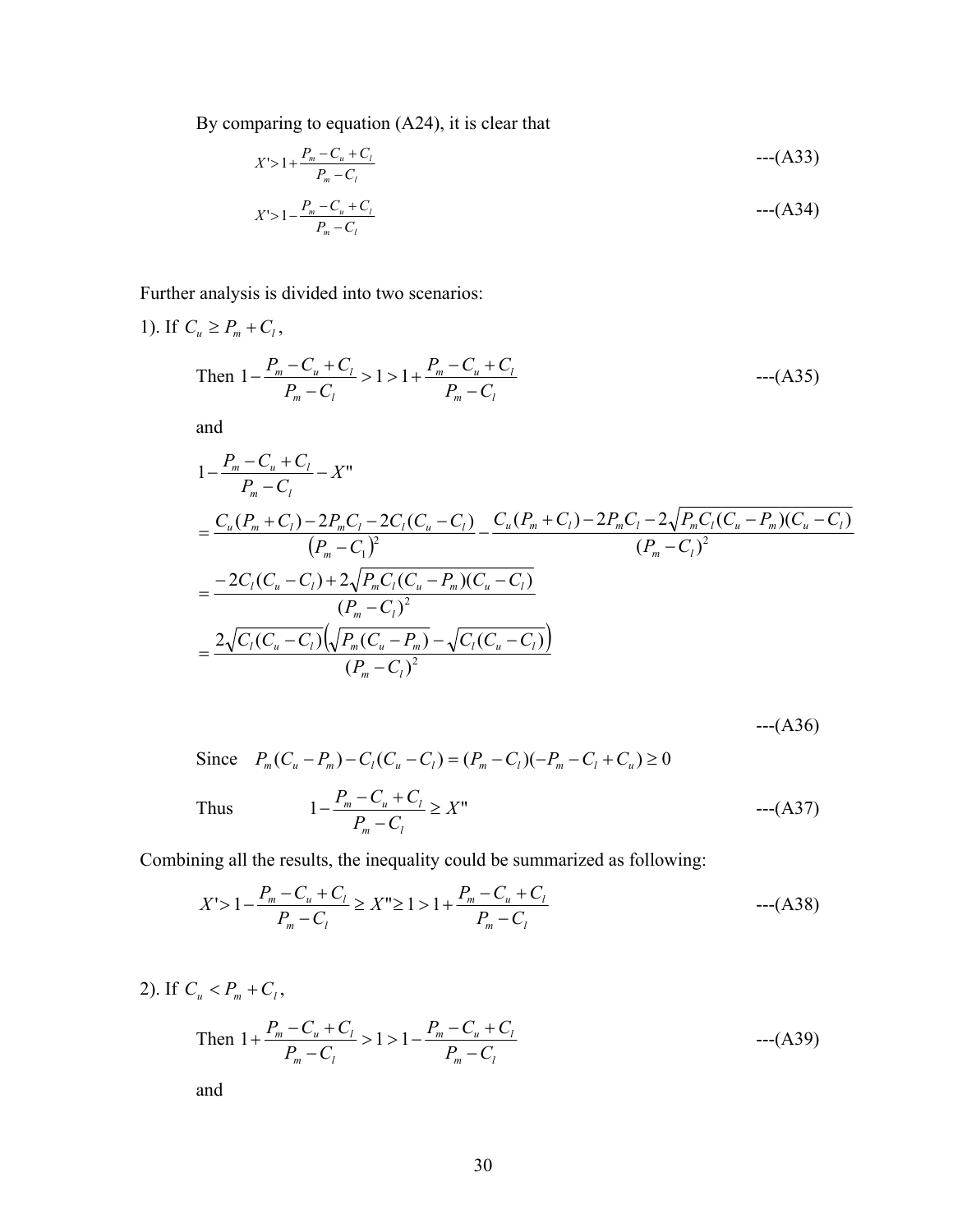$$
1 + \frac{P_m - C_u + C_l}{P_m - C_l} - X^{\text{tr}}
$$
  
= 
$$
\frac{C_u (P_m + C_l) - 2P_m C_l - 2P_m (C_u - P_m)}{(P_m - C_l)^2} - \frac{C_u (P_m + C_l) - 2P_m C_l - 2\sqrt{P_m C_l (C_u - P_m)(C_u - C_l)}}{(P_m - C_l)^2}
$$
  
= 
$$
\frac{-2P_m (C_u - P_m) + 2\sqrt{P_m C_l (C_u - P_m)(C_u - C_l)}}{(P_m - C_l)^2}
$$
  
= 
$$
\frac{2\sqrt{P_m (C_u - P_m)}(\sqrt{C_l (C_u - C_l)} - \sqrt{P_m (C_u - P_m)})}{(P_m - C_l)^2}
$$

 $-(-A40)$ 

Since  $C_l(C_u - C_l) - P_m(C_u - P_m) = (P_m - C_l)(P_m + C_l - C_u) > 0$ 

Thus 
$$
1 + \frac{P_m - C_u + C_l}{P_m - C_l} \ge X^m
$$
 ---(A41)

Combining all the results, the inequality could be summarized as following:

$$
1 - \frac{P_m - C_u + C_l}{P_m - C_l} < 1 \le X'' < 1 + \frac{P_m - C_u + C_l}{P_m - C_l} < X' \tag{A42}
$$

As the result, the optimal strategy,  $P_o^*$ , for a bidder could be summarized as

following:

|                                                                                                | Optimal Bidding Strategy (Price, $P_a^{\dagger}$ ) |
|------------------------------------------------------------------------------------------------|----------------------------------------------------|
| $X \leq X' = \left( \frac{\sqrt{P_m(C_u - C_l)} + \sqrt{C_l(C_u - P_m)}}{P_m - C_l} \right)^2$ |                                                    |
| $X > X' = \left(\frac{\sqrt{P_m(C_u - C_l)} + \sqrt{C_l(C_u - P_m)}}{P_m - C_l}\right)^2$      | $C_u - (P_m + C_l)X$<br>$2(1-X)$                   |

The nature of the threshold X' could be analyzed as following:

$$
\frac{\partial X'}{\partial C_u} = \partial \left( \frac{\sqrt{P_m(C_u - C_l)} + \sqrt{C_l(C_u - P_m)}}{P_m - C_l} \right)^2 / \partial C_u
$$
  
= 
$$
2 \left( \frac{\sqrt{P_m(C_u - C_l)} + \sqrt{C_l(C_u - P_m)}}{P_m - C_l} \right) \left( \frac{\frac{P_m}{2\sqrt{P_m(C_u - C_l)}} + \frac{C_l}{2\sqrt{C_l(C_u - P_m)}}}{P_m - C_l} \right) > 0
$$
---(A43)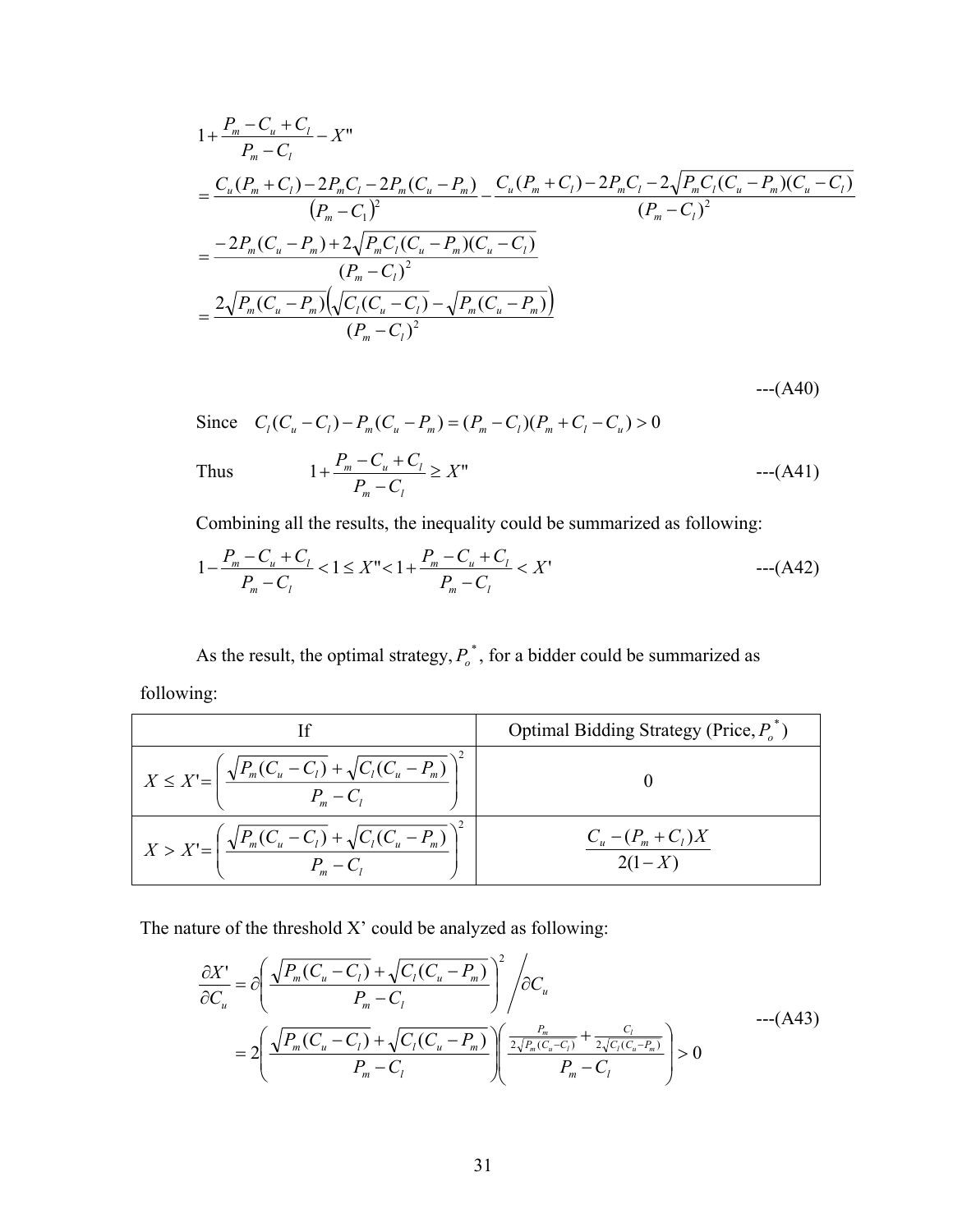$$
\frac{\partial X'}{\partial C_l} = \partial \left( \frac{\sqrt{P_m(C_u - C_l)} + \sqrt{C_l(C_u - P_m)}}{P_m - C_l} \right)^2 / \partial C_l \n= 2 \left( \frac{\sqrt{P_m(C_u - C_l)} + \sqrt{C_l(C_u - P_m)}}{P_m - C_l} \right) \left( \frac{\frac{-P_m}{2\sqrt{P_m(C_u - C_l)}} + \frac{C_u - P_m}{2\sqrt{C_l(C_u - P_m)}}}{2\sqrt{C_l(C_u - P_m)}} \right) \left( P_m - C_l \right)^2 \n= 2 \left( \frac{\sqrt{P_m(C_u - C_l)} + \sqrt{C_l(C_u - P_m)}}{P_m - C_l} \right) \left( \frac{\frac{-P_m(P_m - C_l)}{2\sqrt{P_m(C_u - C_l)}} + \sqrt{P_m(C_u - C_l)}}{2\sqrt{P_m(C_u - C_l)}} + \left( \frac{(C_u - P_m)(P_m - C_l)}{2\sqrt{C_l(C_u - P_m)}} \right) + \sqrt{C_l(C_u - P_m)}}{P_m - C_l} \right) \n= 2 \left( \frac{\sqrt{P_m(C_u - C_l)} + \sqrt{C_l(C_u - P_m)}}{P_m - C_l} \right) \left( \frac{\frac{-P_m(P_m - C_l)}{2\sqrt{P_m(C_u - C_l)}} + \left( \frac{(C_u - P_m)(P_m - C_l)}{2\sqrt{C_l(C_u - P_m)}} \right) + \sqrt{C_l(C_u - P_m)}}{2\sqrt{P_m(C_u - C_l)}} \right)}{\left( P_m - C_l \right)^2} \n>0
$$

---(A44)

$$
\frac{\partial X'}{\partial P_m} = \partial \left( \frac{\sqrt{P_m(C_u - C_l)} + \sqrt{C_l(C_u - P_m)}}{P_m - C_l} \right)^2 / \partial P_m
$$
\n
$$
= 2 \left( \frac{\sqrt{P_m(C_u - C_l)} + \sqrt{C_l(C_u - P_m)}}{P_m - C_l} \right) \left( \frac{\frac{C_u}{2\sqrt{P_m(C_u - C_l)}} + \frac{-C_l}{2\sqrt{C_l(C_u - P_m)}}}{P_m - C_l} \right) \left( \frac{P_m - C_l}{P_m - C_l} \right)^2
$$
\n
$$
= 2 \left( \frac{\sqrt{P_m(C_u - C_l)} + \sqrt{C_l(C_u - P_m)}}{P_m - C_l} \right) \left( \frac{\frac{C_u(P_m - C_l)}{2\sqrt{P_m(C_u - C_l)}} - \sqrt{P_m(C_u - C_l)}}{P_m - C_l} + \frac{\frac{-C_l(P_m - C_l)}{2\sqrt{C_l(C_u - P_m)}}}{P_m - C_l} \right)^2
$$
\n
$$
= 2 \left( \frac{\sqrt{P_m(C_u - C_l)} + \sqrt{C_l(C_u - P_m)}}{P_m - C_l} \right) \left( \frac{\frac{C_u(P_m - C_l) - 2P_m(C_u - C_l)}{2\sqrt{P_m(C_u - C_l)}} - \frac{C_l(P_m - C_l)}{2\sqrt{C_l(C_u - P_m)}}}{P_m - C_l} \right)^2}{(P_m - C_l)^2}
$$
\n
$$
< 0
$$

---(A45)

**QED.** 

**Proposition 2.** 

Proof:

For 
$$
P_o^* = \frac{C_u - (P_m + C_l)X}{2(1 - X)}
$$

FOC: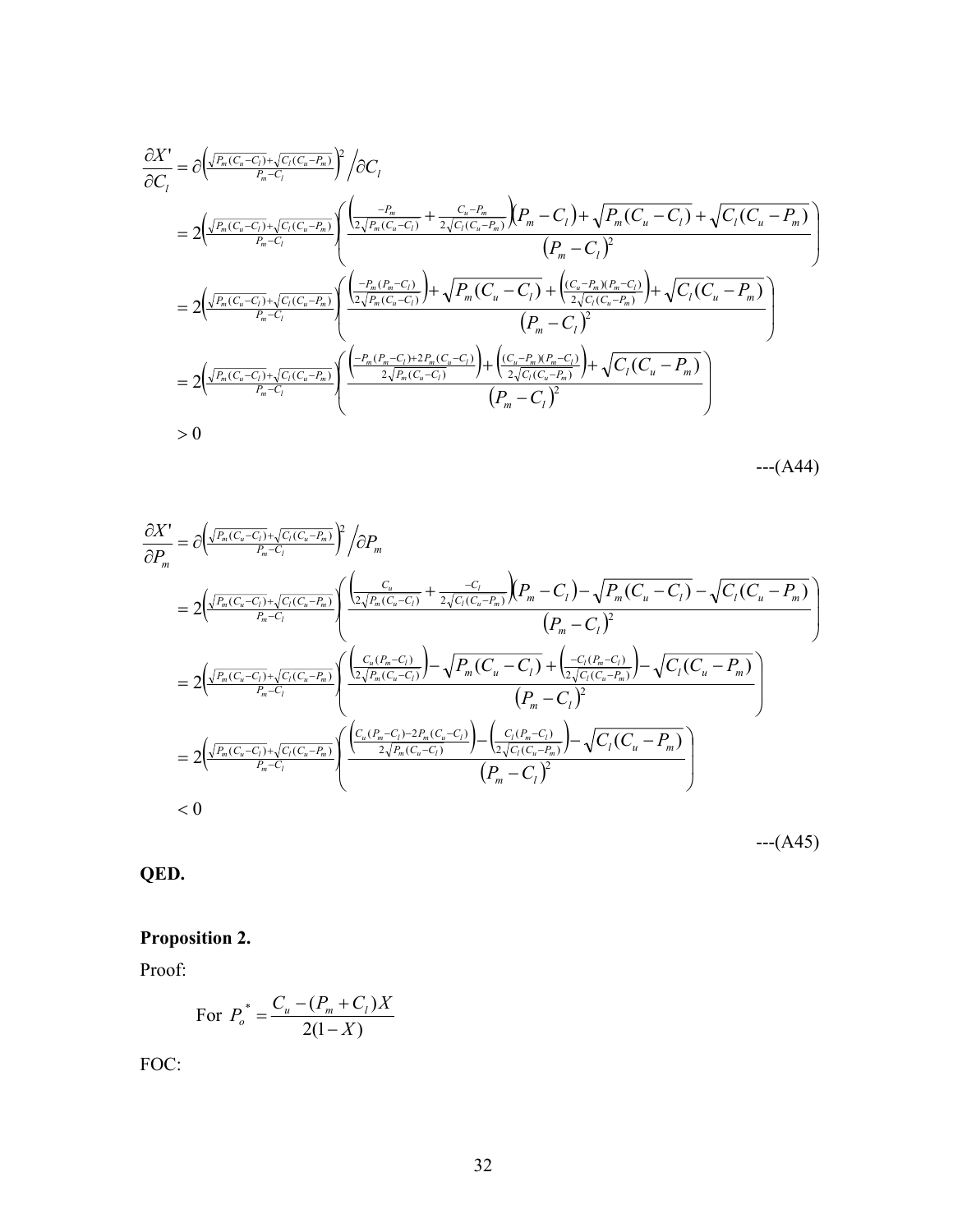$$
\frac{\partial P_o^*}{\partial X} = \frac{-2(P_m + C_l)(1 - X) - [C_u - (P_m + C_l)X](-2)}{4(1 - X)^2}
$$
  
=  $\frac{C_u - (P_m + C_l)}{2(1 - X)^2}$   $\begin{cases} > 0 & \text{if } C_u > P_m + C_l \\ = 0 & \text{if } C_u = P_m + C_l \\ < 0 & \text{if } C_u < P_m + C_l \end{cases}$ ---(A46)

SOC:

$$
\frac{\partial^2 P_o^*}{\partial X^2} = \frac{C_u - (P_m + C_l)}{(1 - X)^3} \begin{cases} < 0 & \text{if } C_u > P_m + C_l \\ = 0 & \text{if } C_u = P_m + C_l \\ > 0 & \text{if } C_u < P_m + C_l \end{cases}
$$
---(A47)

It is straightforward to show that

$$
P_o^* = \frac{P_m + C_l}{2} \text{ when } X \to \infty \text{ or } C_u = P_m + C_l \qquad \text{---}(A48)
$$

**QED.** 

# **Proposition 4.**

Proof:

$$
\frac{\partial P_o^*}{\partial C_u} = \frac{1}{2(1-X)} < 0
$$
\n---(A49)\n
$$
\frac{\partial P_o^*}{\partial C_l} = \frac{-X}{2(1-X)} > 0
$$
\n---(A50)

**QED.**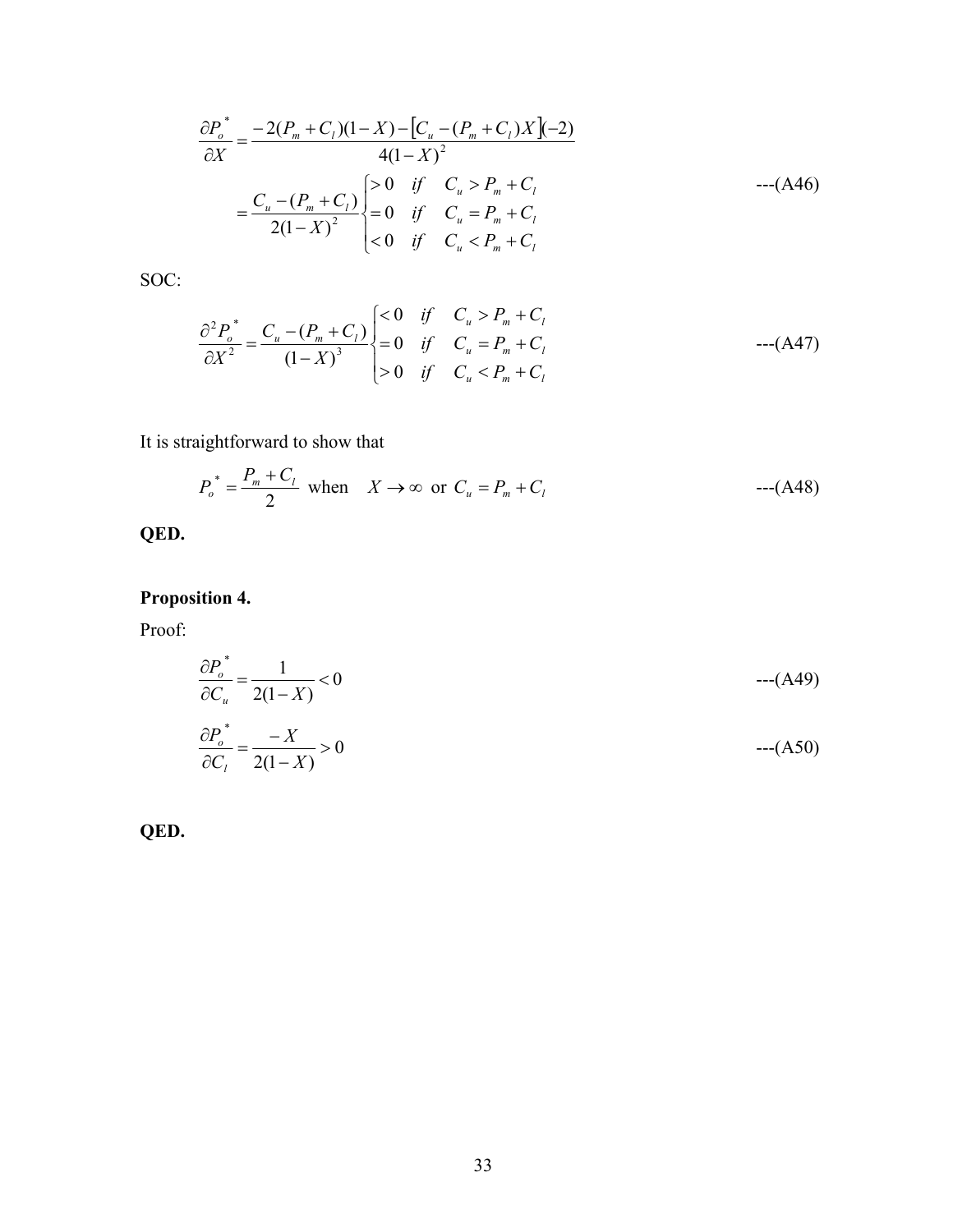# **REFERENCES**

Balakrishnan, P.V.(Sundar) and J. Eliashberg. 1995. An Analytical Process Model of Two-Party Negotiations. Management Science, 41(2), 226-243.

Emergy, F. 1970. Some psychological aspects of price, in B. Taylor and G. Wills (Eds) Pricing Strategy. Princeton, N.J.

Frijda, N. 1988. The Laws of Emotion. American Psychologist. 43(5): 349-358.

Frijda, N. 1999. Emotions and hedonic experience. In D. Kahneman, E. Diener and N. Schwarz (eds). Well-Being: The foundations of hedonic psychology. Russell Sage Foundation. New York.

Fudenberg, D. and J. Tirole. 1998. Game Theory. The MIT Press. Cambridge, Massachusetts.

Groves, P.M. and Thompson, R.F. 1973. A dual process theory of habituation: neural mechanisms. In H.V.S. Peeke and M.J. Herz (Eds). Habituation. (vol. 2, pp.175-205). New York: Academic Press.

Holt, Charles and R. Sherman. 1994. The Loser's Curse. The American Economic Review. 84(3): 642-652.

Holt, Charles, 1995. Industrial Organization: a survey of laboratory Research. In Handbook of Experimental Economics. John Kagel and A. E .Roth eds.

McAfee, R. P. and J. McMillan. 1987. Auctions and bidding. Journal of Economic Literature. 25:699-738.

Rao, V. and D. Gautschi. 1982. The role of price in individual utility judgments: development and empirical validation of alternative models. In L. McAlister (ed), Choice Models for Buyer Behavior. Greenwich, Conn.

Richins, M.L. 1997. Measuring emotions in the consumption experience. Journal of Consumer Research. 24, 127-146.

Rust, J.K. and T. Eisenmann. Priceline WebHouse Club. Harvard Business School, 9-800- 287. Rev. August 1, 2000.

Sawhney, M. S. and J. Eliashberg. 1994. Modeling Goes to Hollywood: Predicting Individual Differences in Movie Enjoyment. Management Science, 40(9), 1151-1173.

Scherer, F. 1980. Industrial Marketing Structure and Economic Performance. 2<sup>nd</sup> ed. Chicago, Ill: Rand McNally.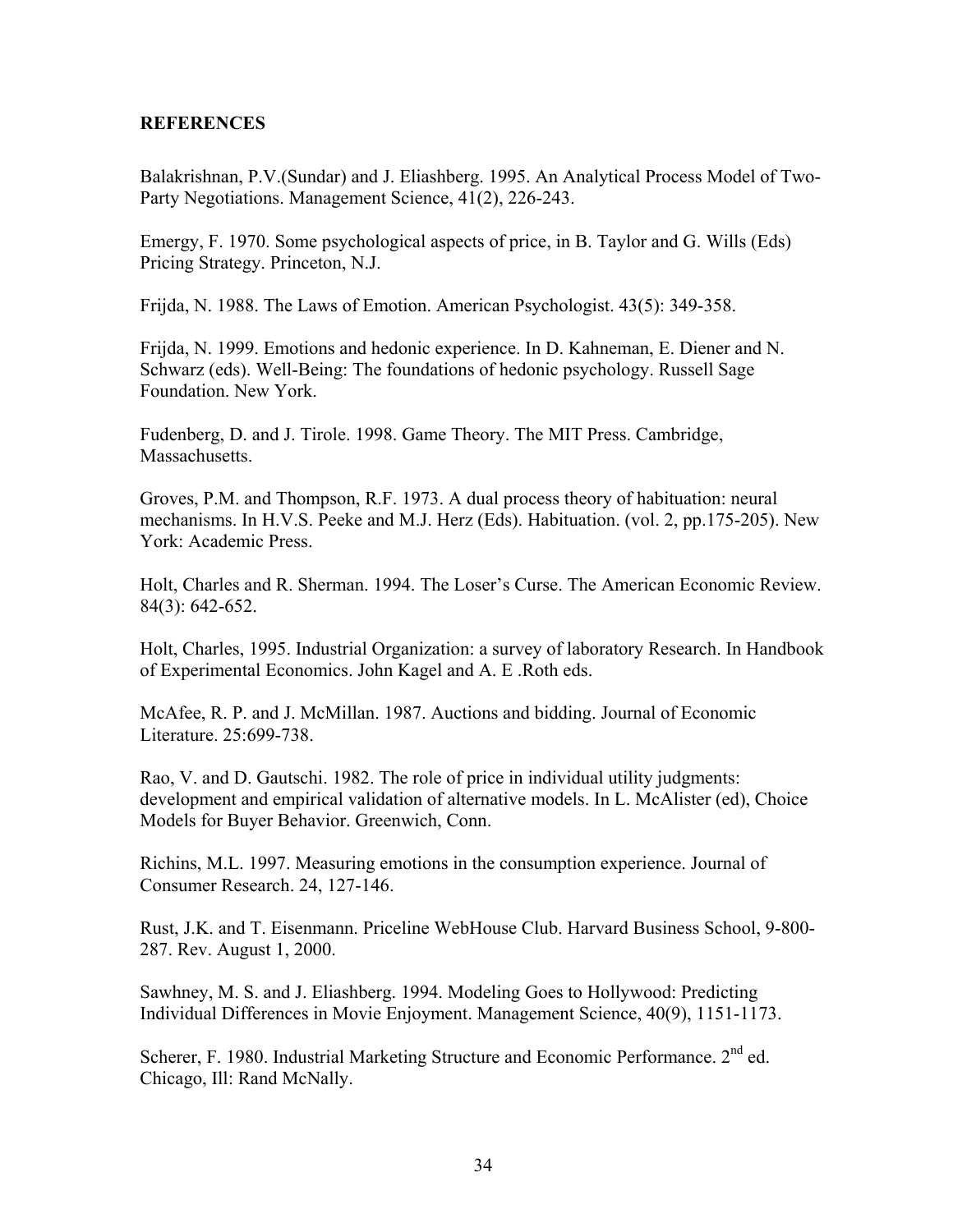Thaler, Richard. 1985. Mental Accounting and Consumer Choice. Marketing Science, Vol. 4, Iss. 3, 199-215.

Von Neumann, J. and O. Morgenstern. 1944. Theory of games and economic behavior. Princeton. N.J. Princeton university press.

Wilson, R. 1992. Strategic analysis of auctions. In Handbook of game theory with economic applications, vol 1. R.J. Aumann and S. Hart, Eds. Amsterdam: Elsevier Science Publisher.

Winer, R. 1988. Behavioral Perspective on pricing: buyers' subjective perceptions of price revisited. In Issues in Pricing, theory and research. T. M. Devinney Ed.

Zeithaml, V. and K. Graham. 1983. The accuracy of reported reference prices for professional services, in A. Tybout (Ed), Advances in Consumer Research. 10:607-11.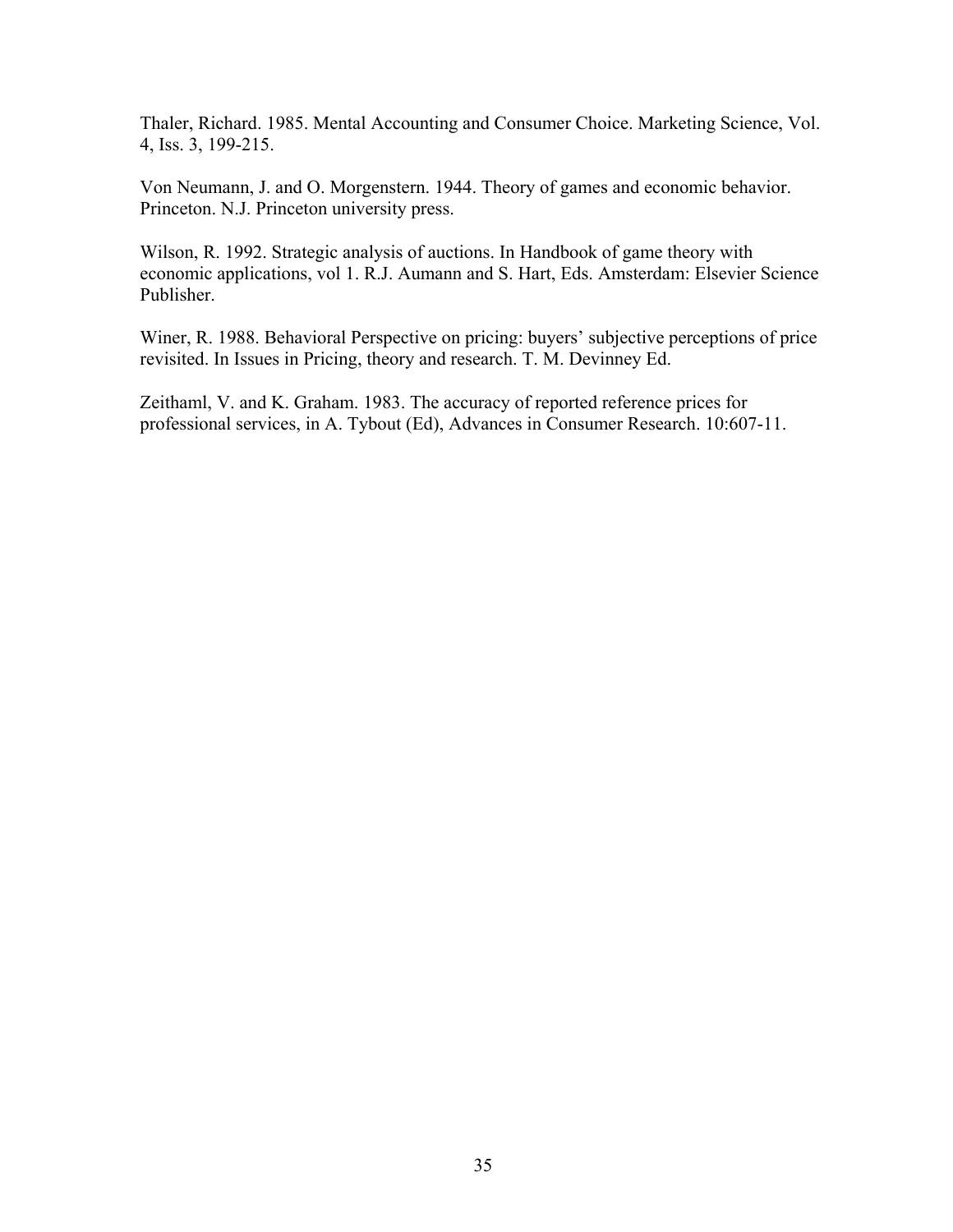|                   | $P_r$  | $P_{m}$ | $\cup_{\mathrm{u}}$ |       |
|-------------------|--------|---------|---------------------|-------|
| Site $1$ (Type 1) | \$1160 | \$1100  | \$1250              | \$100 |
| Site $2$ (Type 2) | \$1160 | \$1100  | \$1850              | \$800 |

**Table 1. Experimental Design, Parameters for the Two Auction Sites**

**Table 2. Testing Relationships between Bid and X (across subject)** 

|                                                                 | Type 1 Site | Type 2 Site |
|-----------------------------------------------------------------|-------------|-------------|
| <b>Correlation Between Bid</b><br>and $X^*$                     | 0.1122      | $-0.0127$   |
| Coefficient for $X^2$ in<br>Quadratic Fitting $(\gamma_2)^{**}$ | $-0.0001$   | 0.0000      |

\* Positive correlation indicates subject with higher X will bid higher

\*\* Negative coefficient for  $X^2$  indicates bid is a concave function of X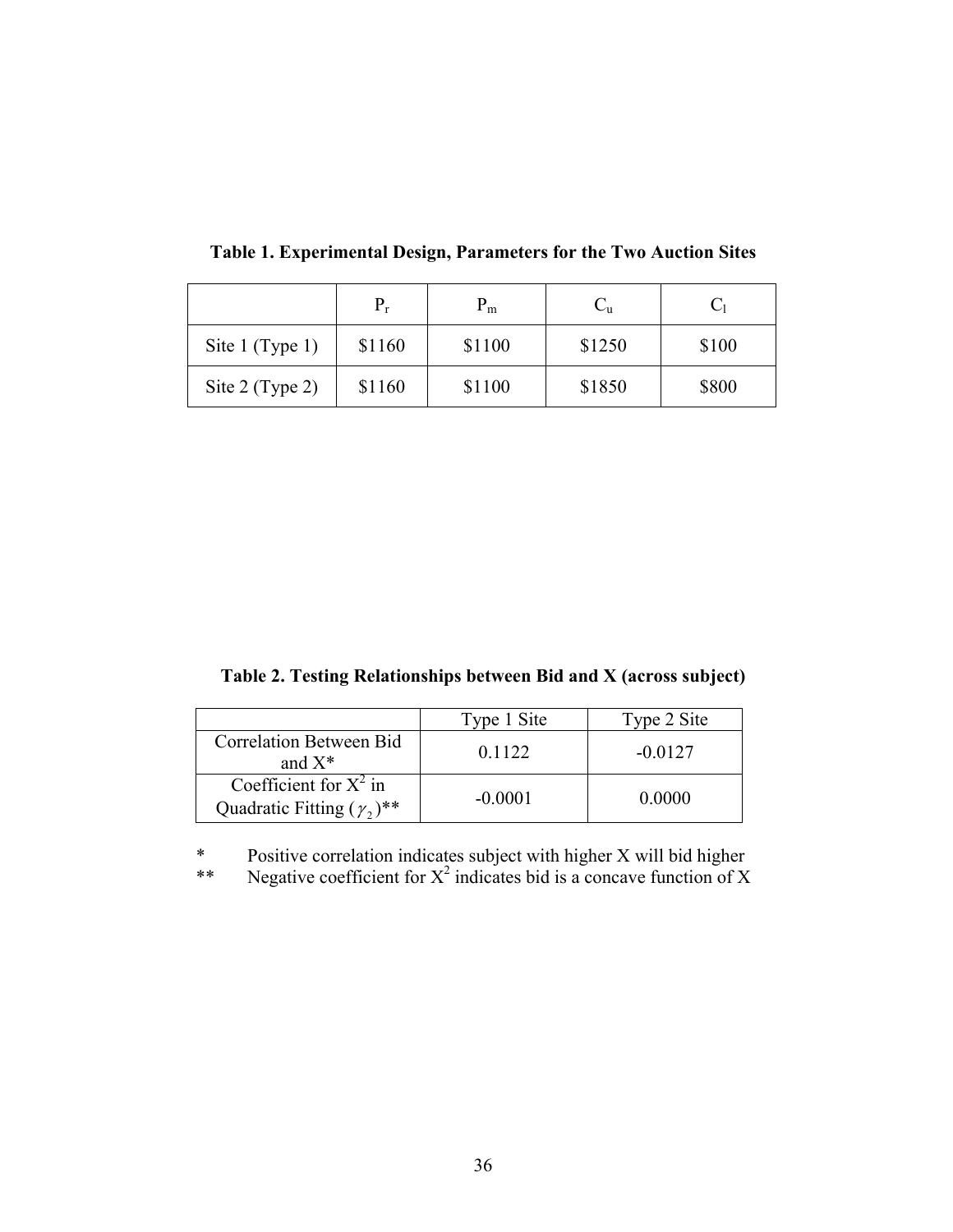|  |  | Table 3a. Testing Relationships between Bid and X (within subject), Type 1 |  |
|--|--|----------------------------------------------------------------------------|--|
|  |  |                                                                            |  |
|  |  |                                                                            |  |
|  |  |                                                                            |  |

|                                                               | Positive $(>0)$ | Negative $(<0)$ |
|---------------------------------------------------------------|-----------------|-----------------|
| <b>Correlation Between Bid</b><br>and $X^*$                   | $92\% (57)$     | $8\%$ (5)       |
| Coefficient for $X^2$ in<br>Quadratic Fitting $(\gamma_2)$ ** | $26\%$ (16)     | 74\% (46)       |

- \* Positive correlation indicates subject will increase bid as his X increases<br>\*\* Negative coefficient for  $X^2$  indicates bid is a concave function of X
- \*\* Negative coefficient for  $X^2$  indicates bid is a concave function of X
- Note: There are 7 subjects who are excluded from this analysis due to limited bids or inability to calculate X

**Table 3b. Testing Relationships between Bid and X (within subject), Type 2** 

|                                                            | Positive    | Negative    |
|------------------------------------------------------------|-------------|-------------|
| Correlation Between Bid and<br>¥*                          | $83\%$ (15) | $17\%$ (3)  |
| Coefficient for X2 in<br>Quadratic Fitting $(\gamma_2)$ ** | $39\%$ (7)  | $61\%$ (11) |

\* Positive correlation indicates subject will increase bid as his X increases \*\* Negative coefficient for X2 indicates bid is a concave function of X

Note: There are 5 subjects who are excluded from this analysis due to limited bids or inability to calculate X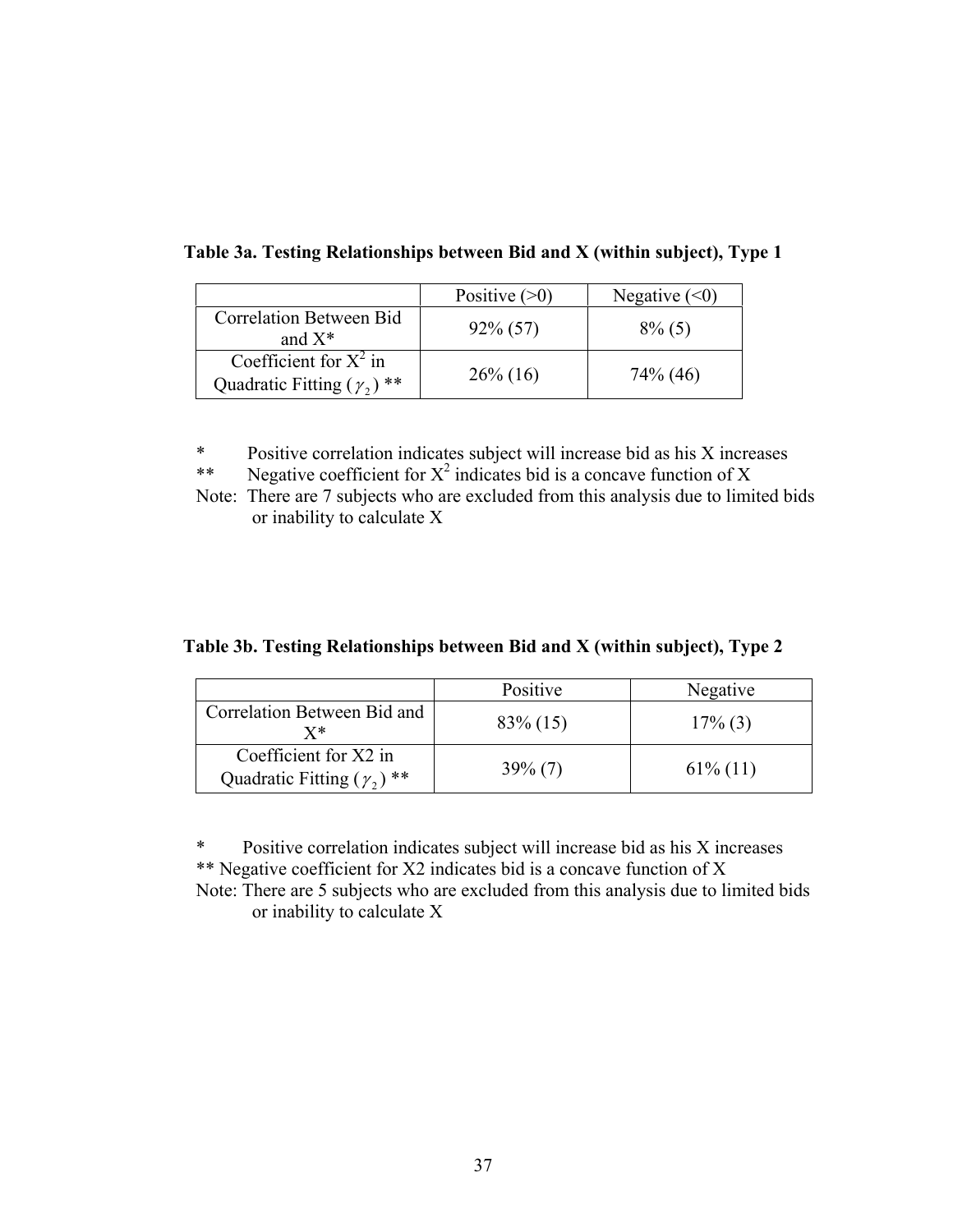# **Table 4a. Dynamic Bidding Behavior in Type 1 Site**

|             | Increase Bid | Same Bid | Decrease Bid | $\tau_{\text{otal}}$ |
|-------------|--------------|----------|--------------|----------------------|
| X Increases |              |          |              |                      |
| X Same      |              |          |              |                      |
| X Decreases |              |          |              | 04                   |
| Total       |              |          |              |                      |

A. Change of X and bid in round n+1 if bid was accepted in round n:

B. Change of X and bid in round n+1 if bid was rejected in round n:

|                        | Increase Bid | Same Bid    | Decrease Bid | otal           |
|------------------------|--------------|-------------|--------------|----------------|
| X Increases            |              |             |              | O <sub>7</sub> |
| X Same                 |              | $4^{\circ}$ |              |                |
| X Decreases            |              |             |              |                |
| $\tau$ <sub>otal</sub> |              |             |              |                |

# **Table 4b. Dynamic Bidding Behavior in Type 2 Site**

A. Change of X and bid in round n+1 if bid was accepted in round n:

|                      | Increase Bid | Same Bid | Decrease Bid | Total |
|----------------------|--------------|----------|--------------|-------|
| X Increases          |              |          |              |       |
| X Same               |              |          |              |       |
| X Decreases          |              |          |              |       |
| $\tau_{\text{otal}}$ |              |          |              |       |

B. Change of X and bid in round n+1 if bid was rejected in round n:

|             | Increase Bid | Same Bid | Decrease Bid | Total |
|-------------|--------------|----------|--------------|-------|
| X Increases |              |          |              |       |
| X Same      |              |          |              |       |
| X Decreases |              |          |              |       |
| Total       |              |          |              |       |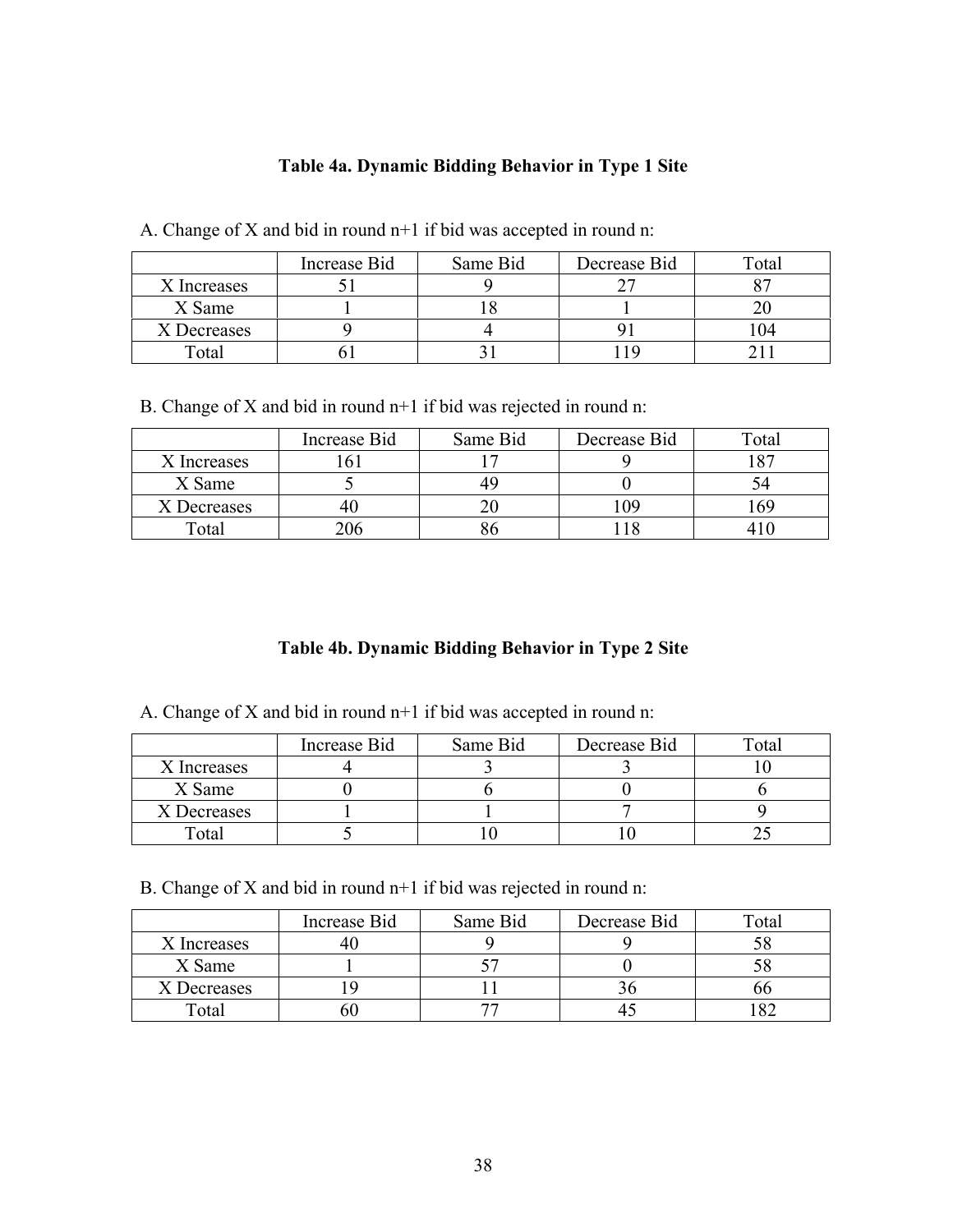

**Figure 1. Optimal Bidding Strategy (Price) As a Function of a Bidder's Individual Characteristics** 

The thicker line represents the optimal bidding strategies for different bidders under different conditions.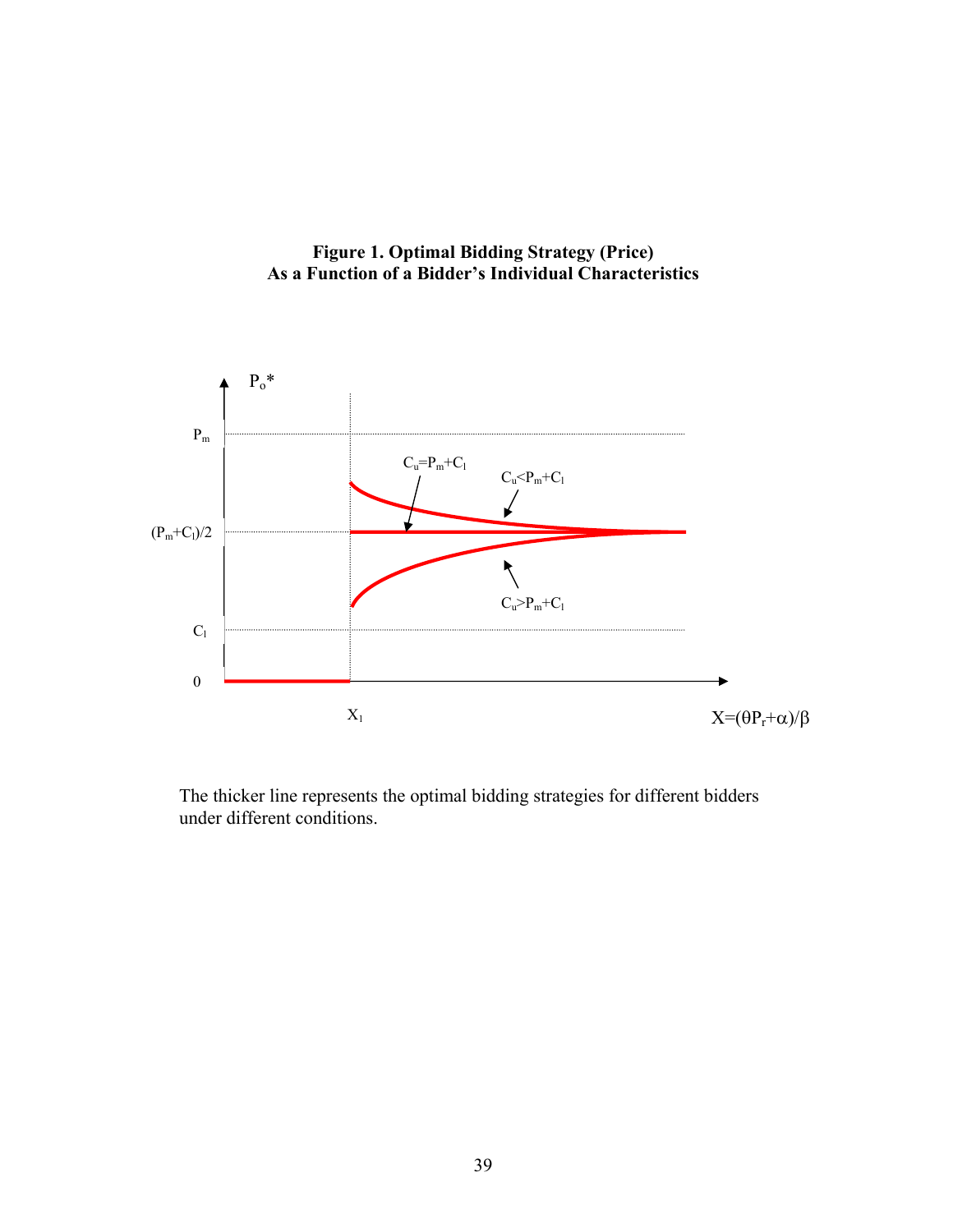**Figure 2. Correlation Between Actual Bids and Predicted Bids (within subjects)**  Average correlation: 0.3064

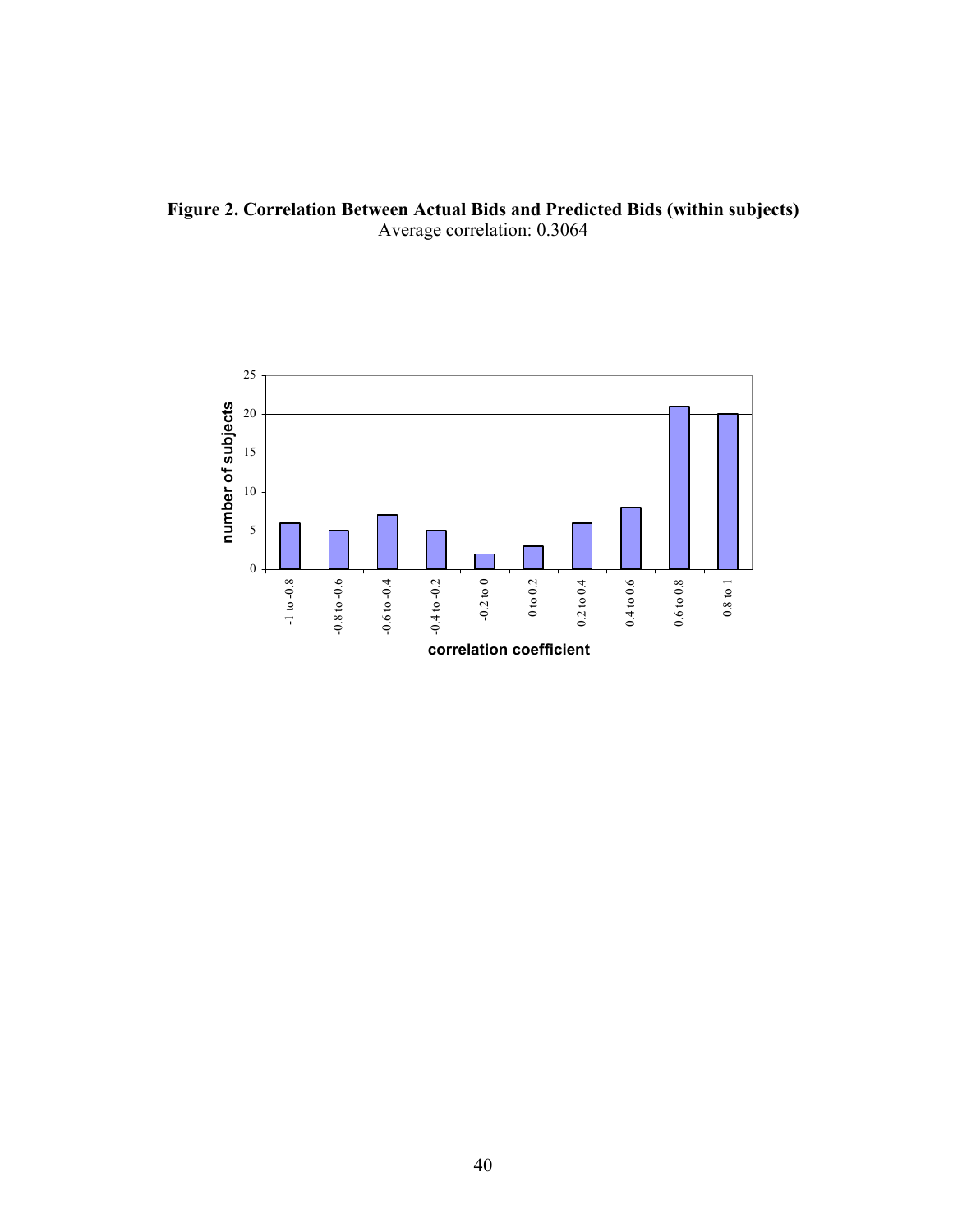

**Figure 3a. Characterizing the bid as a function of X (across subjects)**  Type 1 Site

**Figure 3b. Characterizing the bid as a function of X (across subjects)**  Type 2 Sites

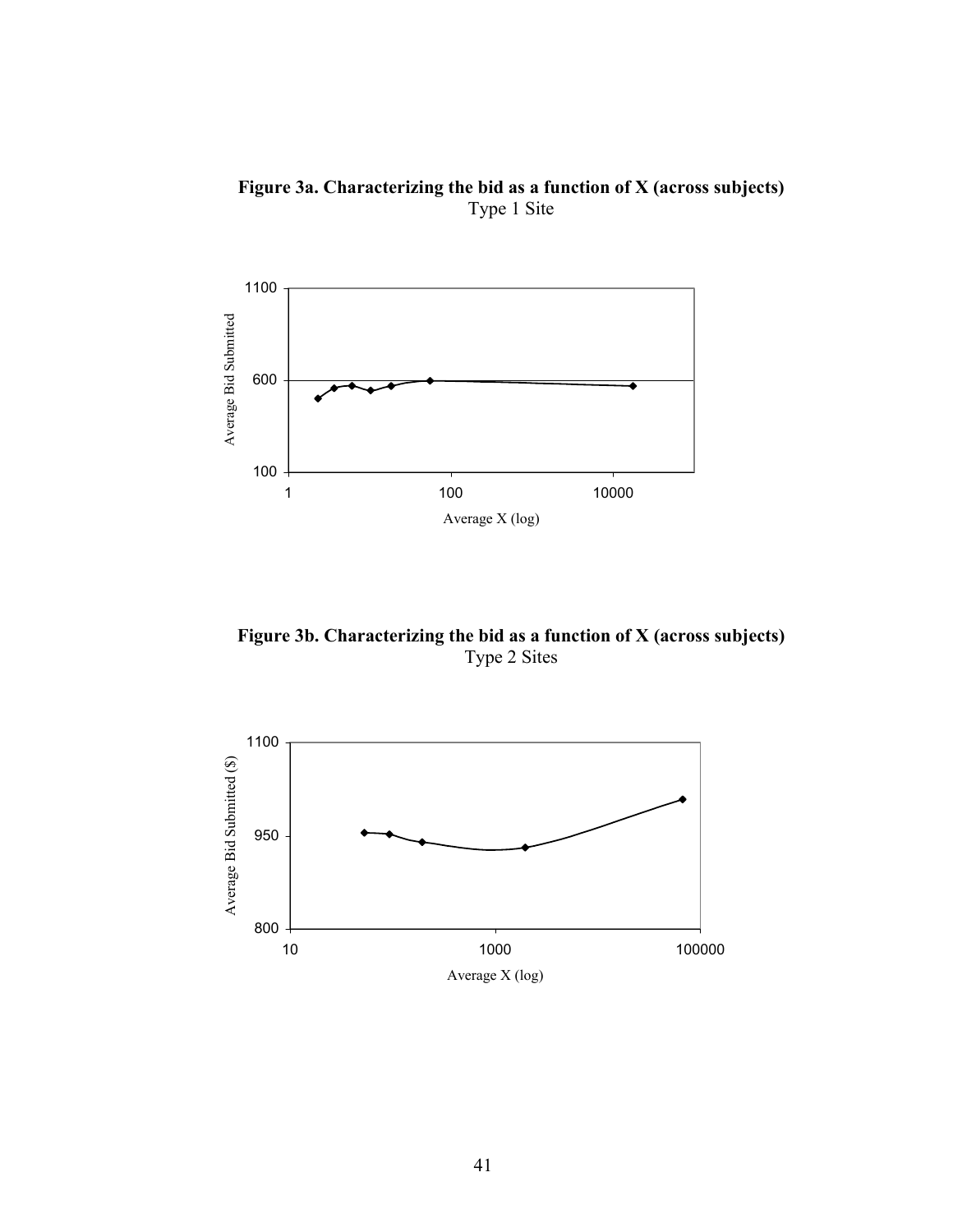

**Figure 4a. Average Bids Submitted in Each Auction Round**  Type 1 Site

**Figure 4b. Average Bids Submitted in Each Auction Round**  Type 2 Sites